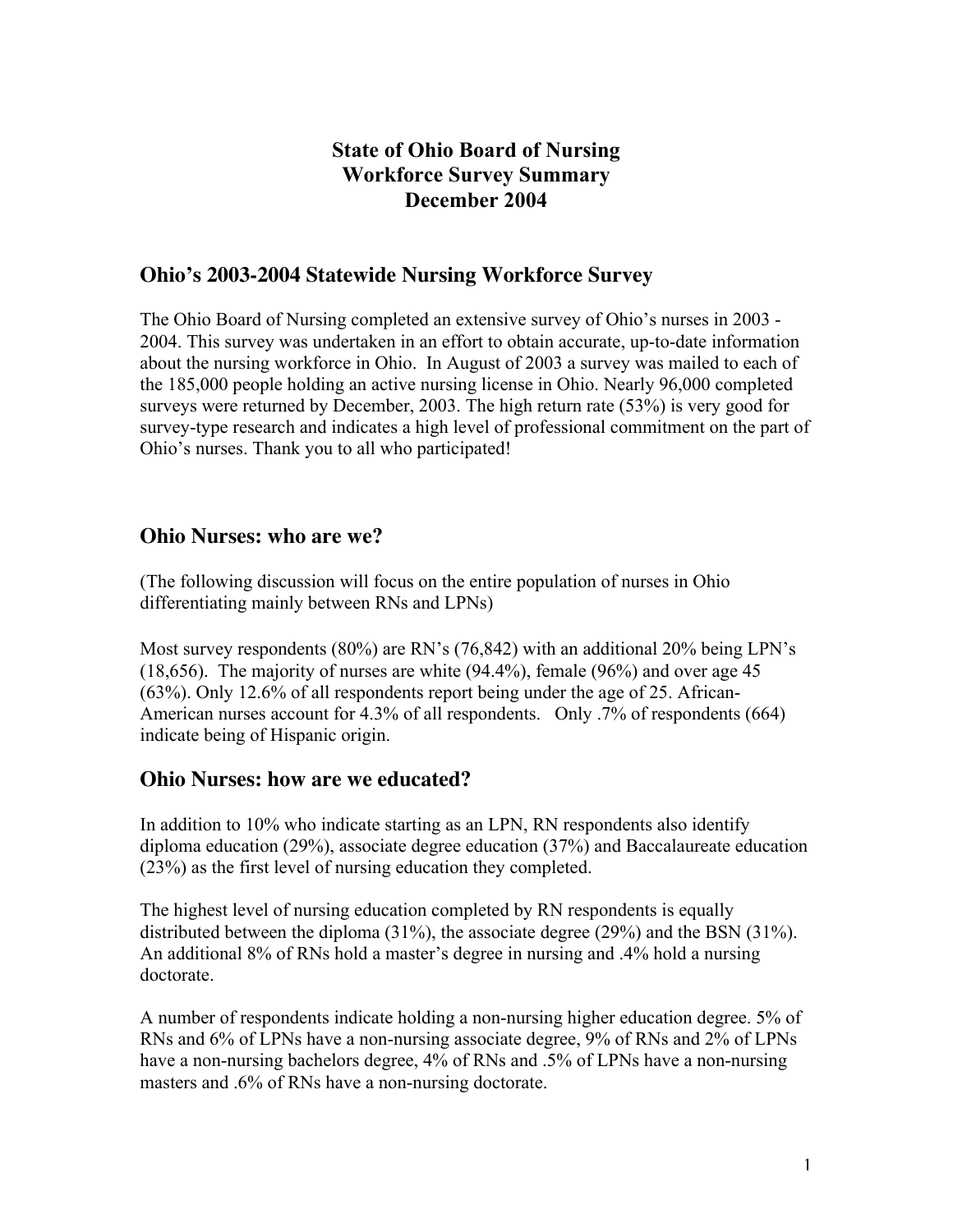## **Ohio Nurses: where do we work?**

Nearly 90% of respondents are currently employed (88%-RN; 89%-LPN), 98% of all employed nurses work in some type of health care related job, with most (67%) working full-time. However 31% of all employed nurses (34%-RNs; 21%-LPNs) don't provide direct care as a primary part of their job.

 The largest percentage of all nurses (46%) report working in a hospital (52% of RNs; 20% of LPNs), another 14% of all nurses report working in long term care settings (8% of RNs; 42% of LPNs). Another 13% of all nurses work in outpatient or ambulatory care settings (13% of RNs; 14% of LPNs) and 6% of all nurses work in home health care (6% of RNs; 7% of LPNs). Approximately 15% of employed RNs and LPNs report having a second job.

In addition to the 69% of employed nurses who provide direct patient care as their primary job role, 13% report working in administrative roles (14%-RNs; 7%-LPNs), 6% report working in nursing education (7%-RNs; 3%-LPNs) and the remainder report working in a variety of other positions.

# **Ohio Nurses: How much do we work?**

The average number of hours worked in one job during the two weeks prior to the survey was 66 hours for RNs and 67 hours for LPNs. For those nurses who report holding a second job the average number of hours worked in a second job during the two weeks prior to the survey was 39 hours for RNs and 42 hours for LPNs. Almost 25% of employed nurses report having worked more than 80 hours in their primary job during the two weeks prior to completing the survey with 10% reporting having worked more than 90 hours in one job during that time period.

Almost half (47.1%) of all respondents report having worked in their current job less than 5 years while 21.7% of all respondents report being in their current position for more than 15 years and nearly 14% of all respondents have been in the same position for more than 20 years.

# **Ohio Nurses: How satisfied are we with nursing?**

A great majority (78.9%) of all nurses report being either satisfied (53.0%) or very satisfied (25.9%) with their choice of nursing as a career. Only 2% of all respondents (both RN and LPN) indicate that they are very dissatisfied with having chosen nursing as a career.

When asked how satisfied they are with their primary job, 77% of all respondents were either satisfied (52.3%) or very satisfied (24.8%), while 1.9% of all nurses indicated that they were very dissatisfied with their current job.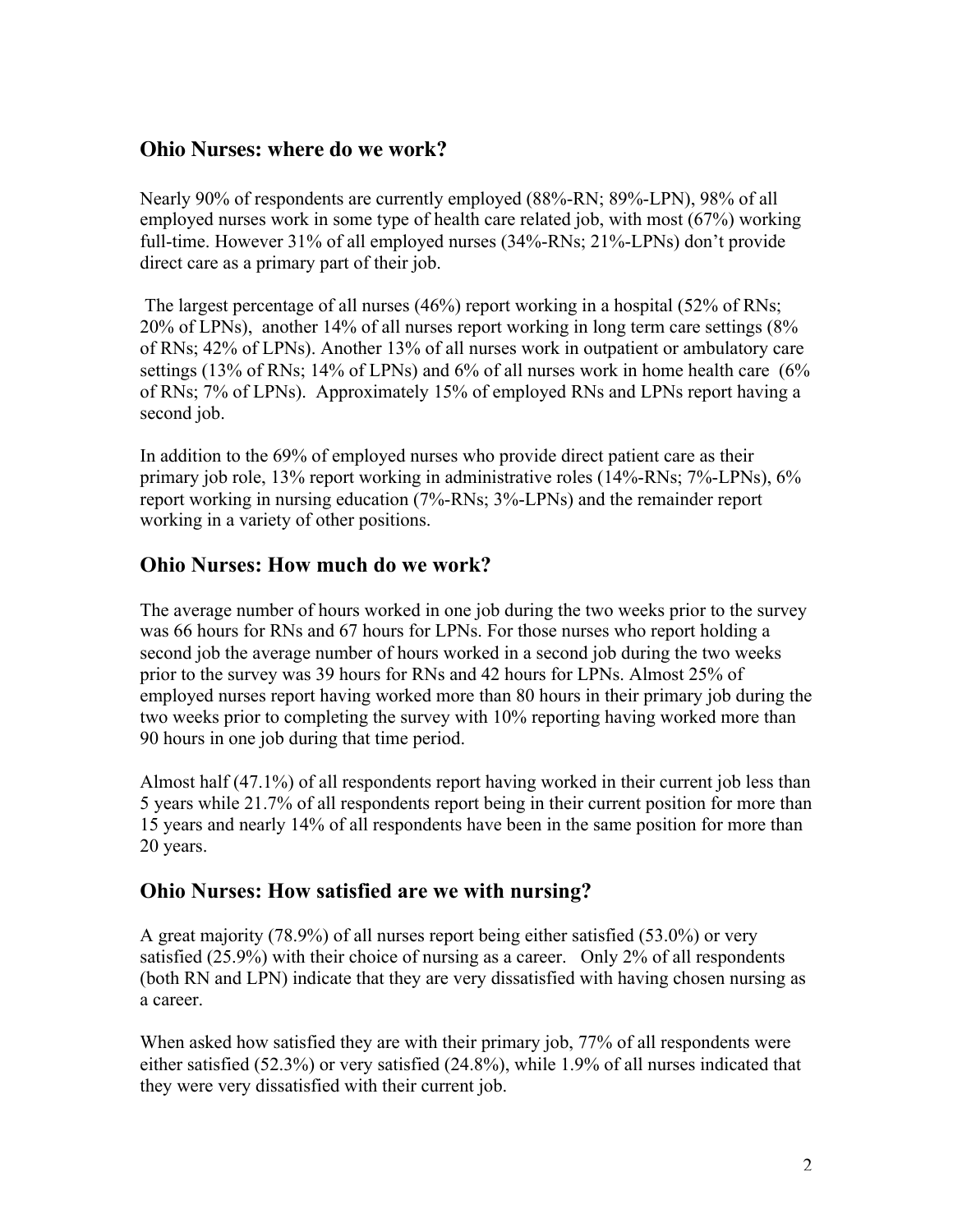### **Ohio Nurses: How much longer do we plan to work?**

A little more than half (48.1%) of all respondents currently employed in nursing plan to leave the field within the next 10 years, 18.8% plan to leave nursing within the next five years. Of those nurses who plan to leave within the next five years, 57.3% plan to retire while another 31.9% plan to find a non-nursing job. However, 31.6% of all nurses responding to the survey indicate that they plan to continue to work in nursing for at least 15 more years.

### **Ohio Nurses: The Men Among Us**

Men account for just 4.2% of all respondents in the Ohio nursing workforce survey. Most male respondents are RNs (87.5%) with an additional 12.5% being LPNs. 91% of male respondents identify as white, 5.2% identify as African-American, 1.6% identify as being of Hispanic origin. Slightly more than half of all male respondents (53.4%) are over the age of 45 while only 17% are under the age of 35.

About half (50.6%) of male respondents report having graduated from their first nursing education program after 1990. Only 9% of male respondents (compared to 29.4% of females) report having graduated from their first nursing education program before 1975.

19.3% of male respondents report the LPN as their first nursing education, 12% report the LPN as their highest level of nursing education. For 37% of male respondents the ADN is the highest level of nursing education, 28% have a BSN, 7% have a nursing masters and .4% hold a doctoral degree in nursing.

Male respondents were more likely than females to hold a non-nursing degree with 9.5% reporting a non-nursing associates degree (compared to 4.5% of females), 19.1% having a non-nursing bachelors degree (compared with 7.1% of females), 7.7% holding a nonnursing masters (compared with 3.3% of females) and 1% holding a doctoral degree in a non-nursing field (compared with .4% of females).

Male respondents report being certified for advanced practice in rates similar to their females counterparts in the category of Nurse practitioner (2% for both groups) and nurse midwives (.2% for both groups) however females were twice as likely to report being a CNS (1.5%) as were men (.8%). Male respondents, on the other hand are represented among nurse anesthetists at a much higher rate (7%) compared to .6% for females.

Most (83%) of the male respondents report that they are currently working in a full-time position. 74% of male respondents who are currently employed report that direct patient care is the primary responsibility of their primary job, 15.8% identify administration as their primary job, and 2.5 are in education. More than half (52.5%) of the male respondents report having worked in their current job less than 5 years while 17.8% report being in their current position for more than 15 years and 9.7% have been in the same position for more than 20 years.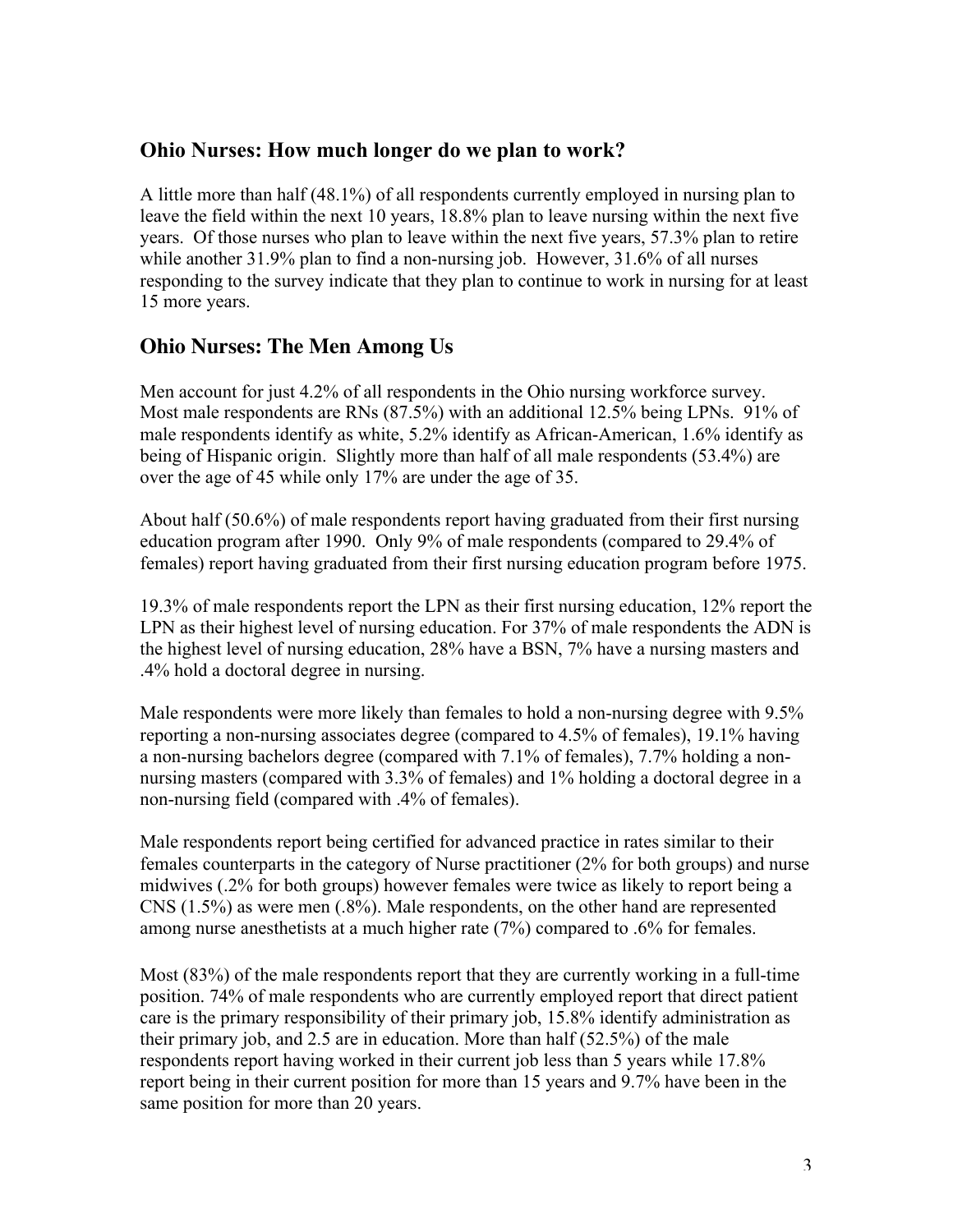The largest percentage of male respondents (58.8%) report working in a hospital, another 10.9% report working in long term care while 6.3% work in governmental, consulting or legal positions. 5.8% of male respondents work in outpatient or ambulatory care settings and 4.6% work in home health care. About 17% of employed male respondents report having a second job.

A great majority (75.4%) of all male respondents report being either satisfied (51.0%) or very satisfied (24.3%) with their choice of nursing as a career. Only 3% of all male respondents indicate that they are very dissatisfied with having chosen nursing as a career.

When asked how satisfied with their primary job 75.6% of male respondents were either satisfied (51.1%) or very satisfied (24.5%) while 2.3% indicated that they were very dissatisfied with their current job.

42.9% of male respondents currently employed in nursing plan to leave the field within 10 years, 17.5% within the next five years. Of those males who plan to leave within the next five years, 30.6% plan to retire while 62.8% plan to find a non-nursing job. However, 37% of responding males indicated that they plan to continue to work in nursing for at least 15 more years.

## **Ohio Nurses: Our African-American Members**

While all ethnic minorities account for just 5299 or 5.6% of all respondents in the Ohio nursing workforce survey, the focus of this report will be on those individual respondents identifying as African-American. African-American respondents numbered 3995 making up the largest ethnic minority group in the survey at 75.4%. The remaining ethnic minorities represented in the survey include 663 (12.5%) Asians, 104 (2.0%) who identify as Native American and 63 (1.0%) Pacific Islanders, an additional 474 (8.9%) identify as "other". 2412 African-American respondents are RNs (60%) with an additional 1543 (37%) being LPNs. 213 (5.4%) of African-American respondents identified as male. More than half of all African-American respondents (66%) are over the age of 45 while only 11% are under the age of 35.

About a third (31%) of African-American respondents report having graduated from their first nursing education program after 1990. A similar number (36%) report having graduated from their first nursing education program before 1975.

48% of African-American respondents report the LPN as their first nursing education and 36% report the LPN as their highest level of nursing education. For 26% African-American respondents the ADN is the highest level of nursing education, 20% have a BSN, 5% have a nursing masters and .2% hold a doctoral degree in nursing.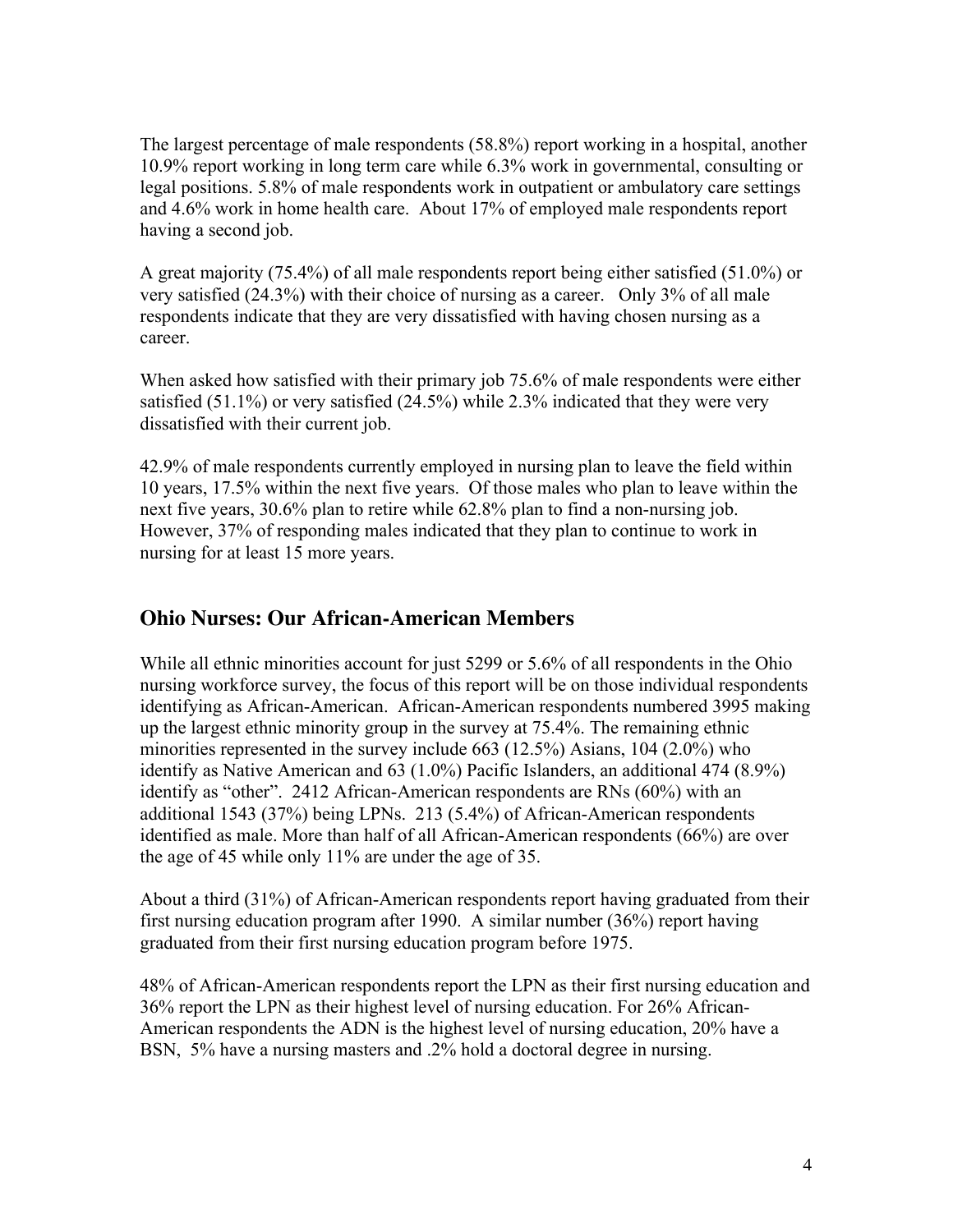African-American respondents were more likely than the average survey respondent to hold a non-nursing degree with 11% reporting a non-nursing associates degree (compared to 5% of the sample), 9% having a non-nursing bachelors degree (compared with 8% of the sample, 4% holding a non-nursing masters (compared with 3% of the sample) and .8% holding a doctoral degree in a non-nursing field (compared with .5% of the sample).

African-American respondents report being certified for advanced practice in rates similar to the sample average in all categories; Nurse practitioner (1.6% versus a sample average of 2%); nurse midwives (.1% versus .2% for sample average); CNS (1 % versus a sample average of 1.5%): nurse anesthetists (.6% compared to .9% for the sample).

Most (78%) of the African-American respondents report that they are currently working in a full-time position. 70.5% of African-American respondents who are currently employed report that direct patient care is the primary responsibility of their primary job, 12% identify administration as their primary job, and 6.2% are in education. More than half (55.3%) of the African-American respondents report having worked in their current job less than 5 years while 19.6% report being in their current position for more than 15 years and 12.7% have been in the same position for more than 20 years.

The largest percentage of African-American respondents (32.4%) report working in a hospital, another 21.5% report working in long term care while 4.7% work in governmental, consulting or legal positions. 6.7% of African-American respondents work in outpatient or ambulatory care settings and 5.7% work in home health care. About 22% of employed African-American respondents report having a second job.

A great majority (78%) of all African-American respondents report being either satisfied (43.6%) or very satisfied (26.1%) with their choice of nursing as a career. Only 3% of all African-American respondents indicate that they are very dissatisfied with having chosen nursing as a career.

When asked how satisfied with their primary job 72.2% of African-American respondents were either satisfied (52.1%) or very satisfied (20.1%) while 3.1% indicated that they were very dissatisfied with their current job.

56.4% of currently employed African-American respondents in nursing plan to leave the field within 10 years, 26% within the next five years. Of those African-American respondents who plan to leave within the next five years, 28.4% plan to retire while 21.3% plan to find a non-nursing job. However, 25% of African-American respondents indicated that they plan to continue to work in nursing for at least 15 more years.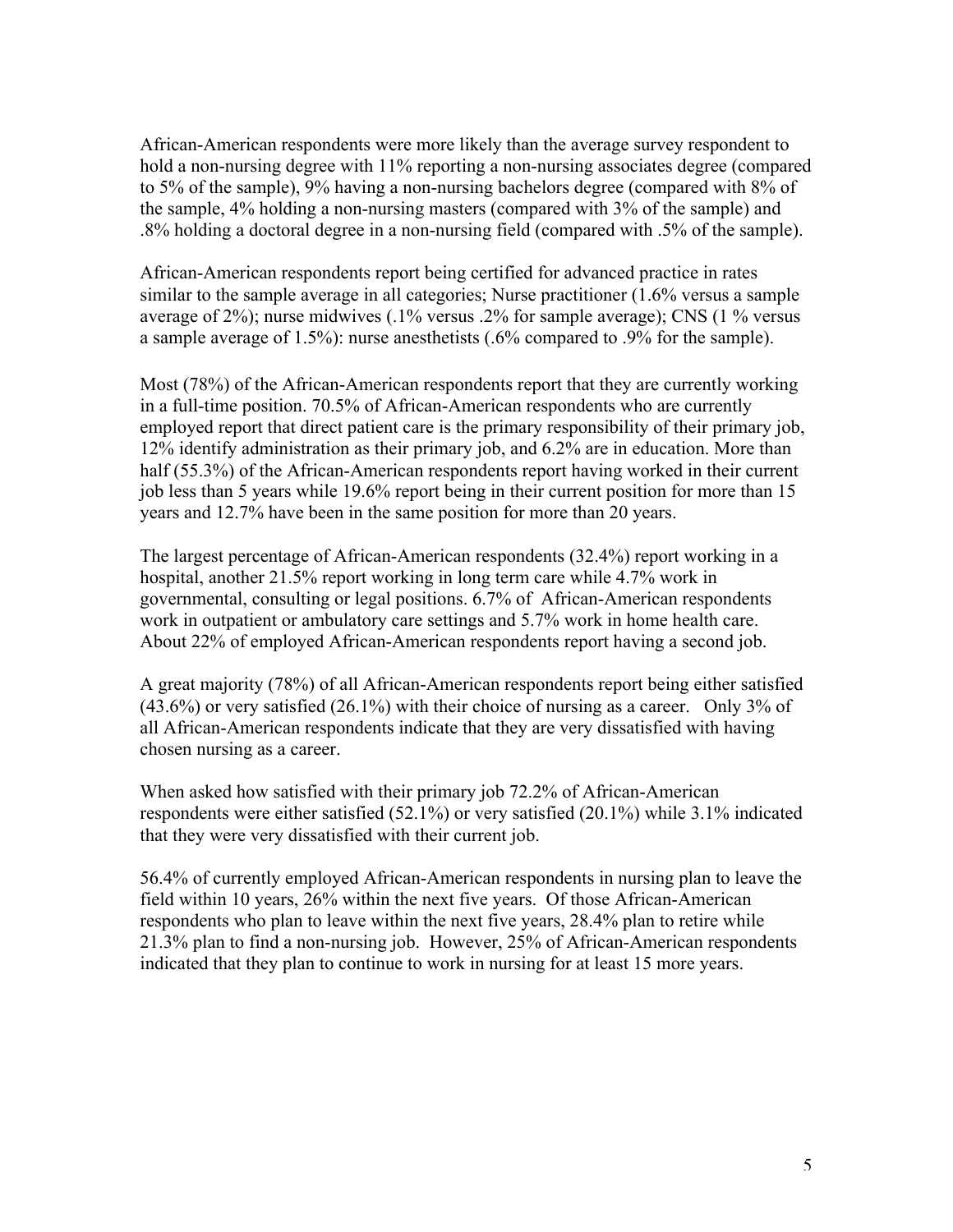# **Ohio Nurses: A More In-Depth Look**

The average age of all RN's who completed this survey is 47.2 years. The average age at which this RN received their first RN license is 25.3 years. The average age of all LPN's who completed this survey is 48.0 years. The average age at which this LPN received their LPN license is 28.3 years.

The average age of currently employed RN's who returned this survey is 45.7 years and their average age at completing their first RN education is 25.4 years. The average age of currently employed LPN's who returned this survey is 46.7 and the average age that this LPN completed their LPN education is 28.2 years.

# • **Levels of Satisfaction with Nursing as a Career by County**

When looking at satisfaction levels of currently employed nurses in Ohio, several counties show interesting results. Overall, 26.2% of LPN's report being very satisfied with nursing as a career, 52.6% report being satisfied and 21.2% identify as neutral, dissatisfied or very dissatisfied. LPN's in Cuyahoga County report less satisfaction (20.9%), as well as LPNs in Hamilton County (21.6%). Whereas, LPNs in Franklin County report higher than average levels of satisfaction (28.5%), as well as, LPN's in Southeastern Ohio (31.1%) (Table I.A.).

About a quarter (23.1%) of currently employed LPN's report being very satisfied with their current primary job, 52.4% report being satisfied with their current primary job, and 24.5 % report feeling neutral, dissatisfied or very dissatisfied with their current primary job. Lower than average levels of satisfaction with their current primary job was reported by LPNs in Cuyahoga County (20.1%), Stark County (20.9%) and Summit County (21.7%). LPN's in Southeastern Ohio showed a higher than average score of satisfaction at 26.9%, as did LPN's in Lucas County (24.6%) (Table I. B.).

RN's in Ohio show the following satisfaction levels with nursing as a career: 26.0% are very satisfied, 54.8% satisfied and 19.2% neutral, dissatisfied or very dissatisfied. RN's in both Franklin County (30.0%) and Southeastern Ohio (31.2%) showed higher than average scores for RN's who were very satisfied with nursing as a career. Whereas, Cuyahoga (20.7%) and Summit County (23.5%) RN's reported less satisfaction with nursing as a career (Table I.C.).

About a quarter (25.5%) of currently employed RN's report being very satisfied with their current primary job, 53.5% report being satisfied and 21.0% report feeling neutral, dissatisfied, or very dissatisfied with their current primary job. RN's in Southeastern Ohio (27.8%), as well as Franklin County (29.4%) showed higher than average rates of satisfaction with their current primary job. RN's in Lucas (23.4%), Summit (24.1%) and Stark (24.7%) Counties reported lower levels of satisfaction with their current primary job (Table I.D.).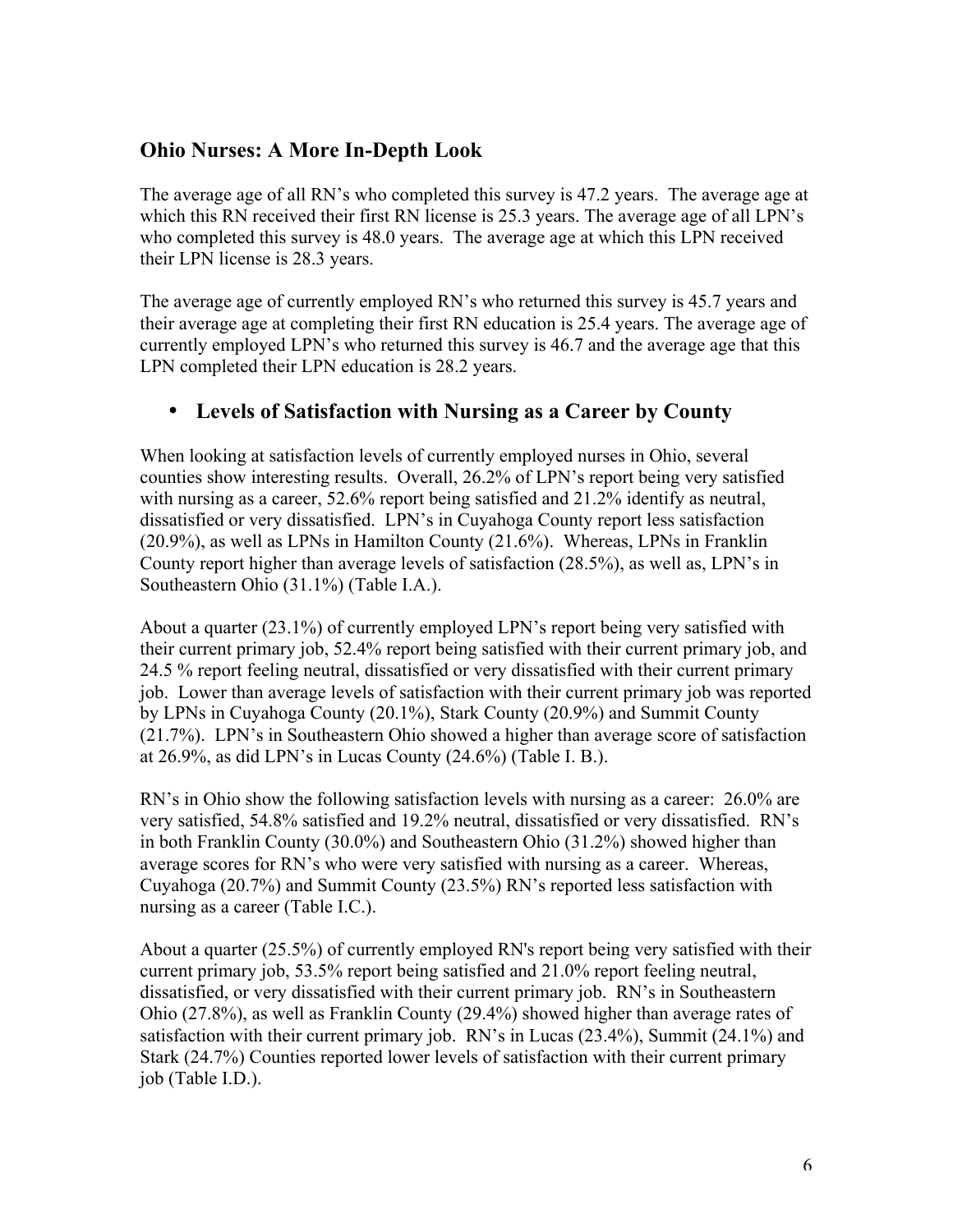**Note: When reading the following summaries, keep in mind that when levels of satisfaction are compared, only Very Satisfied percentages are reported.**

# • **General LPN Characteristics by Years Planning to Remain in Nursing**

In many cases, any LPN planning to pursue a higher level of nursing education in the future reported anticipating a greater length of stay in a nursing career. For example in Table II.C., LPN's who plan to obtain an Associate, Bachelors or Masters degree in Nursing in the future report planning to stay longer in nursing. However, those nurses planning to obtain a Non-Nursing degree in the future, report planning to leave their nursing career sooner. (Table II.D.).

African-American and other minority LPNs report planning to leave the nursing profession earlier than white LPNs, who plan to stay in nursing the longest.

Another interesting finding for LPN's is that the higher the number of hours reported having worked in the past two weeks, the longer they plan to stay in nursing. For instance, those who plan to leave nursing in less than 5 years, reported having worked an average of 62 hours in the past two weeks, whereas, those who plan to stay in nursing greater than 15 years report having worked an average of 73 hours in the past two weeks (Table II.G.).

# • **General RN Characteristics by Years Planning to Remain in Nursing**

RNs who received a diploma as their first level of education do not plan to stay in nursing as long as those nurses who either received an Associates or Bachelors degree or who plan to pursue either an Associate or Bachelors Degree in Nursing in the future (Tables III. A., B., F.). Those RN's with a non-nursing degree or those planning to obtain one in the future show a decrease in the length of time they plan to remain in the nursing profession (Tables III.C., G.). Nurses with Advanced Practice Certifications showed a commitment to remain in the nursing profession longer as well (Table III.E.).

Male RN's also showed a slight increase in staying with nursing over time, whereas, female RN's showed a slight decrease (Table III. H.). African-Americans and minority RN's showed a decrease in staying with nursing, whereas, white RN's showed an increase in staying in nursing (Table III. I.).

When looking at RN's work schedules, those who reported more hours worked in the past two weeks, showed an increase in staying with the nursing profession. Those RN's who plan to leave nursing in  $\leq$  5 years, reported having work 63 hours in the two weeks prior to the survey. Those RN's planning to stay greater than 15 years reported having worked 70 hours in that same time period (Table III. J.).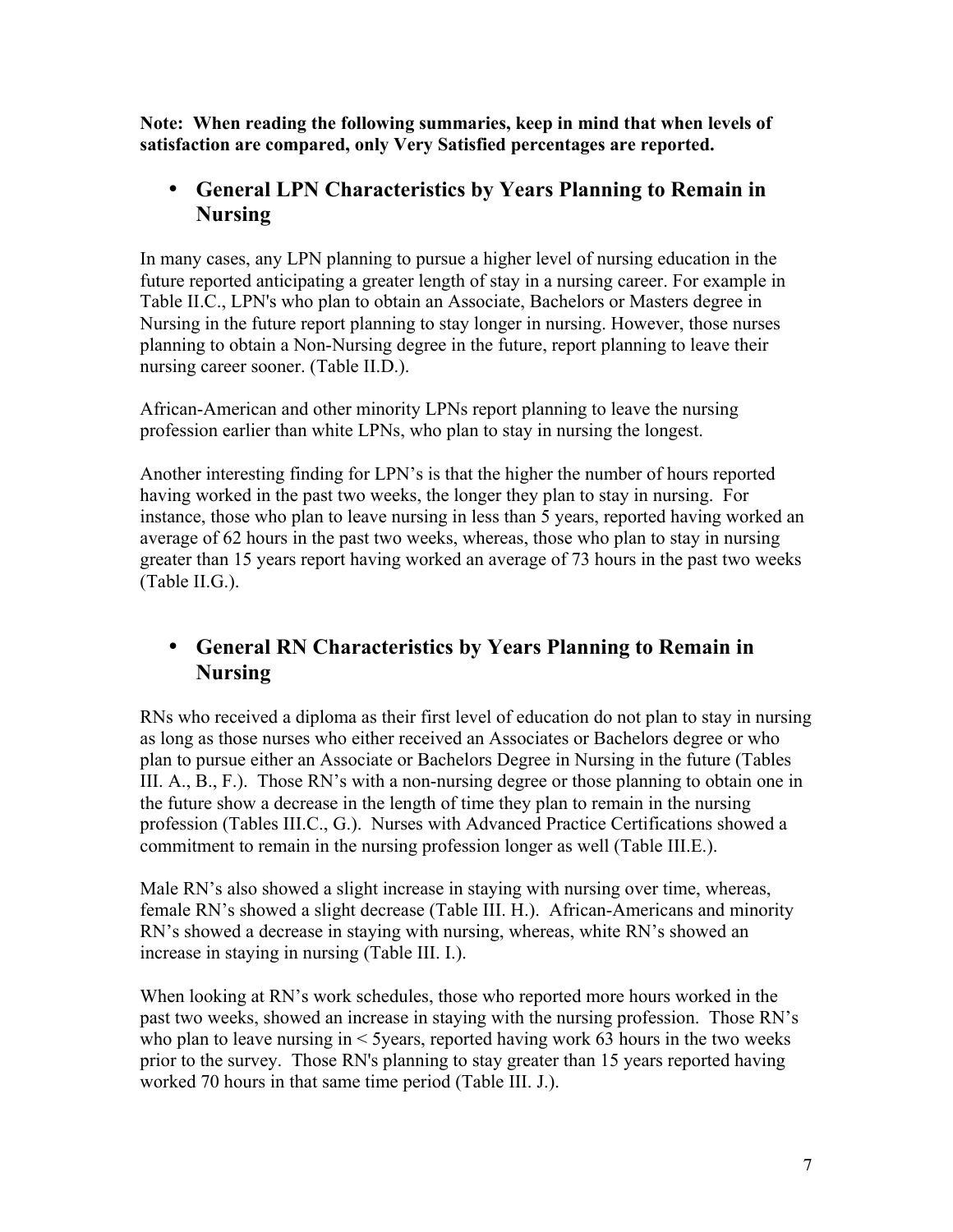# • **Currently Employed LPN Job Characteristics by Years Planning to Remain in Nursing**

Of those LPN's who plan to stay in nursing the longest, most described themselves as working full-time (Table IV. A.). Most of them provide direct patient care in their primary job (Table IV. D.) and most work in the field of Long Term Care. These LPN's mostly work with patients who are 65 years or older (Table IV. I.). LPN's who have worked at their primary job less than 3 years plan to stay in nursing the longest, whereas, those who have worked in the their primary job greater than 21 years, plan to leave the soonest (Table IV. K.). Obviously, those LPN's who are most satisfied with both their primary job and nursing as a career are planning to stay in nursing the longest (Table IV. L, M.).

Most LPN's who will be leaving nursing in less than 5 years report that this is due to two factors: they are either retiring (56.4%) or moving into a non-nursing position (33.4%) (Table IV. N.).

# • **Currently Employed RN Job Characteristics by Years Planning to Remain in Nursing**

Of those RN's who plan to stay in nursing the longest, most described themselves as being employed full-time (Table V. A.). Most report providing direct patient care in their primary job (Table V. D.) and are working in a hospital setting. Direct patient care is reported as being a factor in how long an RN plans to stay in nursing. Those who provide nursing education, other non-direct care or administrative/management duties are less likely to stay in nursing over time (Table V. H.). Most RN's report working with a patient age group of 19-65. Those that work with patients under 18 report planning plan to stay in nursing longer than those who report working with older adults over age 65 (Table V.I.). Again, RN's that have been in their primary job less than 3 years plan to stay in nursing the longest, whereas, those that have been employed in their primary job greater than 21 years, plan to leave sooner. The more satisfied the RN is with nursing as a career and as a primary job, the longer they plan to stay in nursing (Tables V. L, M.).

Of those RN's reporting that they are leaving nursing in less than 5 years, most will retire (57.8%) or move to a non-nursing position (31.2%) (Table V. N.).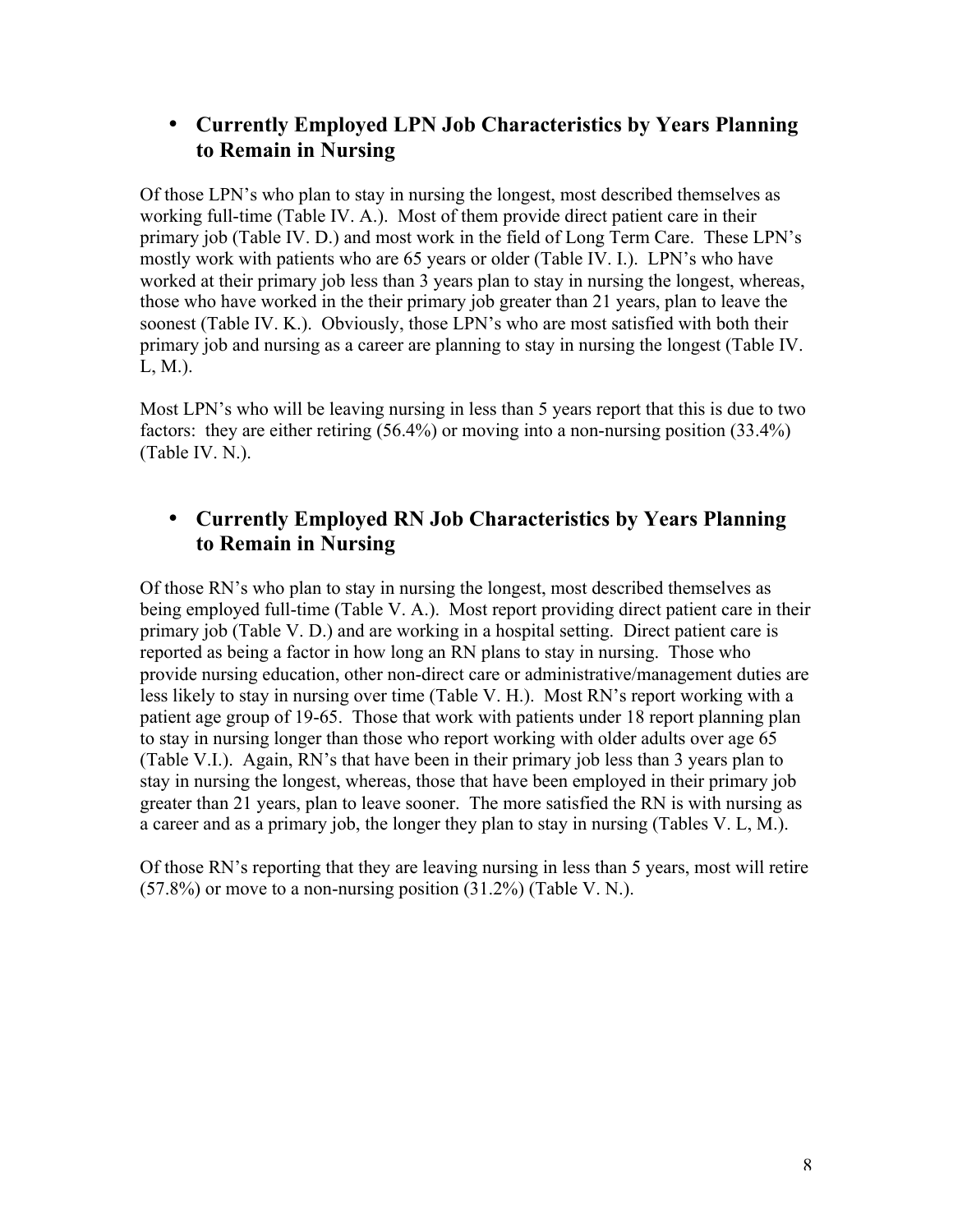# • **General LPN Characteristics by Satisfaction with Nursing as a Career**

Those LPN's who report the highest levels of satisfaction are planning to obtain another nursing degree in the next 5 years, whereas, those who are pursuing a non-nursing degree, are less satisfied (Table VI. C, D.). Male LPN's report a lower level of satisfaction (22.6%) than female LPN's (26.7%). Other minorities (not African-American) report a higher than average level of dissatisfaction (27.2%) (Tables VI.E, F.).

# • **General RN Characteristics by Satisfaction with Nursing as a Career**

RN's who report having Masters or Doctoral degrees (nursing or non-nursing) report very high levels of satisfaction with nursing as a career (Tables VII. B, C.) Advanced Practice Nurses also report very high levels of satisfaction with nursing as a career (Table VII. E.). Those RN's reporting that they are planning to obtain another nursing degree within the next 5 years also report higher levels of satisfaction, versus those planning to obtain a non-nursing degree in the future (Tables VII. F, G.). Male RN's are slightly less satisfied than females (Table VII. H.) and all minorities report less satisfaction than white nurses (Table VII. I.).

# • **Currently Employed LPN Job Characteristics by Satisfaction with Nursing as a Career**

LPN's who report being employed full-time show higher satisfaction levels than those who work part-time (Table VII. A.). Those LPN's who work in home health and hospice (31.4%), as well as, in an outpatient, ambulatory care, clinic or physician's office (30.1%) are most satisfied with nursing as a career. Those who work in a Hospital (24.4%) and in long term care (24.8%) report less satisfaction (Table VIII. E.). LPN's who provide nursing education or are administrators/managers are more satisfied than those who provide direct patient care or non-direct care (Table VII. H.). LPN's who work with patients age 0-18 in their primary job are most satisfied, whereas, those who provide care to those 65 and older are less satisfied (Table VIII. I.).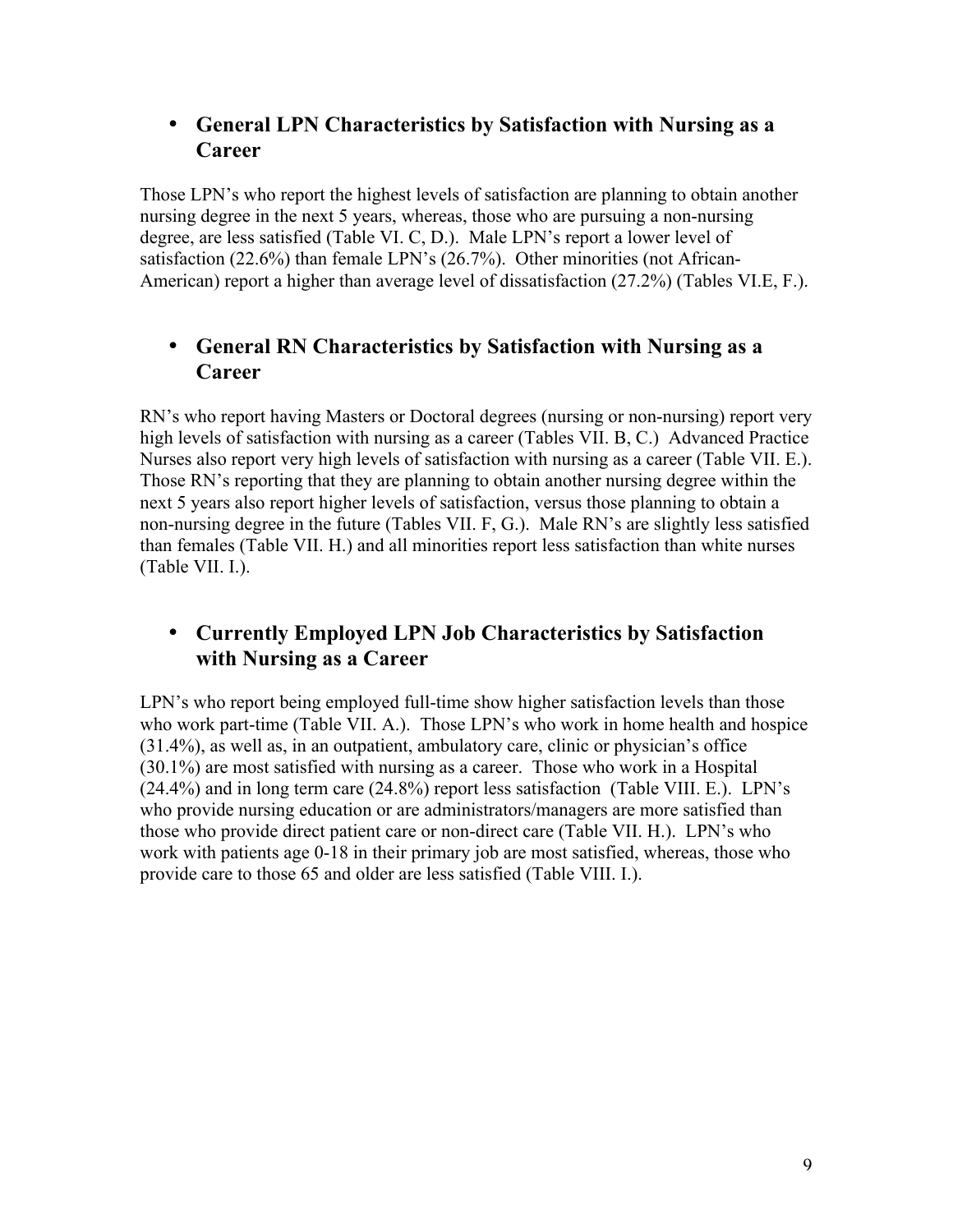# • **Currently Employed RN Job Characteristics by Satisfaction with Nursing as a Career**

RN's who report being employed full-time report being more satisfied than do those nurses who report being employed part-time (Table IX. A.). RN's who work in outpatient or ambulatory care, or in a clinic or physician's Office (29.6%), as well as, those who work in home health or hospice (28.9%) report higher levels of satisfaction with nursing as a career than those who work in a hospital or long term care setting (Table IX. E.). Again, RN's who report employment in nursing education (34.7%) or administrative/management roles (33.4%) report higher levels of satisfaction than those who provide direct patient care or non-direct care (Table IX. H.). In relation to patient age, RN's who report the highest level of satisfaction work with pediatric patients (ages 0-18) (28.9%) versus those who work with older patients (ages 65+) (23.8%) (Table IX. I.). RN's who reported their practice area as Other (29.2%) or Ob/Gyn (27.4%) (Table IX. J.) and those who have been in their primary job more than 21 years also reported high levels of satisfaction with nursing as a career (Table IX. K.).

## • **General LPN Characteristics by Satisfaction with their Primary Job**

LPN's who already have a non-nursing Bachelor's degree report higher levels of satisfaction with their primary job (27.1%) versus those who hold a non-nursing Associate degree (19.8%) (Table X. A.). Female LPN's report higher satisfaction with their primary job (23.5%) than males (19.1%) (Table X. E.). White LPN's report higher levels of satisfaction (23.8%) than African-American (19.0%) and all other minorities combined (22.2%) (Table X. F.).

# • **General RN Characteristics by Satisfaction with their Primary Job**

RN's who received a diploma as their first level of education (28.1%) were more satisfied than those who received an Associates or Bachelors degree (Table XI. A.). Those same nurses who either had a diploma as their highest level of education or who went on for a Bachelors, Masters or Doctoral degree in Nursing also reported high levels of satisfaction with their primary job. Those who went on to receive an Associates degree reported the lowest levels of satisfaction (Table XI. B.). RN's who hold a non-nursing Masters or Doctoral degree also reported high levels of satisfaction (Table XI. C.) and Advanced Practice Nurses reported the highest levels of satisfaction (Table XI. E.). Those RN's who reported that they were planning to obtain an advanced nursing or non-nursing degree in the next 5 years also showed high levels of satisfaction with their primary job (Tables XI. F, G.). Males and females were about equal on levels of satisfaction but males were more likely to report being dissatisfied (Table XI. H.). White RN's reported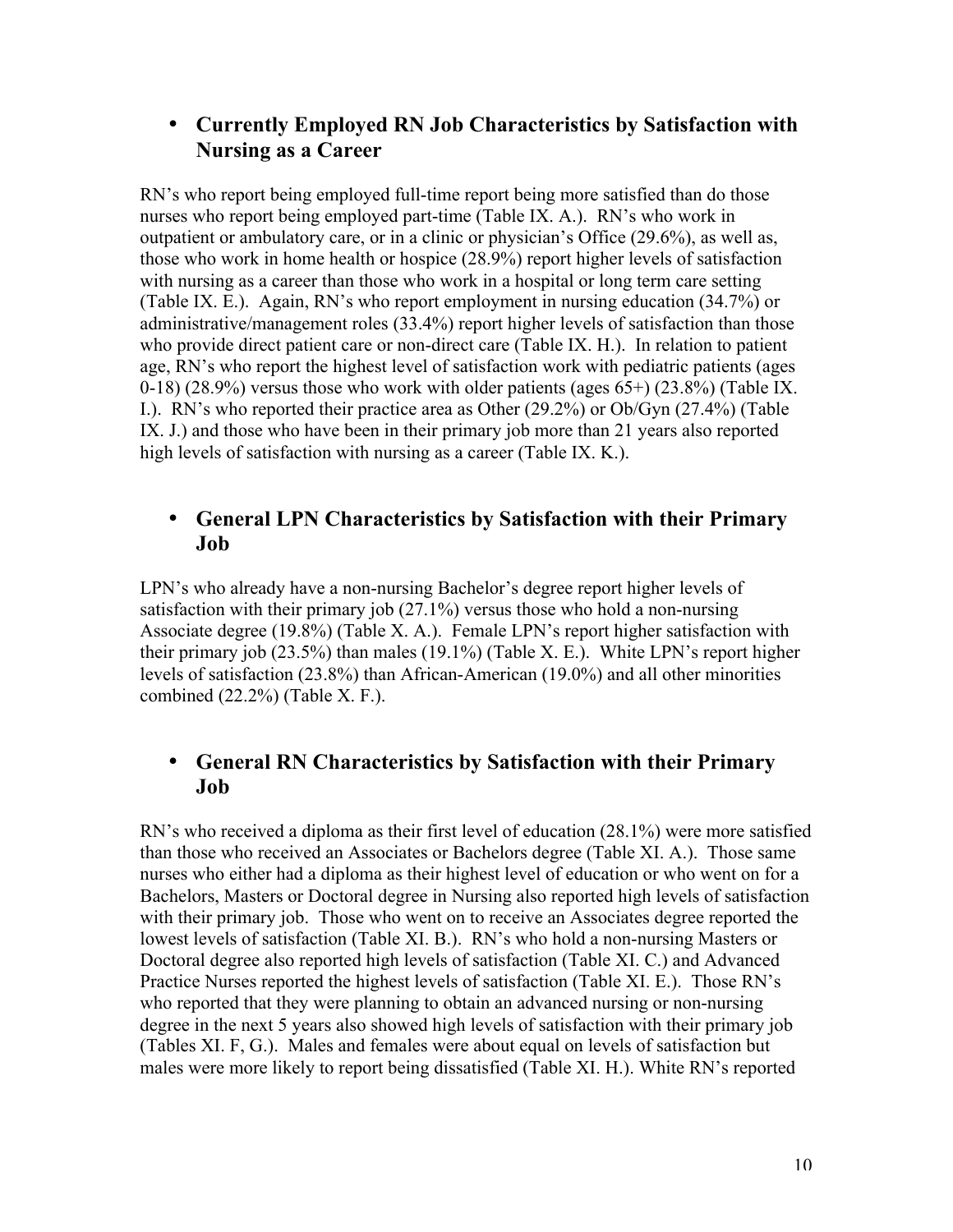the highest levels of satisfaction (26.0%), whereas, African-American (20.8%) and all other minorities combined (19.4%) showed less satisfaction.

# • **Currently Employed LPN Job Characteristics by Satisfaction with their Primary Job**

LPN's who reported that they were employed full-time were slightly more satisfied with their primary job than those who reported part-time employment (Table XII. A.). Those who provide direct patient care in their primary job also report higher levels of satisfaction (Table XII. D.). Again, those LPN' who work in home health or hospice (32.2%) or in outpatient or ambulatory care, or in a clinic or physician's office (31.0%) have higher satisfaction levels than LPN's who work in a hospital (20.6%) or in long term care (16.4%). LPN's who provide education or are administrators/managers report a higher level of satisfaction with their primary job (33.8% and 32.3%) than those who provide direct patient care (21.7%) or non-direct care (24.2%) (Table XII. H.). Those reporting the highest levels of satisfaction provide care for patients age 0-18 (34.3%) followed by those who care for patients age 19-65. Those LPNs who provide care for patients aged 65 years and older report the lowest level of satisfaction (18.5%) (Table XII. I.). LPN's who reported a practice area of Other (26.5%) or Med/Surg (21.9%) show higher satisfaction levels than those who work in palliative care (19.4%) or rehab (16.5%) (Table XII. J.).

# • **Currently Employed RN Job Characteristics by Satisfaction with their Primary Job**

RN's who are employed full-time report higher levels of satisfaction (26.5%) than those who work part-time (23.9%) (Table XIII. A.). Those who report working in an outpatient or ambulatory care setting , or in a clinic or physician's office (33.1%) were most satisfied followed by those who work in home health or hospice (30.0%). Those RNs who report working in a hospital (20.2%) or in long term care (18.8%) reported the least amount of satisfaction with their primary job (Table XIII. E.). RN's who work in nursing education (36.2%) and administration/management (31.8%) reported higher satisfaction levels than those who work in non-direct care (30.6%) and direct patient care (22.2%) (Table XIII. H.). High levels of satisfaction were also reported by RN's who work with patients age 0-18 (29.2%) versus those who are 65 years and older (21.3%) (Table XIII. I.). Interestingly, RN's who reported that they work in non-health care settings (39.3%) and other (31.8%) reported the highest levels of satisfaction with their primary job versus those who work in Med/Surg (20.5%), critical care (18.6%) or OR/PACU (25.4%) (Table XIII. J.).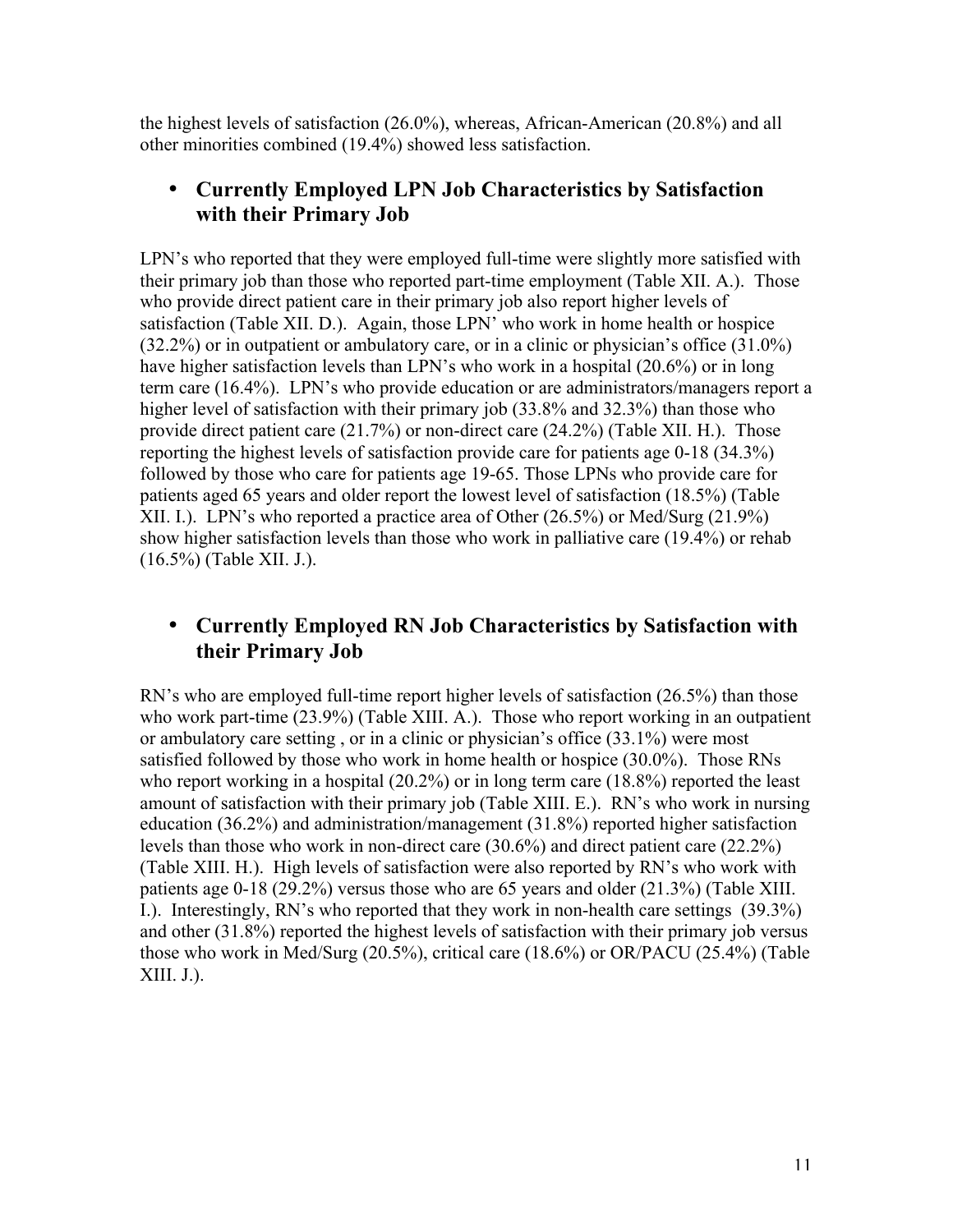## • **Nursing Educators: A Snapshot**

#### **\*\* Note: Due to the fact that there were so few LPNs who identified as nurse educators, this summary includes ONLY RN nurse educators.**

The average age of respondents identifying as a nurse educator is 50 and the average age at which they report having received their first nursing degree is age 24. Women account for the majority of nurse educators (98.3%) while men only account for 1.7%. Most nurse educators are white (96.3%) with only a small percentage identifying as African-American (3.0% ) and .9% report as being a member of another minority. Many nurse educators report holding RN licensure in more than one state (31.7%). The average number of working hours reported by nursing educators for the two weeks prior to the survey is 64. Most nursing educators report that their first level of nursing education was a bachelors degree (40%), followed by diploma (33%), associate (17.3%) and LPN (9.1%). For a majority of nurse educators the master's degree is the highest level of nursing education obtained (45.9%) followed by a bachelors (28.6%), a doctorate (8.9%), an associate degree (8.3%) and a diploma (8.1). Some nurse educators report having nonnursing education with 11.1% reporting they hold a non-nursing master's, 8.2% report a non-nursing bachelors degree, 5.6% report having a non-nursing doctorate and 2.9% report having a non-nursing associate degree. Nurse educators also identify as Advanced Practice Nurses: CNP (6.2%), CRNA (.2%), CNM (.7%), and CNS (13.3%). Most of the nurses educators report that they are not planning to seek any additional degrees, but a small number do indicate they are planning to pursue additional nursing degrees in next 5 years: bachelors (4.5%), masters (14.0%), and doctorate (10.9%). Additionally, 4.4% of responding nurse educators stated that they plan to pursue a non-nursing master's degree and 4.1% stated that they plan to pursue a non-nursing doctoral degree at some point in the future.

Nursing Educators report a high satisfaction level with nursing as a career (42.9%) and indicate they are highly satisfied with their primary job (40.0%).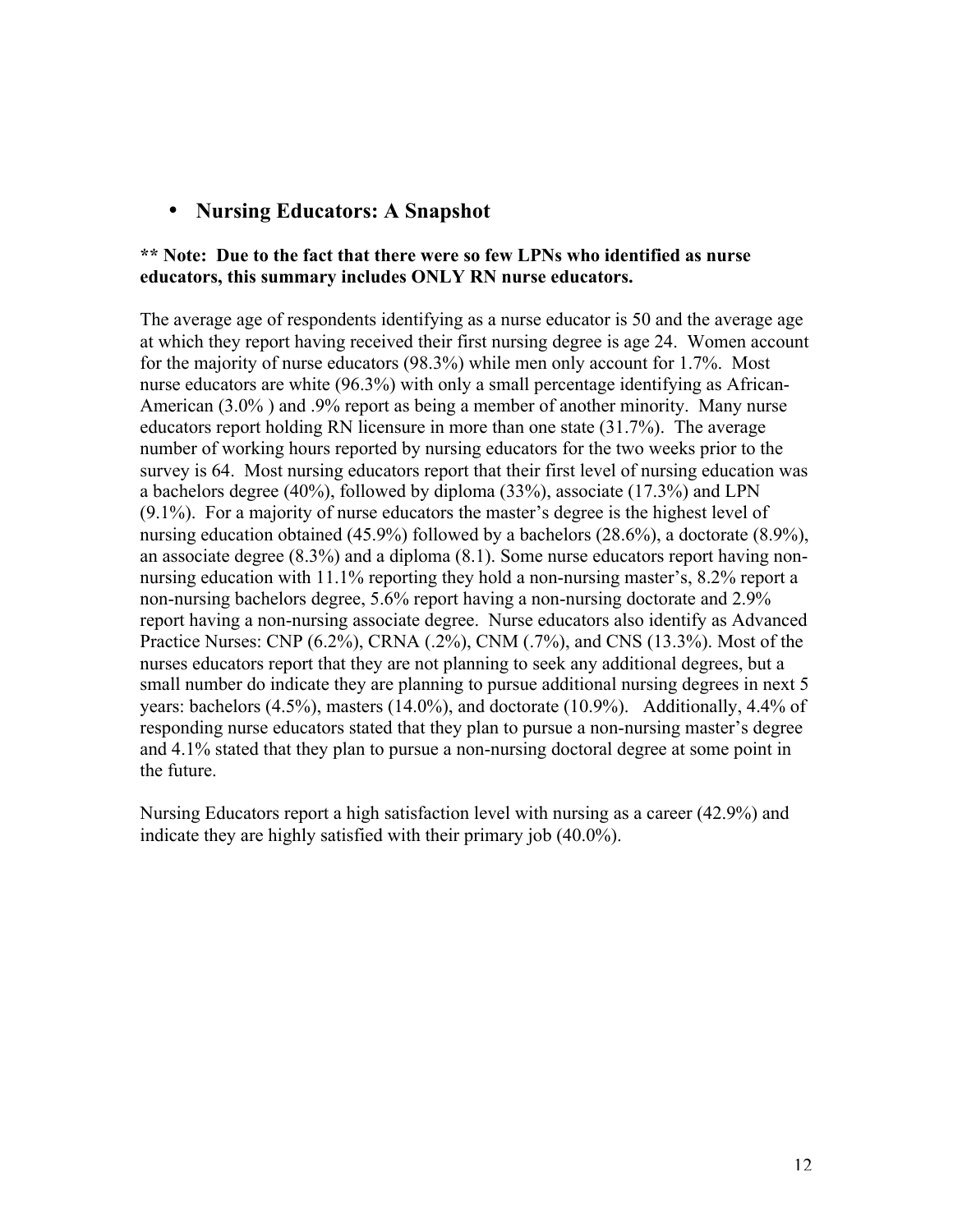# • **Nurses planning to leave Nursing within the next 10 years – Who are they?**

The average age of LPN's who are planning to leave the nursing profession within the next than 10 years is 52 and the age at which they received their LPN license was 29. The average number of hours of work reported for this group in the two weeks prior to the survey was 63.

6.1% of these nurses have a non-nursing associates degree, 3.0% a non-nursing bachelors degree and .8% hold a non-nursing master degree. They plan to seek the following nursing degrees in the next 5 years: 13.1% associate, 5.9% bachelors, and 1.3% masters degree in nursing. Some of these nurses are planning to seek additional non-nursing degrees in the next 5 years as well: 4.1% associate, 4.1% bachelors, and 1.5% masters degree. 97% of these LPN's planning to leave are female and 3% are male. 88.0% are white, 10.2% are African-American.

The average age of RNs who are planning to leave the nursing profession within the next than 10 years is 50 and the age at which they received their RN license was 26. The average number of hours of work reported for this group in the two weeks prior to the survey was 64. 95.8% are female and 4.2% are male. 94.6% are white, 3.8% are African-American.

Most of these RNs received a diploma (41.8%) as their first nursing education. The highest level of nursing education reported by these RNs is: masters (7.1%), bachelors (28.1%), diploma (33.9%), and associate degree (29.4%). Some of these nurses have non-nursing degrees: 4.6% hold a non-nursing associate, 9.8% bachelors, 4.3% masters, and .5% doctorate. 21.8% of these RN's hold multiple state licenses. A few of these nurses are Advanced Practice Nurses: 2.0% are CNP, 1.1% are CRNA, .3% are CNM, and 2.0% are CNS. Some of these nurses are planning to seek additional nursing degrees in the next 5 years: 9.8% bachelors, 8.9% masters, and .9% doctorate degree. Some are also interested in pursuing additional non-nursing degrees: .9% associate, 4.8% bachelors, 4.9 % masters, and 1.0% doctorate degrees.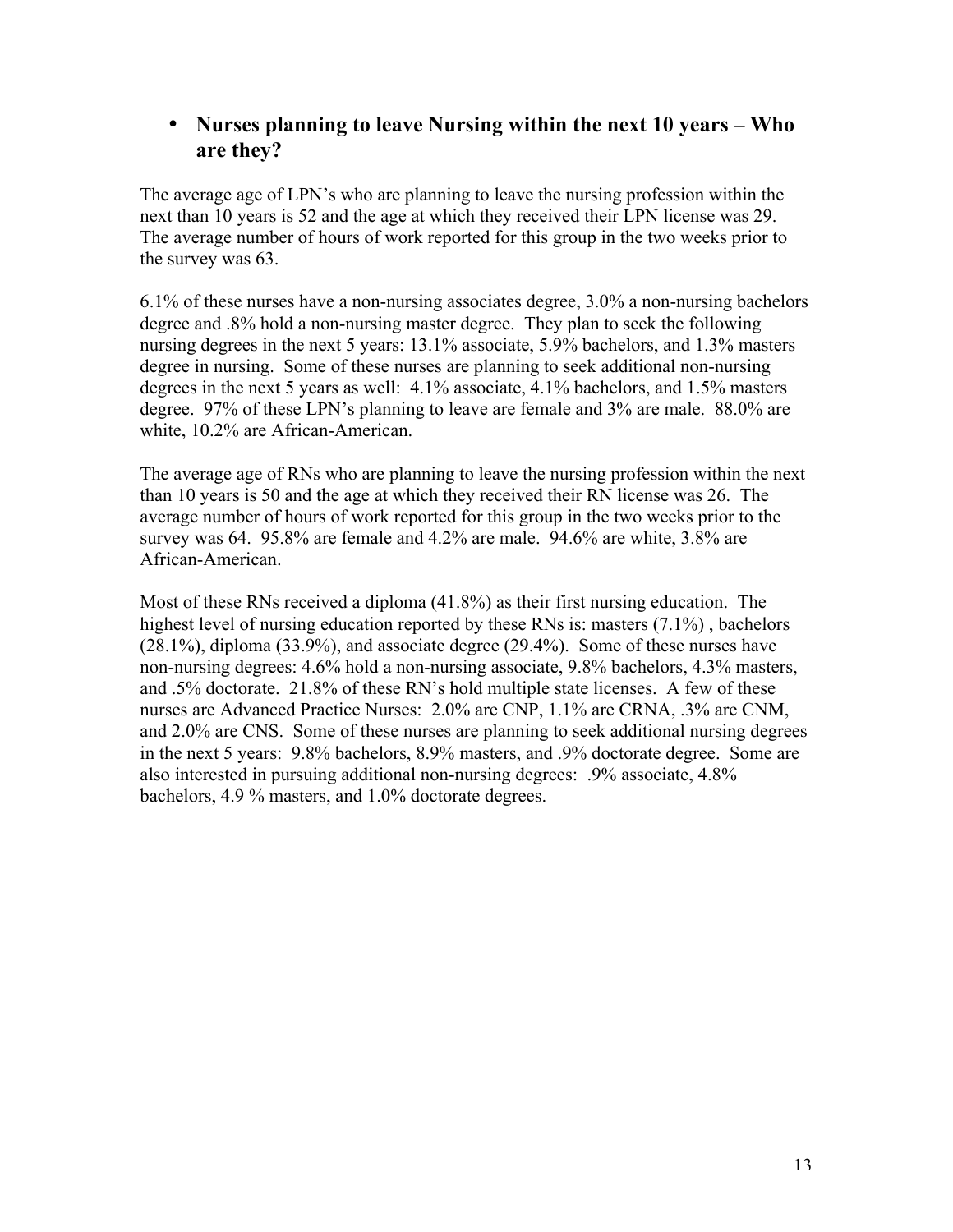## • **How Long Nurses Plan to Stay in Nursing – a Look at When They Graduated**

LPN's who graduated between 1950-1959 report that 76.6 % are planning to leave in under 5 years, and 13.9% in less than 10 years. LPN's who graduated between 1960- 1969 report that 36.9% will leave in less than 5 years, 45.8% in less than 10 years, 10.3% in 11-15 years. LPN's who graduated between 1970-1979 report that 19.0% are planning to leave in less than 5 years, 34.1% in less than 10 years, 25.6% in 11-15 years, and 15.9% in greater than 15 years. Those who graduated between 1980-1989 report that 17.6% will leave in less than 5 years, 28.0% in 5-10 years, 20.3% in 11-15 years and 30.5 % will stay longer than 15 years. LPN's who graduated between 1990-1999 report that 12.9% will leave in less than 5 years, 20.3% in 5-10 years, 15.7% in 11-15 years and 49.9% plan to stay longer than 15 years. LPN's who just recently graduated in 2000- 2004 indicate that 7.4% will leave in less than 5 years, 13.8% will leave in 5-10 years, 11.0% will stay 11-15 years and 67.1% will stay greater than 15 years.

RN's who graduated between 1950-1959 report that 76.1% are planning to leave in less than 5 years, and 14.7% in 5-10 years. RN's who graduated between 1960-1969 report that 46.9% are planning to leave in under 5 years, 42.7% will leave in 5-10 years, and 5% will stay 11-15 years. For those who graduated between 1970-1979, 13.9% report planning to leave in less than 5 years, 37.0% will leave in 5-10 years, 30.4 % will stay 11-15 years and 14.4% will stay greater than 15 years. RN's who graduated between 1980-1989 report that 12.1% plan to leave in less than 5 years, 25.1% will leave in 5-10 years, 24.2% will stay 11-15 years and 35.3 % plan to stay in nursing another 15 or more years. RN's who graduated between 1990-1999 show that 12.2% plan to leave in less than 5 years,  $20.1\%$  in 5-10 years,  $15.8\%$  in 11-15 years and 50.3 % will stay greater than 15 years. For recent RN 2000-2004 graduates, 11.2 % report planning to leave in less than 5 years, 18.4% plan to leave in 5-10 years, 9.6% in 11-15 years and 60.4% plan to stay longer than 15 years.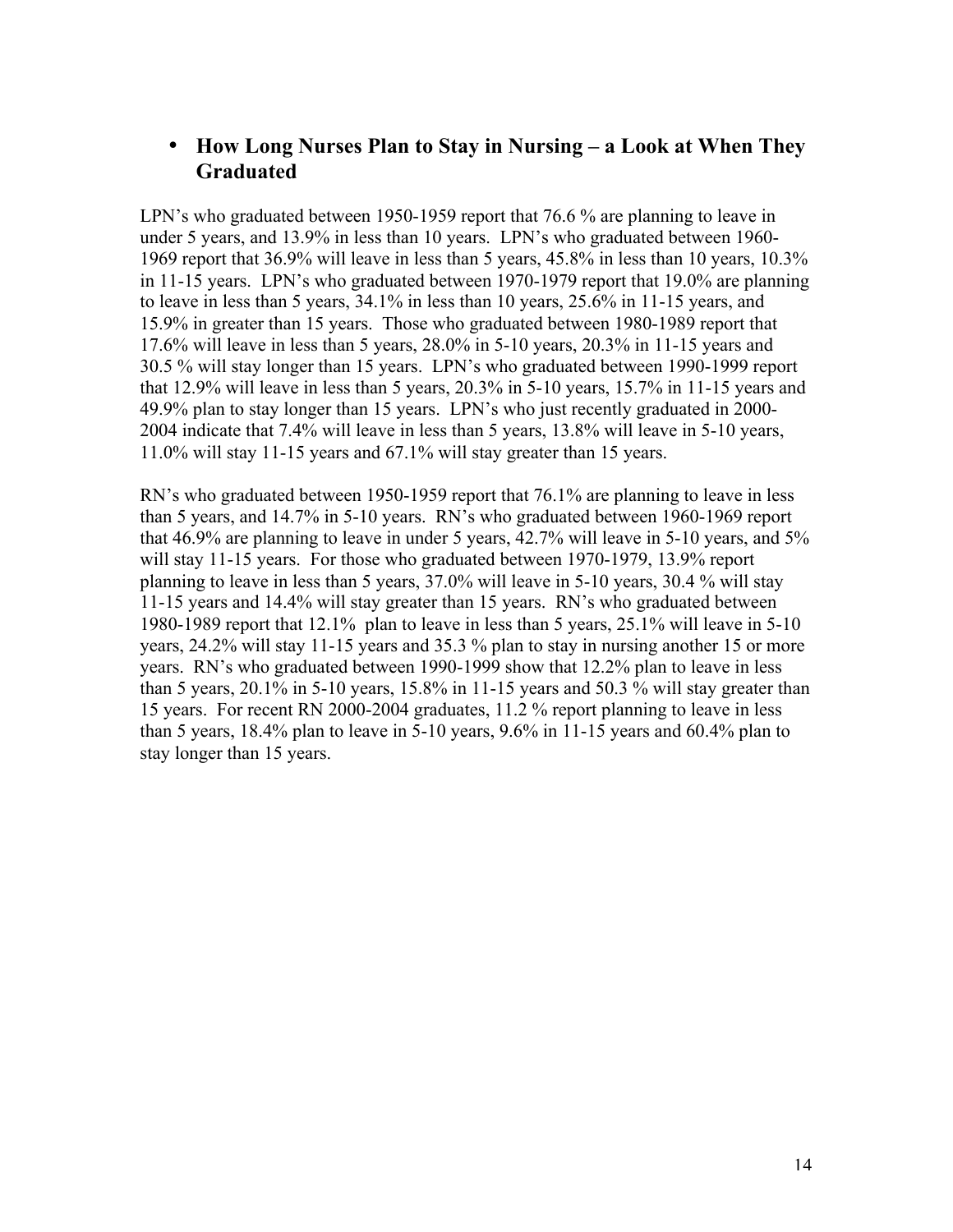# **State of Ohio Board of Nursing Nursing Workforce Survey 2003-2004 Data Tables**

#### **Section I. Currently Employed LPN Levels of Satisfaction with Nursing as a Career by County in Ohio (largest 7 metro counties and Ohio total in row percents)**

| Table I. A.  |                  |                  |                           |       |  |
|--------------|------------------|------------------|---------------------------|-------|--|
| County       | <b>Very</b>      | <b>Satisfied</b> | Neither/Dissatisfied/Very | Count |  |
|              | <b>Satisfied</b> |                  | <b>Dissatisfied</b>       |       |  |
| Cuyahoga     | 20.9             | 54.0             | 25.1                      | 1864  |  |
| Franklin     | 28.5             | 49.9             | 21.6                      | 930   |  |
| Hamilton     | 21.6             | 50.9             | 27.5                      | 874   |  |
| Lucas        | 26.1             | 51.1             | 22.7                      | 616   |  |
| Montgomery   | 24.6             | 52.1             | 23.3                      | 562   |  |
| <b>Stark</b> | 25.3             | 52.1             | 22.6                      | 699   |  |
| Summit       | 24.9             | 49.7             | 25.4                      | 716   |  |
| Southeastern | 31.1             | 53.2             | 15.6                      | 1189  |  |
| Ohio         |                  |                  |                           |       |  |
| Ohio         | 26.2             | 52.6             | 21.2                      | 14036 |  |

**Table I. B. Currently Employed LPN Levels of Satisfaction with their Current Primary Job by County in Ohio (in row percents)**

| County       | <b>Very</b>      | <b>Satisfied</b> | Neither/Dissatisfied/Very | Count |
|--------------|------------------|------------------|---------------------------|-------|
|              | <b>Satisfied</b> |                  | <b>Dissatisfied</b>       |       |
| Cuyahoga     | 20.1             | 52.9             | 27.0                      | 1856  |
| Franklin     | 23.6             | 52.3             | 24.1                      | 922   |
| Hamilton     | 21.8             | 49.6             | 28.6                      | 873   |
| Lucas        | 24.6             | 53.3             | 22.1                      | 614   |
| Montgomery   | 23.7             | 50.5             | 25.8                      | 558   |
| <b>Stark</b> | 20.9             | 55.9             | 23.2                      | 698   |
| Summit       | 21.7             | 53.4             | 24.8                      | 713   |
| Southeastern | 26.9             | 51.7             | 21.4                      | 1186  |
| Ohio         |                  |                  |                           |       |
| Ohio         | 23.1             | 52.4             | 24.5                      | 14000 |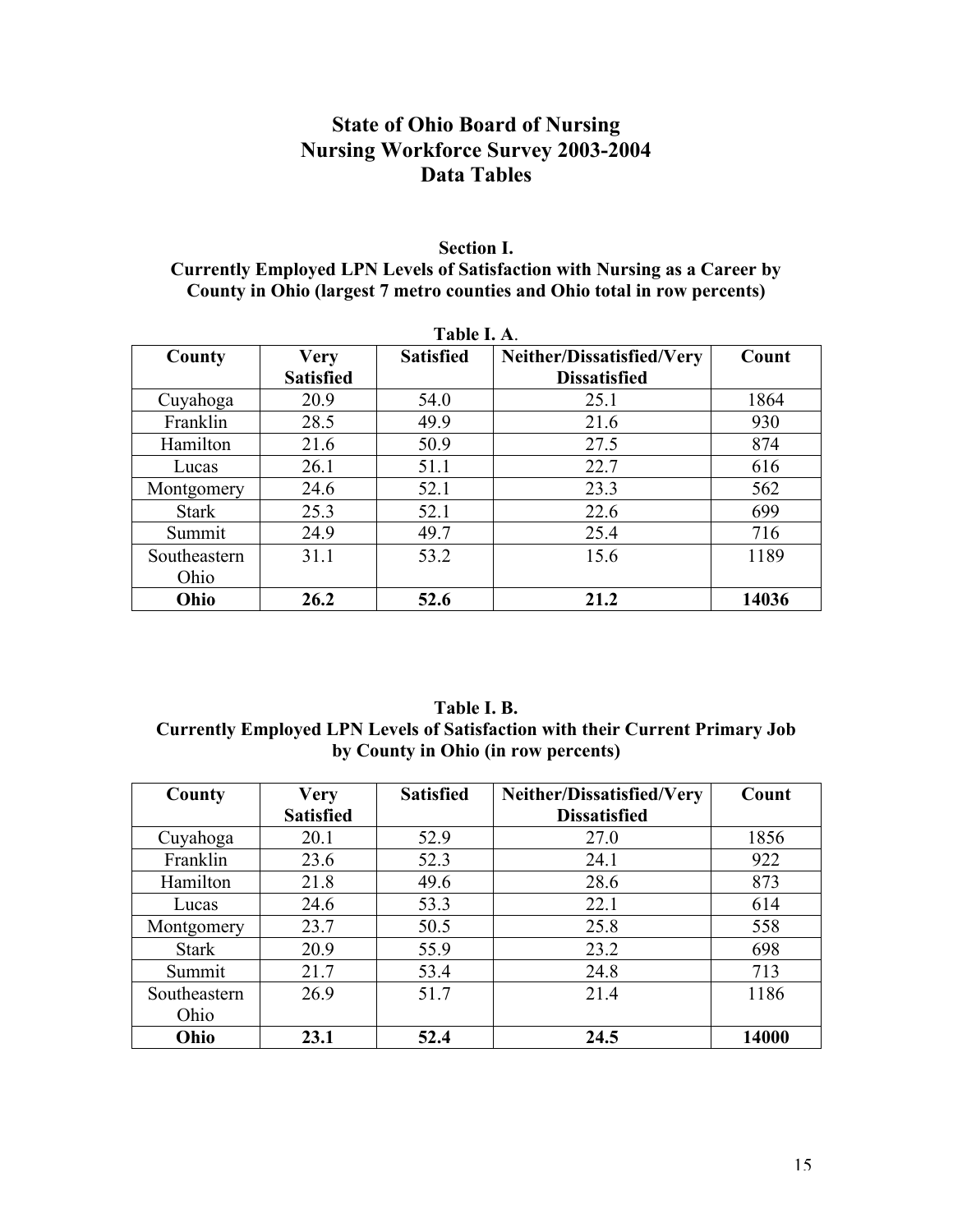| Table I.C.   |                                 |                  |                                                  |       |  |  |
|--------------|---------------------------------|------------------|--------------------------------------------------|-------|--|--|
| County       | <b>Very</b><br><b>Satisfied</b> | <b>Satisfied</b> | Neither/Dissatisfied/Very<br><b>Dissatisfied</b> | Count |  |  |
|              |                                 |                  |                                                  |       |  |  |
| Cuyahoga     | 20.7                            | 55.4             | 23.9                                             | 9570  |  |  |
| Franklin     | 30.0                            | 54.7             | 15.3                                             | 6594  |  |  |
| Hamilton     | 24.5                            | 55.8             | 19.8                                             | 5605  |  |  |
| Lucas        | 25.3                            | 54.9             | 19.8                                             | 3563  |  |  |
| Montgomery   | 25.0                            | 56.2             | 18.8                                             | 3796  |  |  |
| <b>Stark</b> | 26.7                            | 56.1             | 17.2                                             | 2027  |  |  |
| Summit       | 23.5                            | 54.5             | 22.0                                             | 3018  |  |  |
| Southeastern | 31.2                            | 54.5             | 14.3                                             | 3088  |  |  |
| Ohio         |                                 |                  |                                                  |       |  |  |
| Ohio         | 26.0                            | 54.8             | 19.2                                             | 56212 |  |  |

#### **Currently Employed RN Levels of Satisfaction with Nursing as a Career by County in Ohio (in row percents)**

### **Currently Employed RN Levels of Satisfaction with their Current Primary Job by County in Ohio (in row percents)**

| County       | Very             | <b>Satisfied</b> | Neither/Dissatisfied/Very | Count |
|--------------|------------------|------------------|---------------------------|-------|
|              | <b>Satisfied</b> |                  | <b>Dissatisfied</b>       |       |
| Cuyahoga     | 21.7             | 53.4             | 24.9                      | 9551  |
| Franklin     | 29.4             | 54.6             | 16.0                      | 6573  |
| Hamilton     | 26.1             | 53.8             | 20.1                      | 5599  |
| Lucas        | 23.4             | 53.5             | 23.0                      | 3552  |
| Montgomery   | 25.8             | 53.9             | 20.2                      | 3794  |
| <b>Stark</b> | 24.7             | 55.4             | 19.9                      | 2024  |
| Summit       | 24.1             | 52.9             | 23.0                      | 3010  |
| Southeastern | 27.8             | 53.7             | 18.6                      | 3081  |
| Ohio         |                  |                  |                           |       |
| Ohio         | 25.5             | 53.5             | 21.0                      | 56099 |

**Table I. D.**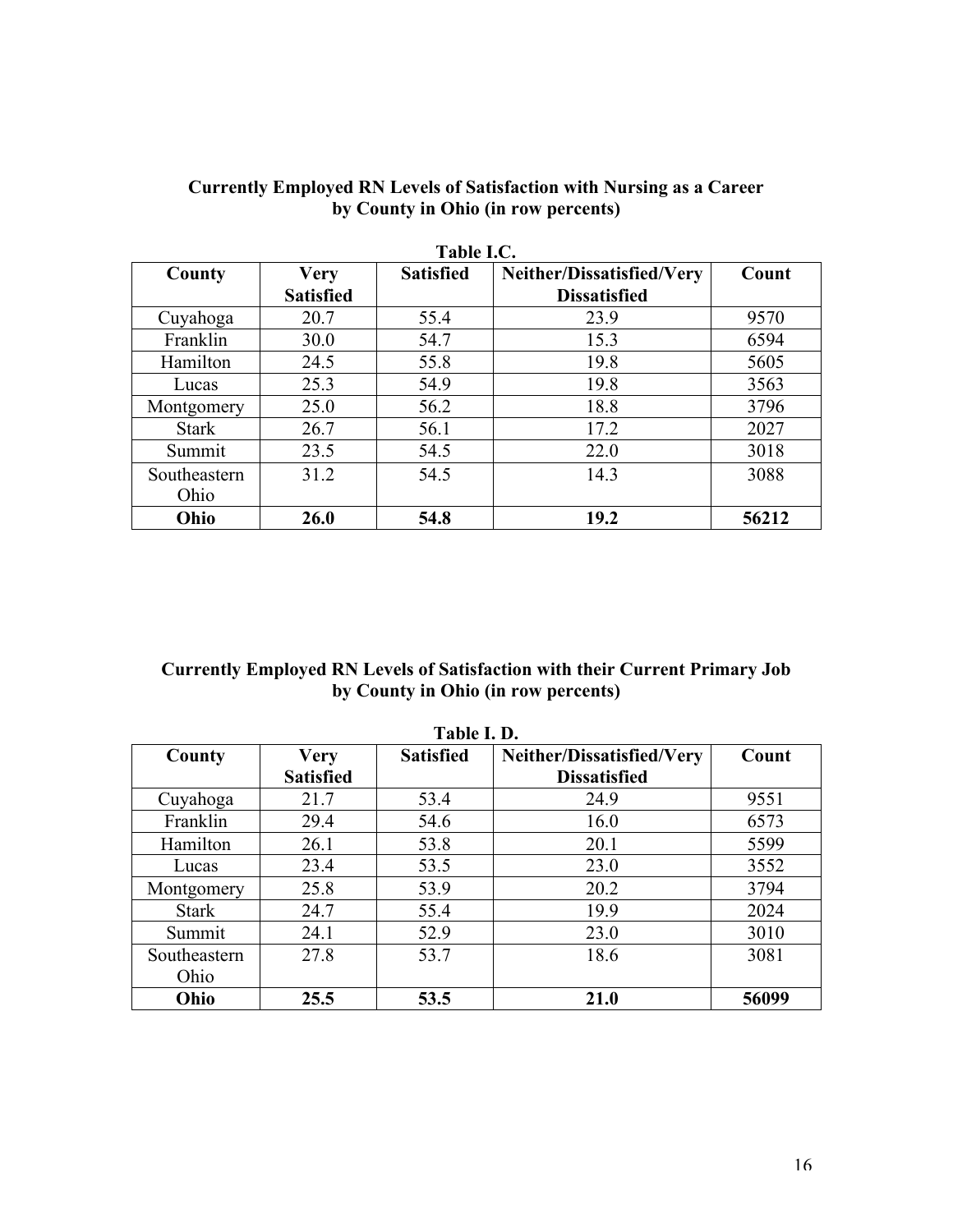### **Section II. General LPN Characteristics by Planned Years to Remain in Nursing (in column percents)**

| Table II.A.                                                             |             |            |                    |             |       |  |
|-------------------------------------------------------------------------|-------------|------------|--------------------|-------------|-------|--|
| <b>Any Non-</b><br><b>Nursing</b><br><b>Higher</b><br><b>Education?</b> | $<$ 5 Years | 5-10 Years | <b>11-15 Years</b> | $>15$ Years | Count |  |
| Associate                                                               | 6.4         | 5.8        |                    | 4.9         | 860   |  |
| <b>Bachelors</b>                                                        |             | 2.6        | 19                 |             | 368   |  |

**Table II. B.**

| <b>LPN</b><br>Licensure<br>in More<br>than One<br>State? | $<$ 5 Years | 5-10 Years | 1001 110 D<br><b>11-15 Years</b> | $>15$ Years | Count |
|----------------------------------------------------------|-------------|------------|----------------------------------|-------------|-------|
| Yes                                                      | 12.7        | 11.6       | 11.6                             | 8.5         | 1531  |
| No                                                       |             | 88.4       | 88.4                             | 91.5        | 2776  |

**Table II.C.**

|                |             |            | L'AVIC LL.U.       |           |       |
|----------------|-------------|------------|--------------------|-----------|-------|
| Which          | $<$ 5 Years | 5-10 Years | <b>11-15 Years</b> | >15 Years | Count |
| <b>Nursing</b> |             |            |                    |           |       |
| Degrees do     |             |            |                    |           |       |
| you plan to    |             |            |                    |           |       |
| seek in Next   |             |            |                    |           |       |
| 5 Years?       |             |            |                    |           |       |
| <b>ADN</b>     | 10.1        | 15.1       | 23.5               | 42.0      | 3877  |
| <b>BSN</b>     | 5.0         | 6.5        | 7.0                | 19.0      | 1644  |
| <b>Masters</b> | 1.2         | 1.4        | 1.4                | 2.8       | 286   |
| Doctorate      |             |            |                    | .2        | 29    |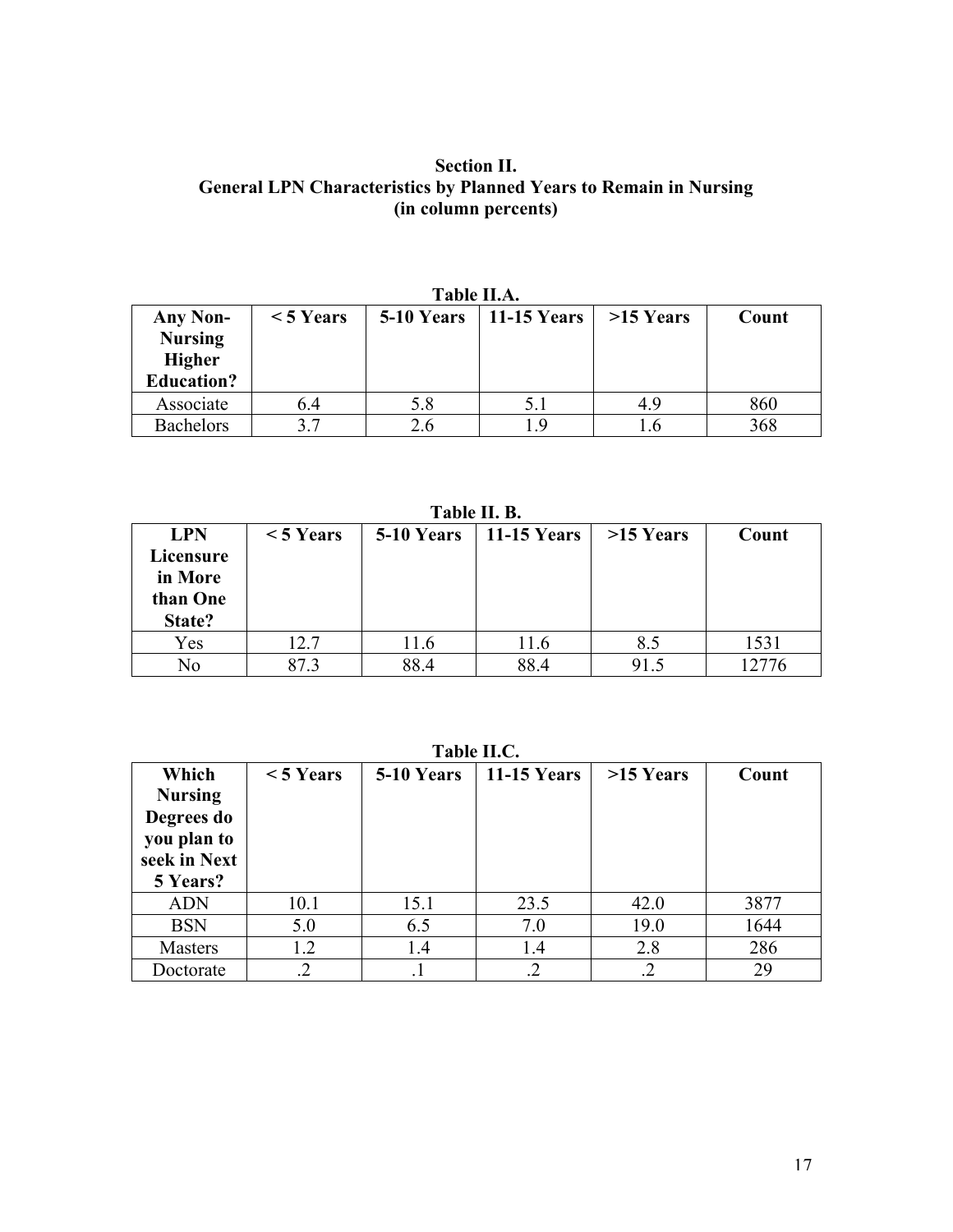| <b>Which Non-</b><br><b>Nursing</b><br>Degrees do<br>you plan to<br>seek in Next<br>5 Years? | $<$ 5 Years | 5-10 Years | <b>11-15 Years</b> | $>15$ Years | Count |
|----------------------------------------------------------------------------------------------|-------------|------------|--------------------|-------------|-------|
| Associate                                                                                    | 5.1         | 3.4        | 2.8                | 3.1         | 549   |
| <b>Bachelors</b>                                                                             | 5.6         | 3.0        | 2.0                | 2.6         | 501   |
| <b>Masters</b>                                                                               | 2.4         | 9.         | .7                 | .7          | 168   |
| Doctorate                                                                                    |             |            |                    | .2          | 37    |

**Table II.D.**

**Table II. E.**

| Gender | < 5 Years | 5-10 Years | <b>11-15 Years</b> | $>15$ Years | Count |
|--------|-----------|------------|--------------------|-------------|-------|
| Male   |           | ∠.∪        | ົ                  |             | 502   |
| Female | 96.6      | ר דה       | $07^{\circ}$<br>   | 96.1        | .4855 |

**Table II F.**

| Race/Ethnicity   | $<$ 5 Years | 5-10 Years | $11 - 15$<br>Years | $>15$ Years | Count |
|------------------|-------------|------------|--------------------|-------------|-------|
| African-American | 12.1        | 8.9        | 5.4                |             | 1252  |
| White            | 85.9        | 89.5       | 93.2               | 91.7        | 13739 |
| All Others       | $2.0\,$     | $.6$       | . .4               |             | 233   |

**Table II. G. Mean Number of Hours Worked by Currently Employed LPN's (in the Past Two Weeks) by Planned Years to Remain in Nursing**

| <b>Mean Hours by</b> | $<$ 5 Years | $5-10$ | $11 - 15$ | $>15$ Years | Count |
|----------------------|-------------|--------|-----------|-------------|-------|
| Job                  |             | Years  | Years     |             |       |
| Primary Job          | 22          | 69     |           |             | 15077 |
| Secondary Job        |             |        | 23        | 23          | 1897  |
| Tertiary Job         |             |        |           |             |       |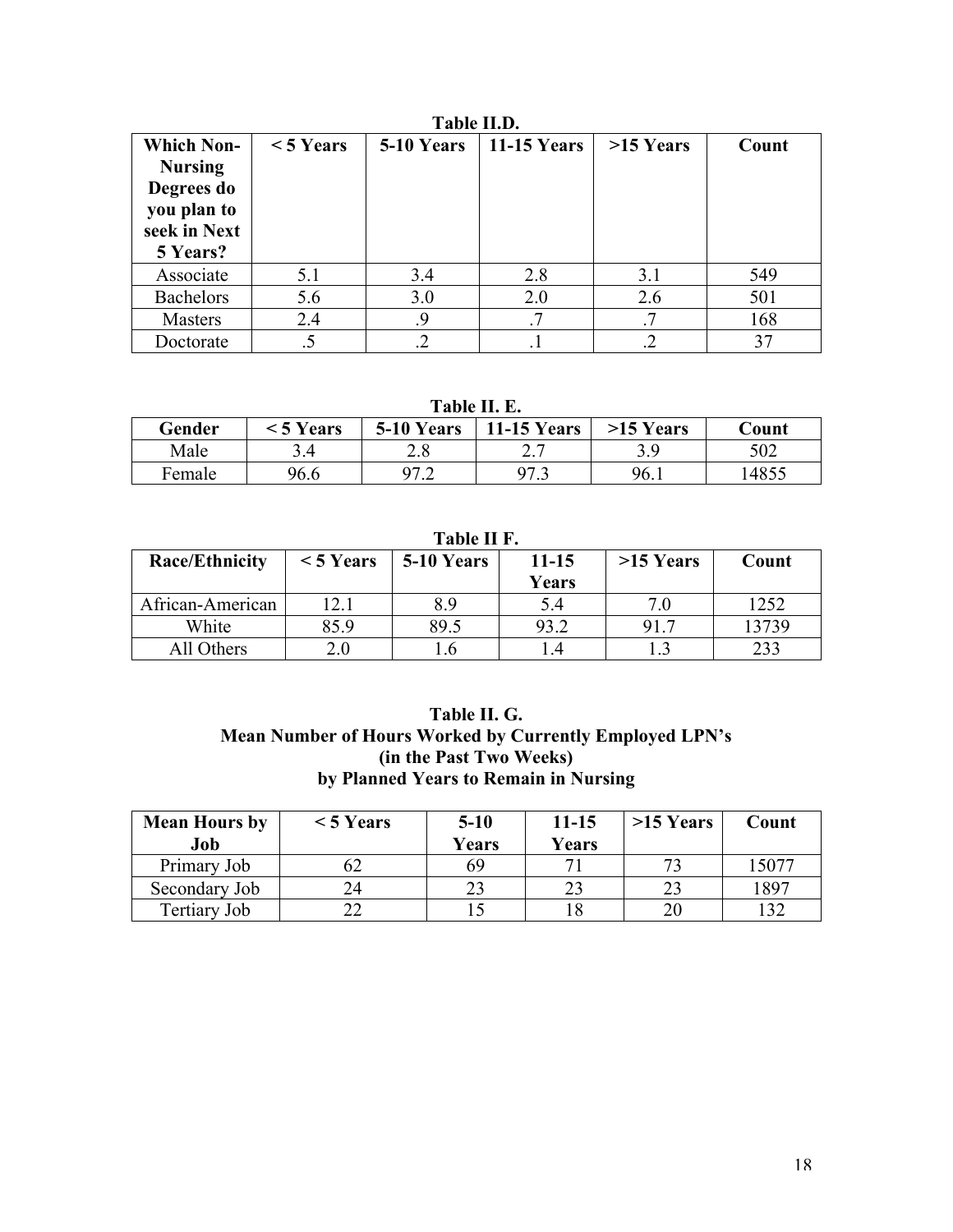**Section III. General RN Characteristics by Planned Years to Remain in Nursing (in column percents)**

| 1 avie 111. A.     |             |            |               |             |       |  |
|--------------------|-------------|------------|---------------|-------------|-------|--|
| <b>First Level</b> | $<$ 5 Years | 5-10 Years | $11-15$ Years | $>15$ Years | Count |  |
| of Nursing         |             |            |               |             |       |  |
| <b>Education</b>   |             |            |               |             |       |  |
| Diploma            | 46.8        | 38.7       | 32.9          | 21.9        | 21618 |  |
| Associate          | 23.7        | 29.2       | 32.3          | 37.6        | 20121 |  |
| <b>BSN</b>         | 18.8        | 20.3       | 22.6          | 29.3        | 14920 |  |
| <b>LPN</b>         | 10.0        | 11.4       | 11.8          | 10.4        | 6973  |  |

**Table III. A.**

| тане пг. р.      |             |            |                    |           |       |  |  |  |
|------------------|-------------|------------|--------------------|-----------|-------|--|--|--|
| <b>Highest</b>   | $<$ 5 Years | 5-10 Years | <b>11-15 Years</b> | >15 Years | Count |  |  |  |
| Level of         |             |            |                    |           |       |  |  |  |
| <b>Nursing</b>   |             |            |                    |           |       |  |  |  |
| <b>Education</b> |             |            |                    |           |       |  |  |  |
| Diploma          | 37.9        | 31.3       | 25.2               | 17.1      | 17111 |  |  |  |
| Associate        | 26.3        | 31.3       | 34.0               | 39.4      | 21328 |  |  |  |
| <b>BSN</b>       | 27.6        | 28.4       | 30.7               | 34.5      | 19538 |  |  |  |
| <b>Masters</b>   | 6.5         | 7.4        | 8.8                | 7.9       | 4881  |  |  |  |
| Doctorate        | .4          |            | .4                 |           | 247   |  |  |  |

**Table III. B.**

**Table III. C.**

| Tanic III. C.     |             |            |                    |             |       |  |  |  |  |
|-------------------|-------------|------------|--------------------|-------------|-------|--|--|--|--|
| <b>Any Non-</b>   | $<$ 5 Years | 5-10 Years | <b>11-15 Years</b> | $>15$ Years | Count |  |  |  |  |
| <b>Nursing</b>    |             |            |                    |             |       |  |  |  |  |
| <b>Higher</b>     |             |            |                    |             |       |  |  |  |  |
| <b>Education?</b> |             |            |                    |             |       |  |  |  |  |
| Associate         | 4.5         | 4.6        | 4.5                | 5.1         | 3030  |  |  |  |  |
| Bachelors         | 10.5        | 9.3        | 8.3                | 6.2         | 5365  |  |  |  |  |
| <b>Masters</b>    | 4.9         | 3.9        | 3.3                | 2.1         | 2192  |  |  |  |  |
| Doctorate         |             |            |                    |             | 238   |  |  |  |  |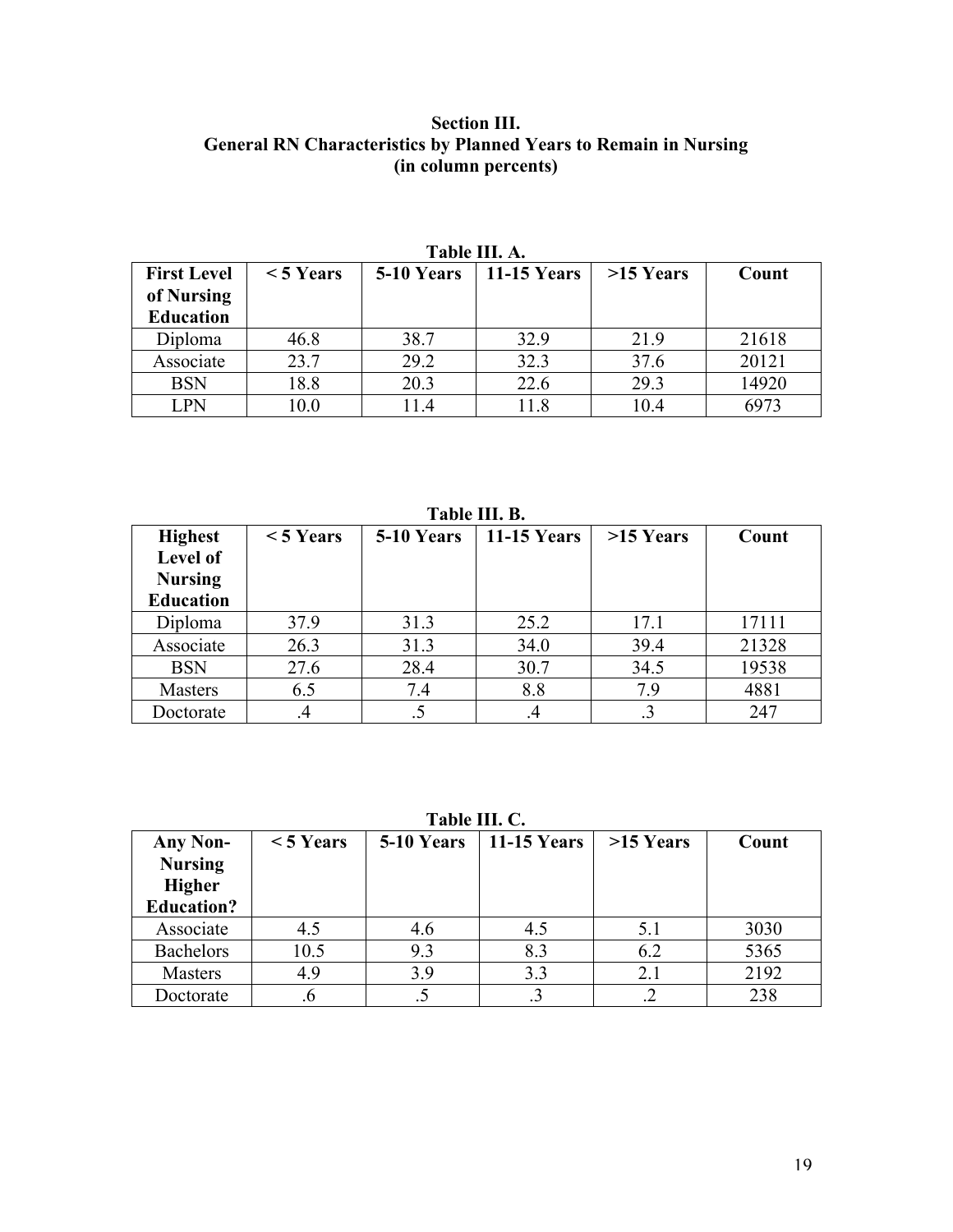| таріс пі. р. |             |            |                    |             |       |  |  |  |
|--------------|-------------|------------|--------------------|-------------|-------|--|--|--|
| <b>RN</b>    | $<$ 5 Years | 5-10 Years | <b>11-15 Years</b> | $>15$ Years | Count |  |  |  |
| Licensure    |             |            |                    |             |       |  |  |  |
| in More      |             |            |                    |             |       |  |  |  |
| than One     |             |            |                    |             |       |  |  |  |
| State?       |             |            |                    |             |       |  |  |  |
| Yes          | 23.2        | 20.9       | 19.4               | 16.8        | 12560 |  |  |  |
| No           | 76.8        | 79.1       | 80.6               | 83.2        | 51055 |  |  |  |

**Table III. D.**

**Table III. E.**

| Advanced    | $<$ 5 Years | 5-10 Years | <b>11-15 Years</b> | >15 Years | Count |
|-------------|-------------|------------|--------------------|-----------|-------|
| Nurse?      |             |            |                    |           |       |
| <b>CNP</b>  |             | 2.3        | 3.0                |           | 1732  |
| <b>CRNA</b> |             |            |                    |           | 762   |
| CNM         | . .         |            |                    | --        | 192   |
| <b>NS</b>   |             |            |                    |           | ' 206 |

**Table III. F.**

| Which<br><b>Nursing</b><br>Degrees do<br>you plan to<br>seek in Next<br>5 Years? | $<$ 5 Years | 5-10 Years | <b>11-15 Years</b> | >15 Years | Count |
|----------------------------------------------------------------------------------|-------------|------------|--------------------|-----------|-------|
| <b>ADN</b>                                                                       | $\cdot$ .2  |            |                    |           | 138   |
| <b>BSN</b>                                                                       | 6.7         | 11.8       | 15.2               | 23.6      | 9739  |
| <b>Masters</b>                                                                   | 7.8         | 9.6        | 10.5               | 18.9      | 7900  |
| Doctorate                                                                        | 9.          |            | 1.5                | 1.8       | 825   |

**Table III. G**.

| 1 avit 111. U.                                                                               |             |            |             |             |       |  |  |  |
|----------------------------------------------------------------------------------------------|-------------|------------|-------------|-------------|-------|--|--|--|
| <b>Which Non-</b><br><b>Nursing</b><br>Degrees do<br>you plan to<br>seek in Next<br>5 Years? | $<$ 5 Years | 5-10 Years | 11-15 Years | $>15$ Years | Count |  |  |  |
| Associate                                                                                    | 1.1         | .8         | .6          | $\cdot$     | 469   |  |  |  |
| <b>Bachelors</b>                                                                             | 5.7         | 4.3        | 3.5         | 2.9         | 2534  |  |  |  |
| <b>Masters</b>                                                                               | 6.2         | 4.1        | 3.5         | 3.5         | 2668  |  |  |  |
| Doctorate                                                                                    | 13          | .8         | .6          | .6          | 506   |  |  |  |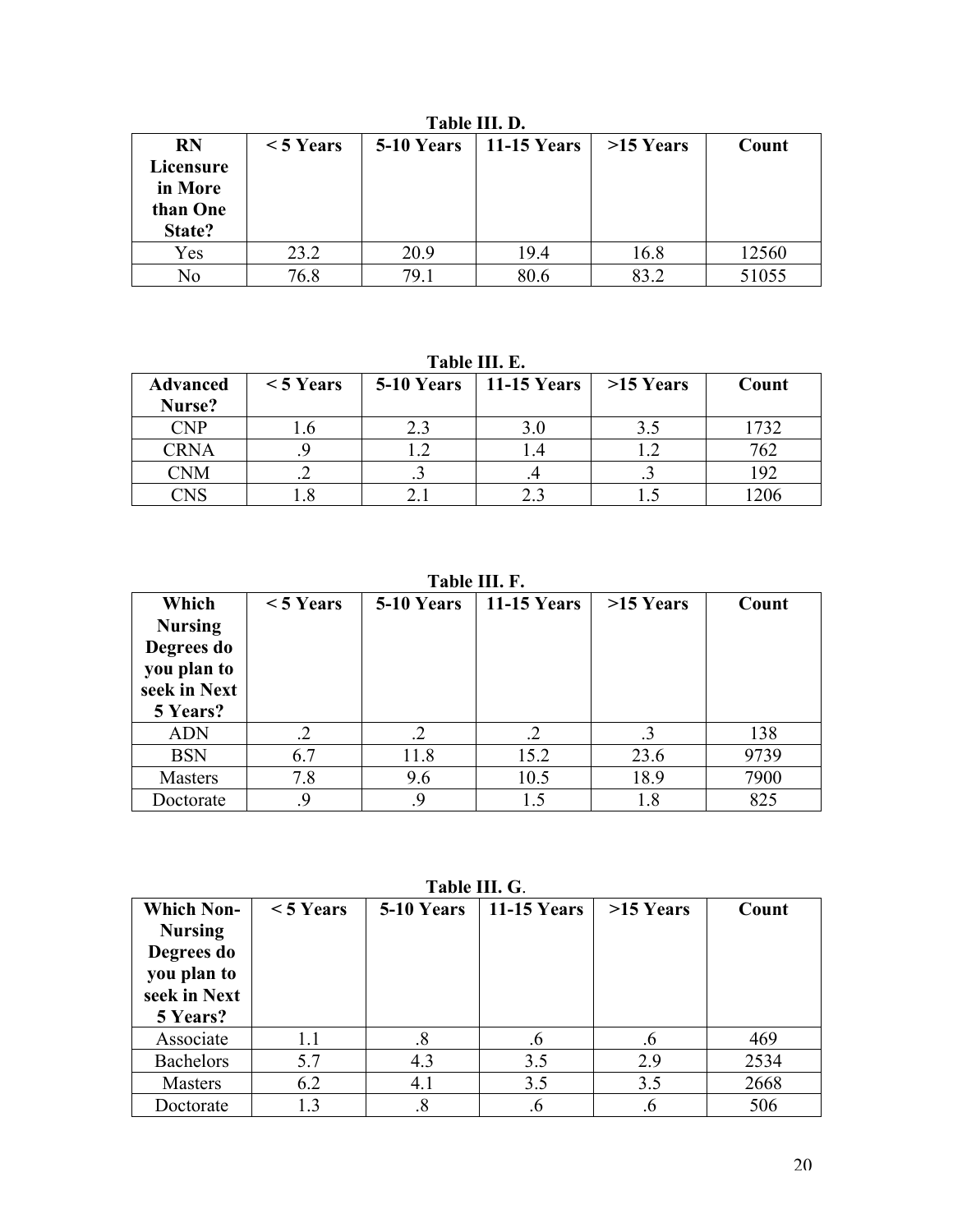| 1 AVIV 111. 11. |             |            |                    |           |       |  |  |  |
|-----------------|-------------|------------|--------------------|-----------|-------|--|--|--|
| Gender          | $<$ 5 Years | 5-10 Years | <b>11-15 Years</b> | >15 Years | Count |  |  |  |
| Male            |             | 4.         | $\sim$ $\sim$      | D.J       | 2970  |  |  |  |
| Female          | 95.7        | 95.9       | 95.3               | 94.5      | 60274 |  |  |  |

**Table III. H.**

**Table III. I.**

| Race/Ethnicity   | $<$ 5 Years | 5-10 Years | $11 - 15$ | $>15$ Years | Count |
|------------------|-------------|------------|-----------|-------------|-------|
|                  |             |            | Years     |             |       |
| African-American | 4.4         | 3.4        | 2.6       | 2.4         | 1958  |
| White            | 93.8        | 95.2       | 96.1      | 96.2        | 60102 |
| All Others       |             |            | $\cdot$   | .4          | 910   |

**Table III. J. Mean Number of Hours Worked by Currently Employed RN's (in the Past Two Weeks) by Planned Years to Remain in Nursing**

| <b>Mean Hours by</b> | $<$ 5 Years    | $5 - 10$ | $11 - 15$ | $>15$ Years | Count |
|----------------------|----------------|----------|-----------|-------------|-------|
| Job                  |                | Years    | Years     |             |       |
| Primary Job          | OŚ             | 68       | 70        | 70          | 62273 |
| Secondary Job        |                |          | 19        |             | 7376  |
| Tertiary Job         | $\overline{4}$ |          |           | 14          | 604   |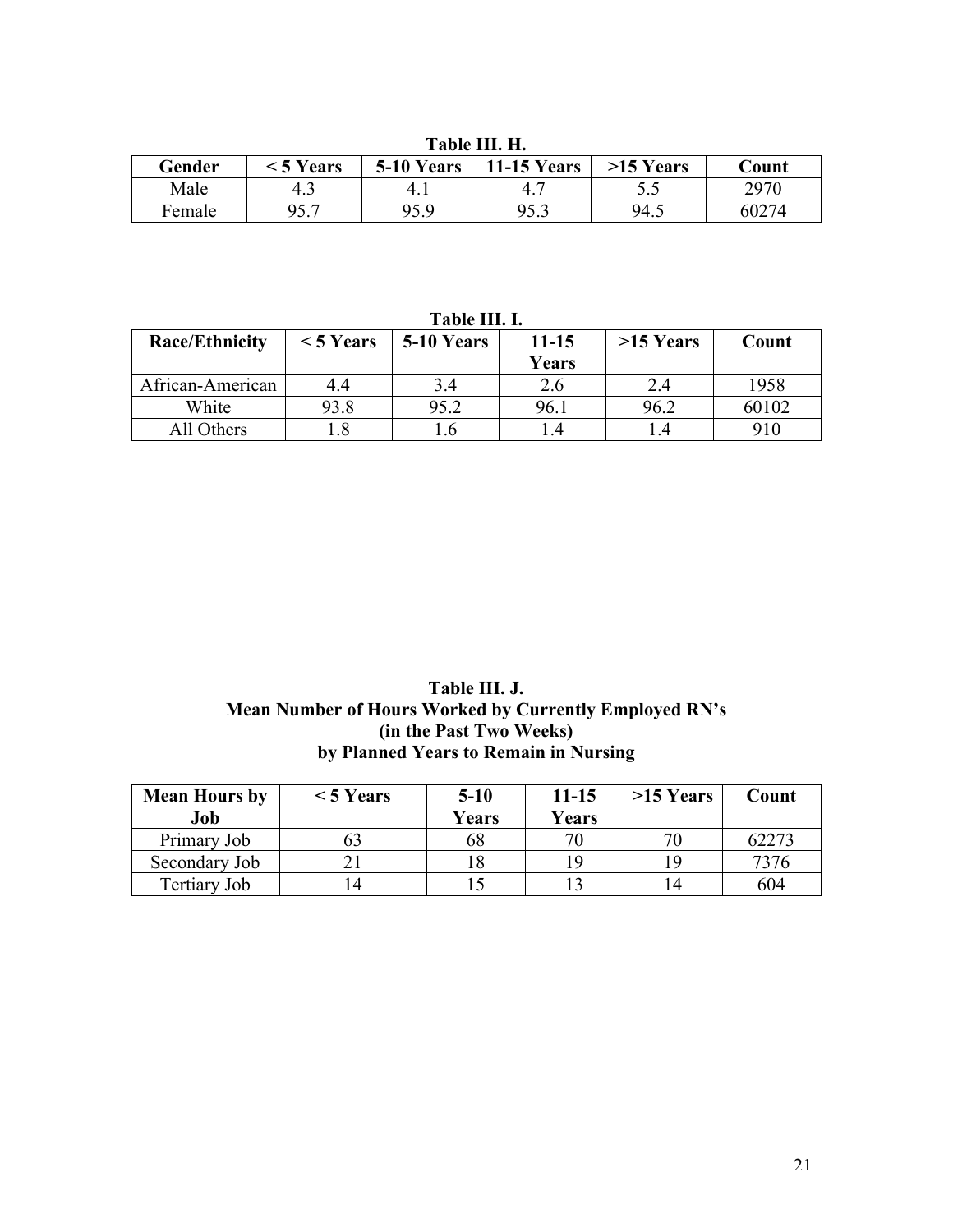### **Section IV. Currently Employed LPN Job Characteristics by Planned Years to Remain in Nursing (in column percents)**

| 1 AVIV 1 Y . A.   |             |            |                    |             |       |  |  |  |
|-------------------|-------------|------------|--------------------|-------------|-------|--|--|--|
| Primary           | $<$ 5 Years | 5-10 Years | <b>11-15 Years</b> | $>15$ Years | Count |  |  |  |
| <b>Job Status</b> |             |            |                    |             |       |  |  |  |
| Part-Time         | 41.2        | 29.5       | 22.7               | 20.2        | 4178  |  |  |  |
| Full-Time         | 58.8        | 70.5       | 77.3               | 79.8        | .1126 |  |  |  |

**Table IV. A.**

**Table IV. B.**

| Secondary<br><b>Job Status</b> | $\leq$ 5 Years | 5-10 Years | <b>11-15 Years</b> | $>15$ Years | Count |
|--------------------------------|----------------|------------|--------------------|-------------|-------|
| Part-Time                      | 92.3           | 92.4       | 93.5               | 93.6        | 2097  |
| Full-Time                      | די             | 7.6        | 6.5                | 6.4         | 157   |

**Table IV. C.**

| <b>Tertiary</b><br><b>Job Status</b> | $<$ 5 Years | 5-10 Years | <b>11-15 Years</b> | $>15$ Years | Count |
|--------------------------------------|-------------|------------|--------------------|-------------|-------|
| Part-Time                            | 94.3        | 94.1       | 96.6               | 92.9        | 174   |
| Full-Time                            |             | 5 Q        | 3.4                |             |       |

**Table IV. D.**

| <b>Yes - Direct</b> | $<$ 5 Years | 5-10 Years | <b>11-15 Years</b> | $>15$ Years | Count |
|---------------------|-------------|------------|--------------------|-------------|-------|
| <b>Patient</b>      |             |            |                    |             |       |
| Care                |             |            |                    |             |       |
| Primary Job         | 82.0        | 82.1       | 83.3               | 84.0        | 12772 |
| Secondary           | 74.9        | 79.4       | 80.1               | 85.6        | 1894  |
| Job                 |             |            |                    |             |       |
| Tertiary Job        | 55.6        | 78.9       | 62.1               | 79.2        | 144   |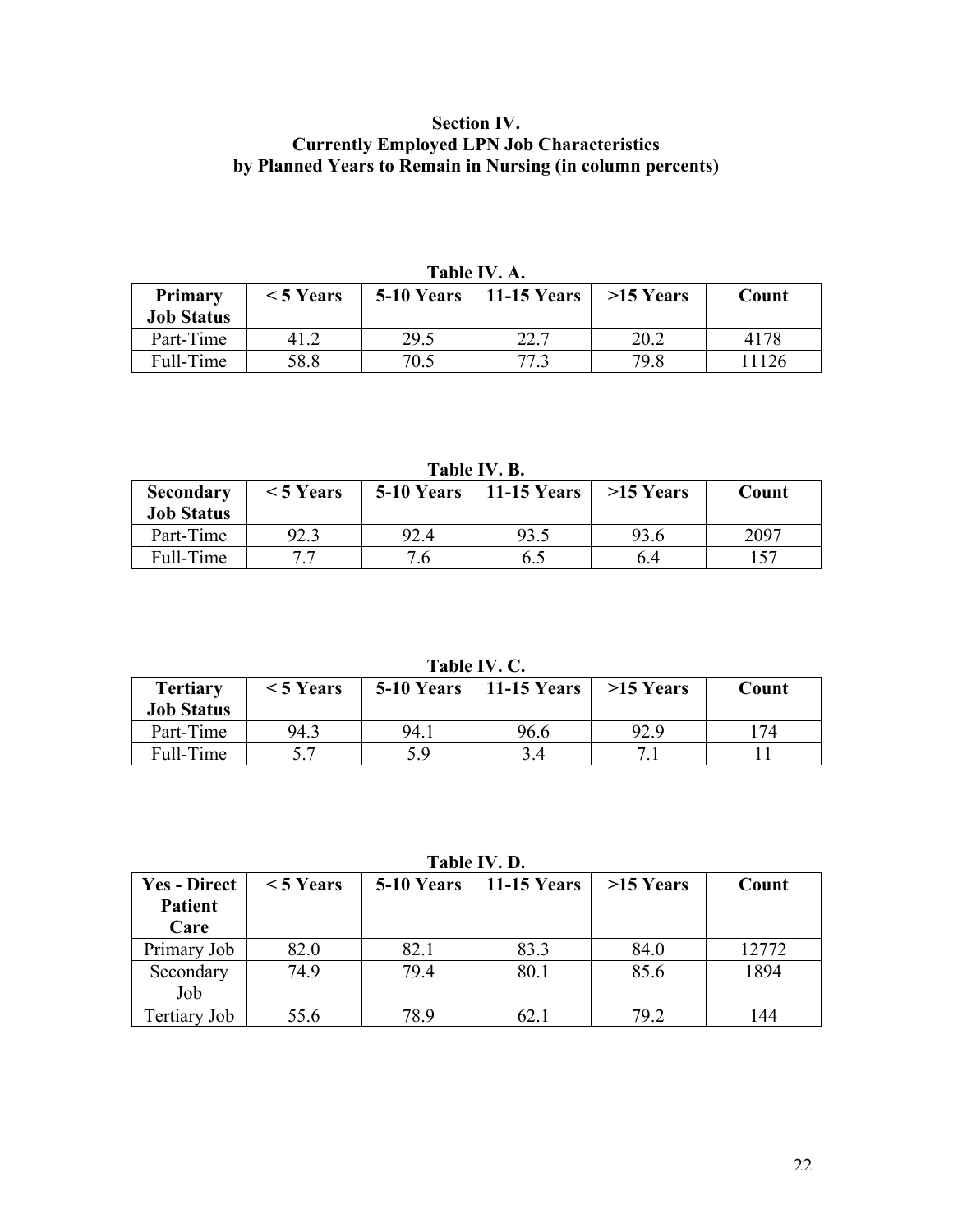| <b>Type of</b> | $<$ 5 Years | 5-10 Years | <b>11-15 Years</b> | >15 Years | Count |
|----------------|-------------|------------|--------------------|-----------|-------|
| Employment     |             |            |                    |           |       |
| - Primary      |             |            |                    |           |       |
| Job            |             |            |                    |           |       |
| Long Term      | 40.4        | 38.2       | 39.3               | 47.3      | 6334  |
| Care           |             |            |                    |           |       |
| Hospital       | 22.9        | 22.9       | 23.9               | 22.6      | 3477  |
| OP/Amb         | 12.9        | 17.1       | 16.8               | 11.3      | 2160  |
| Care/Clinic    |             |            |                    |           |       |
| Phys Office    |             |            |                    |           |       |
| Home           | 7.8         | 8.6        | 7.6                | 7.4       | 1187  |
| Hlth/Hospice   |             |            |                    |           |       |
| Temp. Agcy.    | 1.9         | 1.1        | 1.0                | 1.3       | 199   |
| Non-Health     | 1.1         | .7         | 1.0                | .6        | 119   |

**Table IV. E.**

**Table IV. F.**

| <b>Type of</b><br><b>Employment</b><br>- Secondary | $<$ 5 Years | 5-10 Years | <b>11-15 Years</b> | $>15$ Years | Count |
|----------------------------------------------------|-------------|------------|--------------------|-------------|-------|
| Job                                                |             |            |                    |             |       |
| Long Term<br>Care                                  | 27.0        | 30.4       | 31.6               | 35.5        | 729   |
| Home<br>Hlth/Hospice                               | 18.6        | 18.5       | 17.0               | 19.2        | 422   |
| Temp<br>Agency                                     | 9.2         | 9.6        | 10.7               | 13.2        | 253   |
| Hospital                                           | 10.0        | 9.1        | 12.1               | 11.5        | 244   |
| OP/Amb<br>Care/Clinic<br>Phys Office               | 6.2         | 6.2        | 7.2                | 3.5         | 122   |
| Non-Health                                         | 11.3        | 8.1        | 6.0                | 4.3         | 155   |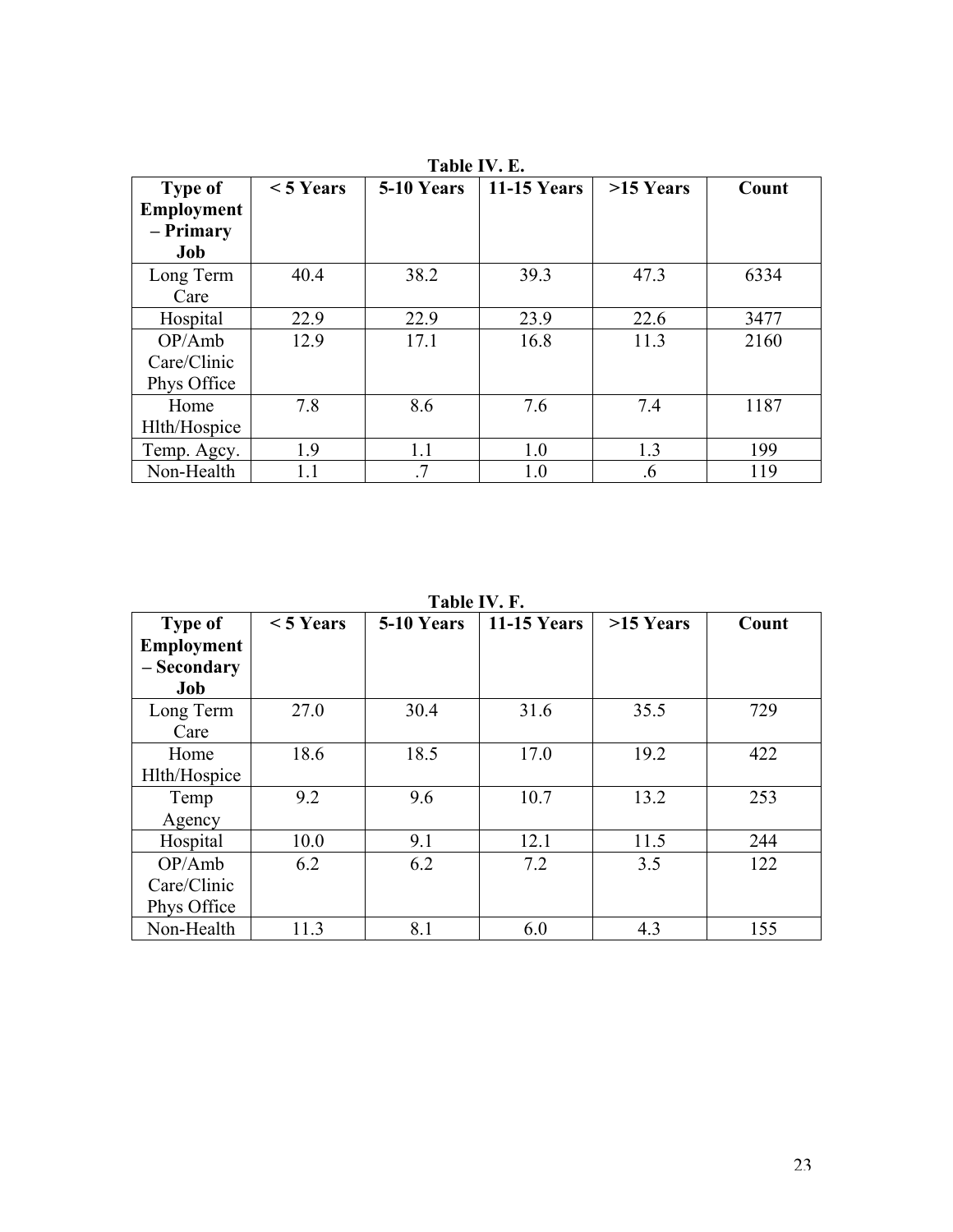|                   |                  | Table IV. G. |                    |           |       |
|-------------------|------------------|--------------|--------------------|-----------|-------|
| <b>Type of</b>    | $<$ 5 Years      | 5-10 Years   | <b>11-15 Years</b> | >15 Years | Count |
| <b>Employment</b> |                  |              |                    |           |       |
| - Tertiary        |                  |              |                    |           |       |
| Job               |                  |              |                    |           |       |
| Home              | 20.6             | 17.9         | 20.0               | 26.6      | 44    |
| Hlth/Hospice      |                  |              |                    |           |       |
| Long Term         | 17.6             | 16.1         | 16.7               | 26.6      | 41    |
| Care              |                  |              |                    |           |       |
| Temp              | 11.8             | 14.3         | 16.7               | 10.1      | 25    |
| Agency            |                  |              |                    |           |       |
| Non-Health        | 20.6             | 17.9         | 10.0               | 6.3       | 25    |
| Hospital          | 2.9              | 7.1          | 6.7                | 8.9       | 14    |
| OP/Amb            | $\overline{0}$ . | 1.8          | $\cdot$            | $\cdot$   |       |
| Care/Clinic/      |                  |              |                    |           |       |
| Phys Office       |                  |              |                    |           |       |

**Table IV. G.**

**Table IV. H.**

| <b>Primary Job</b> | $<$ 5 Years | 5-10 Years | 11-15 Years | >15 Years | Count |
|--------------------|-------------|------------|-------------|-----------|-------|
| Role               |             |            |             |           |       |
| Direct Patient     | 81.3        | 80.9       | 82.2        | 83.2      | 12713 |
| Care               |             |            |             |           |       |
| Education          | 3.4         | 2.9        | 2.7         | 2.9       | 460   |
| Other Non-         | 9.4         | 9.0        | 7.9         | 6.6       | 1251  |
| Direct             |             |            |             |           |       |
| Admin/Mngmt        | 5.4         |            | 6.9         | 7.0       | 1023  |

**Table IV. I.**

| <b>Patient Age</b><br>in Primary<br>Job | $<$ 5 Years | 5-10 Years | 11-15 Years | $>15$ Years | Count |
|-----------------------------------------|-------------|------------|-------------|-------------|-------|
| $0-18$                                  | 12.9        | 14.3       | 15.2        | 11.5        | 1998  |
| 19-65                                   | 39.1        | 39.4       | 40.0        | 37.3        | 5846  |
| $65+$                                   | 48.0        | 46.3       | 44.8        | 51.2        | 7245  |

**Table IV. J.**

| Practice<br>Area in | $<$ 5 Years | 5-10 Years | <b>11-15 Years</b> | $>15$ Years | Count |
|---------------------|-------------|------------|--------------------|-------------|-------|
| <b>Primary Job</b>  |             |            |                    |             |       |
| Other               | 34.2        | 35.8       | 33.1               | 32.3        | 5116  |
| Med/Surg            | 17.1        | 17.8       | 20.0               | 18.4        | 2763  |
| Palliative          | 16.4        | 15.9       | 17.2               | 17.7        | 2552  |
| Rehab               | 8.9         | 8.0        | 8.2                | 11.7        | 1430  |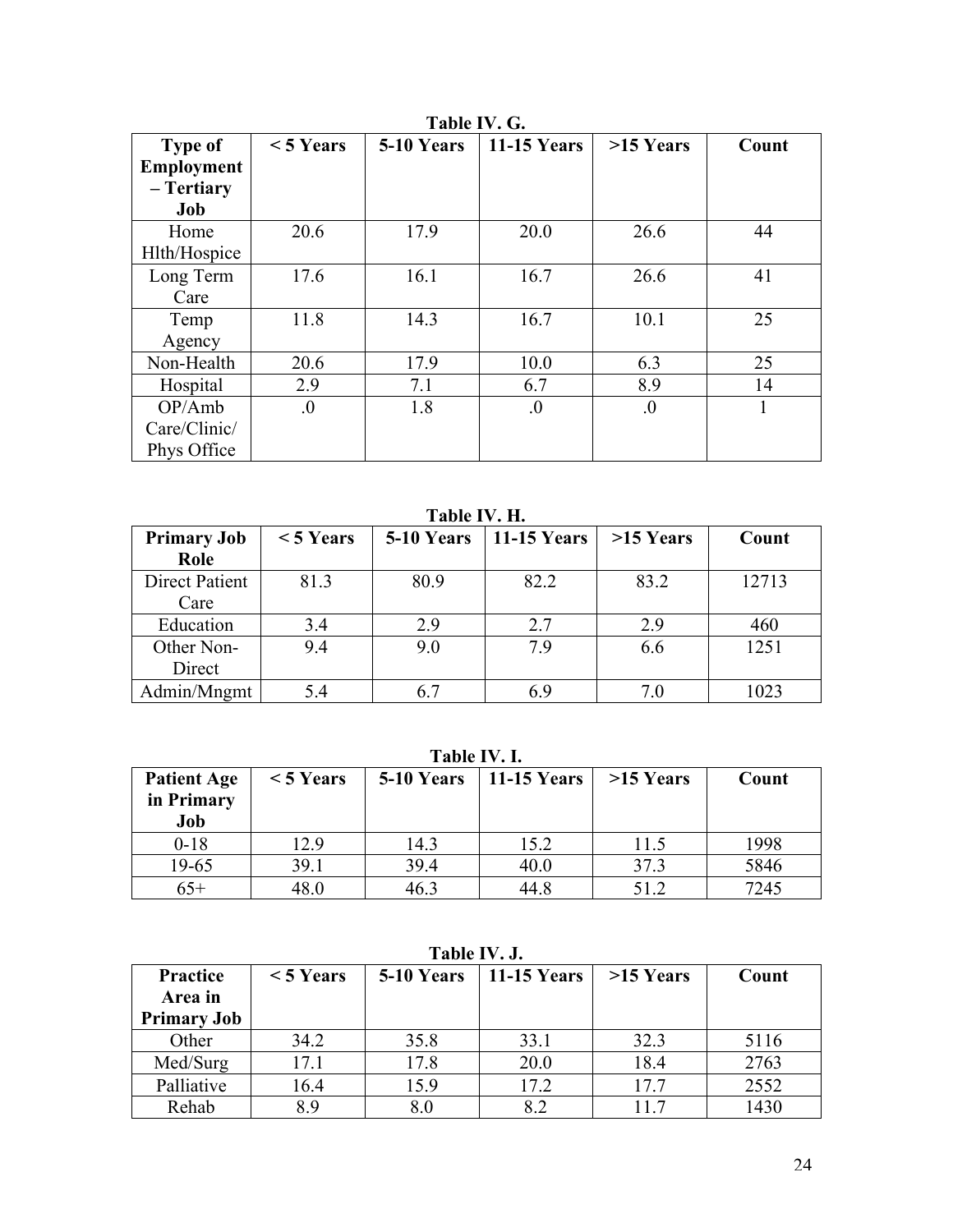| <b>Years</b> in    | $<$ 5 Years | 5-10 Years | <b>11-15 Years</b> | $>15$ Years | Count |
|--------------------|-------------|------------|--------------------|-------------|-------|
| <b>Primary Job</b> |             |            |                    |             |       |
| $<$ 3              | 25.3        | 23.5       | 24.3               | 39.1        | 4562  |
| $3 - 5$            | 16.0        | 19.1       | 19.4               | 24.2        | 3162  |
| $6 - 10$           | 15.2        | 16.9       | 17.8               | 17.3        | 2630  |
| $11 - 20$          | 21.5        | 21.9       | 24.5               | 14.5        | 1181  |
| $21+$              | 219         | 18.6       | 14.0               | 4.9         | 2147  |

**Table IV. K.**

**Table IV. L.**

| Satisfaction w/<br>Nursing as a<br>Career | $<$ 5 Years | 5-10 Years | $11 - 15$<br>Years | $>15$ Years | Count |
|-------------------------------------------|-------------|------------|--------------------|-------------|-------|
| Very Satisfied                            | 20.2        | 23.4       | 28.1               | 33.3        | 4198  |
| Satisfied                                 | 42.2        | 55.1       | 57.1               | 55.4        | 8257  |
| Neither/Dissatisfied<br>Very Dissatisfied | 37.6        | 21.4       | 14.9               | 11.3        | 3099  |

**Table IV. M.**

|                                                  |             | 1 AVIV 1 1 0 1710 |                  |             |       |
|--------------------------------------------------|-------------|-------------------|------------------|-------------|-------|
| Satisfaction w/<br><b>Current Primary</b><br>Job | $<$ 5 Years | 5-10 Years        | $11-15$<br>Years | $>15$ Years | Count |
| Very Satisfied                                   | 18.1        | 21.5              | 25.5             | 25.2        | 3556  |
| Satisfied                                        | 43.6        | 54.2              | 54.2             | 56.1        | 8213  |
| Neither/Dissatisfied                             | 38.3        | 24.3              | 20.3             | 18.7        | 3787  |
| Very Dissatisfied                                |             |                   |                  |             |       |

**Table IV. N.**

|                                                              | - - - - - - |       |
|--------------------------------------------------------------|-------------|-------|
| <b>Why Leaving</b><br><b>Employment</b> as a<br><b>Nurse</b> | $<$ 5 Years | Count |
| Retire                                                       | 56.4        | 1560  |
| Quit Temp                                                    | 4.3         | 121   |
| Quit Perm                                                    | 5.8         | 161   |
| Non-Nrsg                                                     | 33.4        | 922   |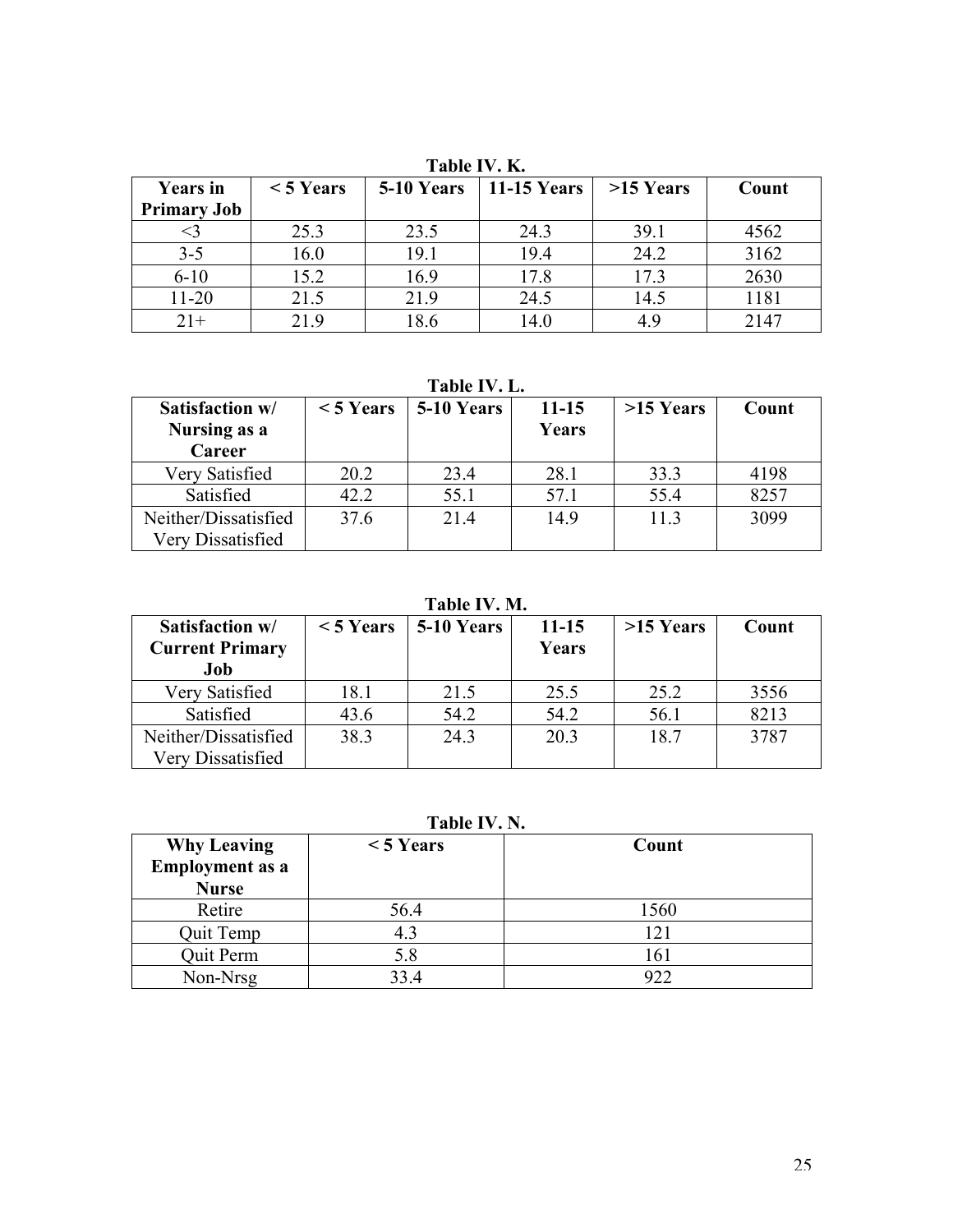## **Section V. Currently Employed RN Job Characteristics by Planned Years to Remain in Nursing (in column percents)**

| 1 able V. A.      |                |            |                    |             |       |  |  |
|-------------------|----------------|------------|--------------------|-------------|-------|--|--|
| <b>Primary</b>    | $\leq$ 5 Years | 5-10 Years | <b>11-15 Years</b> | $>15$ Years | Count |  |  |
| <b>Job Status</b> |                |            |                    |             |       |  |  |
| Part-Time         | 41             | 32.9       | 29.4               | 28.2        | 20187 |  |  |
| Full-Time         | 58.9           | 67 1       | 70.6               | 71.8        | 42432 |  |  |

**Table V. A.**

| Table V.B. |  |  |
|------------|--|--|

| Secondary<br><b>Job Status</b> | $\leq$ 5 Years | 5-10 Years | <b>11-15 Years</b> | $>15$ Years | Count |
|--------------------------------|----------------|------------|--------------------|-------------|-------|
| Part-Time                      | 93.4           | 95.8       | 95.9               | 96.7        | 8081  |
| Full-Time                      | 6.6            | 4.2        |                    |             | 360   |

**Table V. C.**

| <b>Tertiary</b><br><b>Job Status</b> | $<$ 5 Years | 5-10 Years | $11-15$ Years $^{\circ}$ | $>15$ Years | Count |
|--------------------------------------|-------------|------------|--------------------------|-------------|-------|
| Part-Time                            | 96.2        | 96.7       | 97.6                     | 96.1        | 738   |
| Full-Time                            | 2 Q         |            | 2.4                      | 3 Q         | 26    |

#### **Table V. D.**

| <b>Yes - Direct</b><br><b>Patient</b><br>Care | $<$ 5 Years | 5-10 Years | <b>11-15 Years</b> | $>15$ Years | Count |
|-----------------------------------------------|-------------|------------|--------------------|-------------|-------|
|                                               |             |            |                    |             |       |
| Primary Job                                   | 69.7        | 69.6       | 71.5               | 76.5        | 45677 |
| Secondary<br>Job                              | 65.9        | 71.0       | 75.8               | 79.4        | 6757  |
| Tertiary Job                                  | 60.5        | 66.2       | 65.6               | 68.0        | 560   |

**Table V. E.**

| <b>Type of</b>    | $<$ 5 Years | 5-10 Years | <b>11-15 Years</b> | $>15$ Years | Count |
|-------------------|-------------|------------|--------------------|-------------|-------|
| <b>Employment</b> |             |            |                    |             |       |
| - Primary         |             |            |                    |             |       |
| Job               |             |            |                    |             |       |
| Hospital          | 49.6        | 52.9       | 57.4               | 62.6        | 34358 |
| OP/Amb/           | 14.0        | 15.7       | 15.0               | 12.5        | 8687  |
| Clinic/Phys       |             |            |                    |             |       |
| Office            |             |            |                    |             |       |
| <b>LTC</b>        | 11.5        | 8.5        | 7.2                | 7.9         | 5242  |
| Home Hlth/        | 6.6         | 7.1        | 6.8                | 6.4         | 4105  |
| Hospice           |             |            |                    |             |       |
| Non-Health        | 1.5         | 1.2        | 1.0                | .8          | 656   |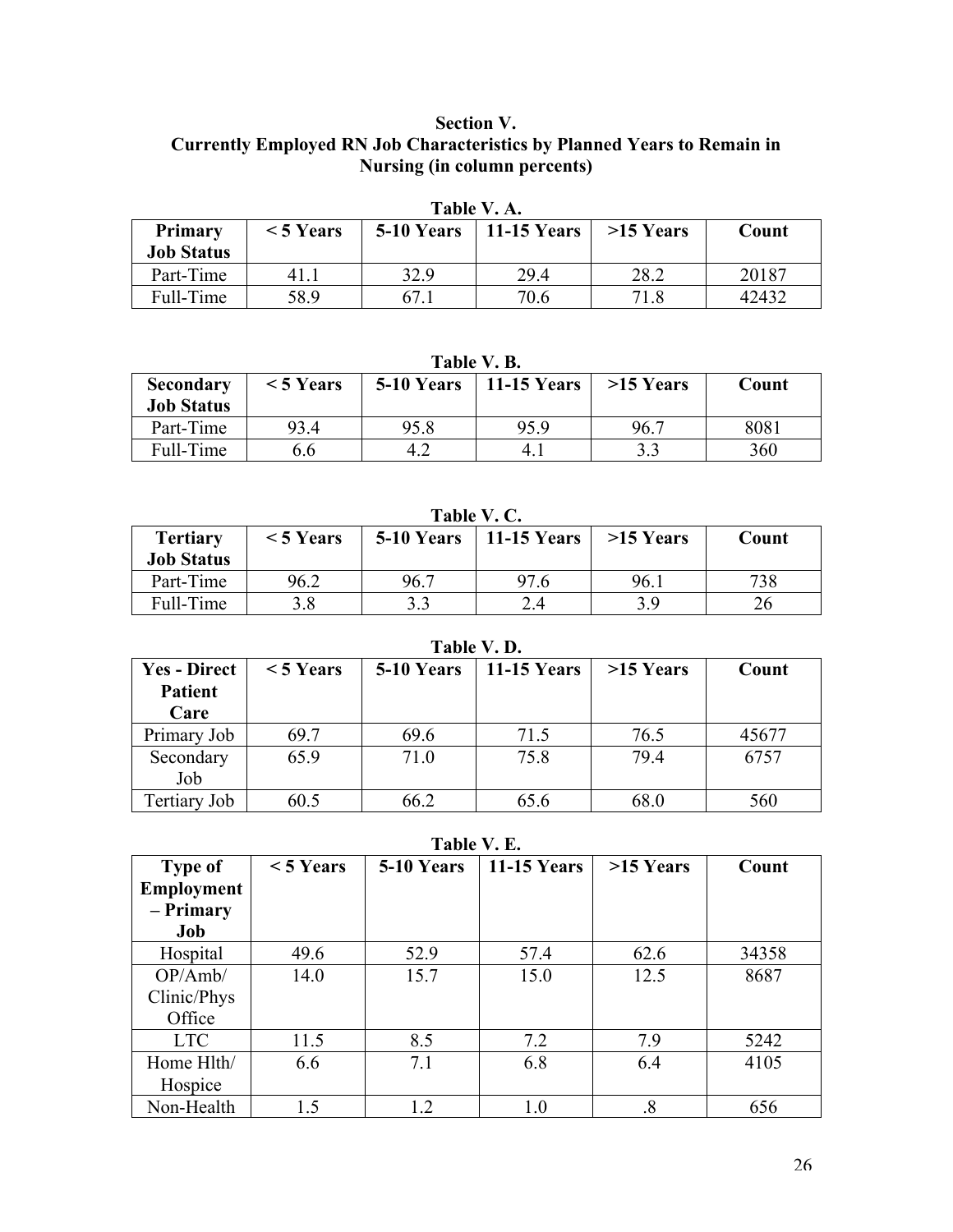| <b>Type of</b>    | $<$ 5 Years | 5-10 Years | <b>11-15 Years</b> | $>15$ Years | Count |
|-------------------|-------------|------------|--------------------|-------------|-------|
| <b>Employment</b> |             |            |                    |             |       |
| - Secondary       |             |            |                    |             |       |
| Job               |             |            |                    |             |       |
| Hospital          | 26.7        | 33.2       | 37.2               | 41.0        | 3109  |
| OP/Amb/           | 10.9        | 12.0       | 12.4               | 10.9        | 1002  |
| Clinic/Phys       |             |            |                    |             |       |
| Office            |             |            |                    |             |       |
| Home Hlth/        | 10.0        | 10.6       | 11.0               | 10.9        | 932   |
| Hospice           |             |            |                    |             |       |
| Non-Health        | 13.6        | 9.7        | 5.7                | 4.5         | 674   |
| <b>LTC</b>        | 8.7         | 8.1        | 8.9                | 8.8         | 751   |

**Table V. F.**

**Table V. G.**

| <b>Type of</b>    | $<$ 5 Years | 5-10 Years | <b>11-15 Years</b> | >15 Years | Count |
|-------------------|-------------|------------|--------------------|-----------|-------|
| <b>Employment</b> |             |            |                    |           |       |
| - Tertiary        |             |            |                    |           |       |
| Job               |             |            |                    |           |       |
| Hospital          | 20.4        | 22.8       | 27.8               | 23.6      | 203   |
| Non-Health        | 20.4        | 12.1       | 10.7               | 10.2      | 108   |
| OP/Amb/           | 7.9         | 9.9        | 9.6                | 13.7      | 92    |
| Clinic/Phys       |             |            |                    |           |       |
| Office            |             |            |                    |           |       |
| Home Hlth/        | 5.9         | 11.2       | 7.0                | 8.1       | 71    |
| Hospice           |             |            |                    |           |       |
| <b>LTC</b>        | 4.6         | 5.2        | 3.7                | 6.3       | 5.1   |

**Table V. H.**

| <b>Primary Job</b> | $<$ 5 Years | 5-10 Years | $11 - 15$ | >15 Years | Count |
|--------------------|-------------|------------|-----------|-----------|-------|
| Role               |             |            | Years     |           |       |
| Direct Patient     | 67.1        | 67.2       | 69.1      | 74.7      | 44511 |
| Care               |             |            |           |           |       |
| Education          | 7.9         | 8.0        | 7.4       | 6.0       | 4613  |
| Other Non-         | 10.0        | 9.5        | 8.3       | 6.6       | 5391  |
| Direct             |             |            |           |           |       |
| Admin/Mngmt        | 14.1        | 14.9       | 14.8      | 12.3      | 8850  |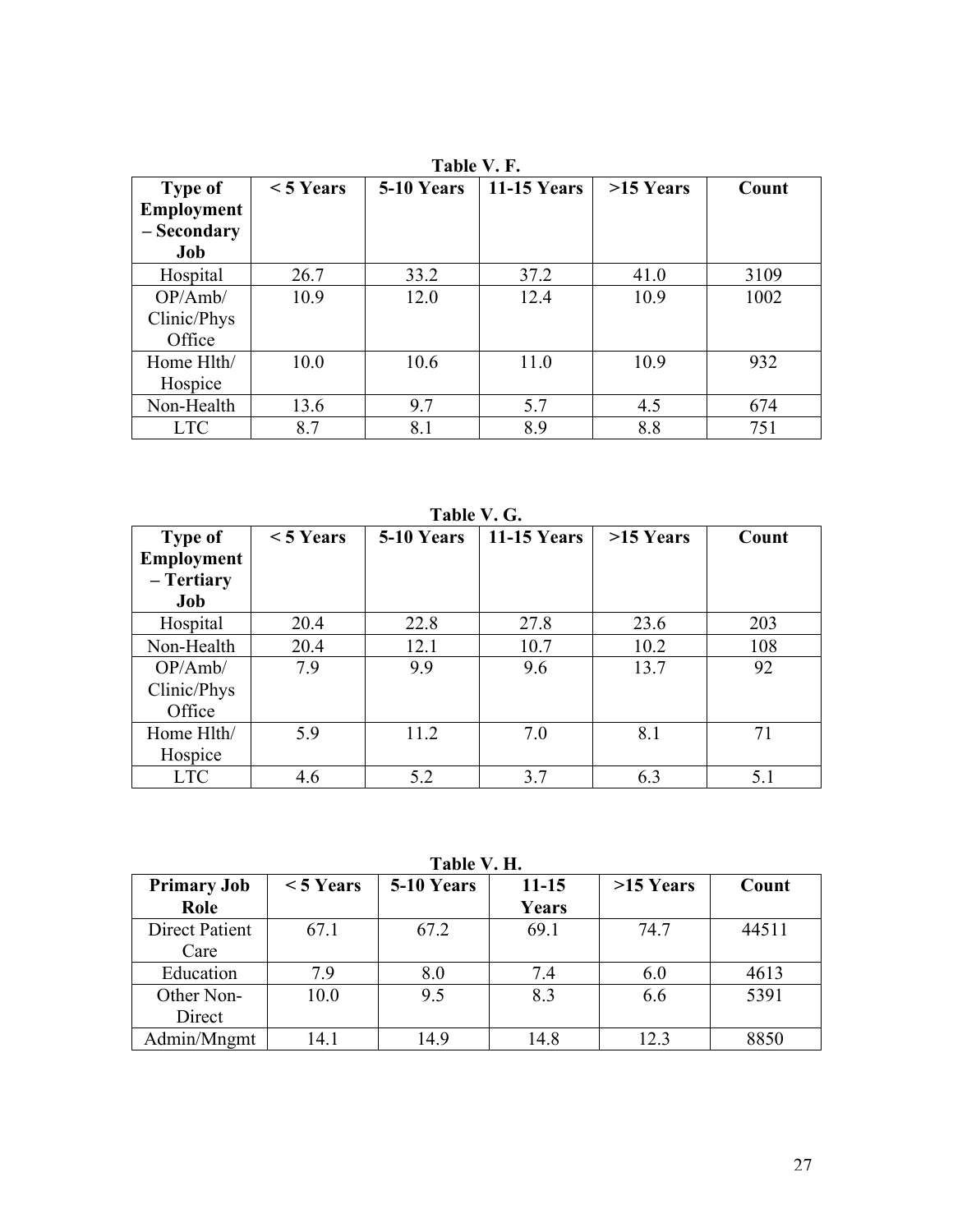| <b>Patient Age</b><br>in Primary<br>Job | $<$ 5 Years | 5-10 Years | <b>11-15 Years</b> | >15 Years | Count |
|-----------------------------------------|-------------|------------|--------------------|-----------|-------|
| $0 - 18$                                | 17.9        | 18.9       | 19.1               | 19.9      | 11387 |
| 19-65                                   | 53.8        | 56.3       | 56.8               | 54.7      | 33065 |
| $65+$                                   | 28.3        | 24.8       | 24.0               | 25.4      | 15184 |

**Table V. I.**

**Table V. J.**

| <b>Practice</b><br>Area in<br><b>Primary Job</b> | $<$ 5 Years | 5-10 Years | <b>11-15 Years</b> | $>15$ Years | Count |
|--------------------------------------------------|-------------|------------|--------------------|-------------|-------|
| Other                                            | 30.1        | 28.8       | 26.8               | 23.4        | 17055 |
| Med/Surg                                         | 18.2        | 19.3       | 19.0               | 21.2        | 12442 |
| Critical                                         | 10.6        | 12.0       | 13.3               | 17.3        | 8644  |
| <b>OR/PACU</b>                                   | 8.2         | 9.2        | 10.8               | 8.5         | 5795  |

**Table V. K.**

| <b>Years in</b><br><b>Primary Job</b> | $<$ 5 Years | 5-10 Years | <b>11-15 Years</b> | $>15$ Years | Count |
|---------------------------------------|-------------|------------|--------------------|-------------|-------|
| $<$ 3                                 | 23.7        | 23.1       | 21.4               | 32.1        | 16376 |
| $3 - 5$                               | 17.5        | 19.9       | 20.2               | 25.8        | 13660 |
| $6 - 10$                              | 14.2        | 16.4       | 18.3               | 19.1        | 11009 |
| $11 - 20$                             | 22.0        | 23.1       | 25.7               | 17.2        | 13807 |
| $21+$                                 | 22.6        | 17.5       | 14.4               | 5.8         | 9047  |

**Table V. L.**

| Satisfaction w/<br>Nursing as a<br>Career | $<$ 5 Years | 5-10 Years | $11-15$<br>Years | $>15$ Years | Count |
|-------------------------------------------|-------------|------------|------------------|-------------|-------|
| Very Satisfied                            | 21.9        | 24.1       | 27.1             | 31.6        | 17014 |
| Satisfied                                 | 45.0        | 55.5       | 59.1             | 57.7        | 35096 |
| Neither/Dissatisfied<br>Very Dissatisfied | 33.1        | 20.3       | 13.8             | 10.7        | 11708 |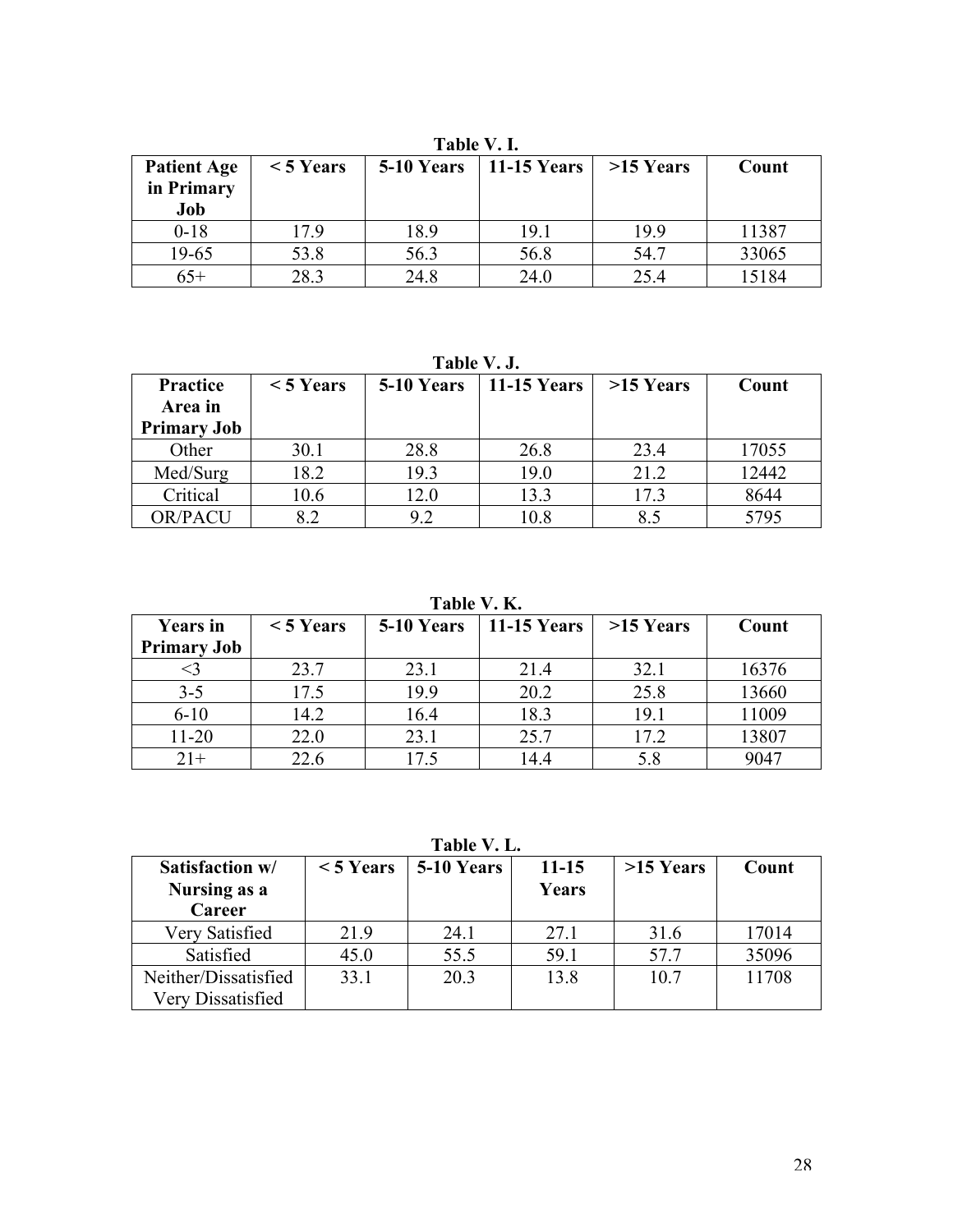| Satisfaction w/<br><b>Current Primary</b><br>Job | $<$ 5 Years | 5-10 Years | $11 - 15$<br>Years | $>15$ Years | Count |
|--------------------------------------------------|-------------|------------|--------------------|-------------|-------|
| Very Satisfied                                   | 20.0        | 23.9       | 26.7               | 28.3        | 16029 |
| Satisfied                                        | 45.7        | 54.4       | 56.8               | 56.1        | 34324 |
| Neither/Dissatisfied<br>Very Dissatisfied        | 34.3        | 21.8       | 16.5               | 15.5        | 13446 |

**Table V. M.**

|  | Table V.N. |  |  |  |
|--|------------|--|--|--|
|--|------------|--|--|--|

| <b>Why Leaving</b><br><b>Employment as a Nurse</b> | $<$ 5 Years | Count |
|----------------------------------------------------|-------------|-------|
| Retire                                             | 57.8        | 6413  |
| Quit Temp                                          | 5.4         | 607   |
| <b>Quit Perm</b>                                   | 5.5         | 603   |
| Non-Nrsg                                           | 312         | 3468  |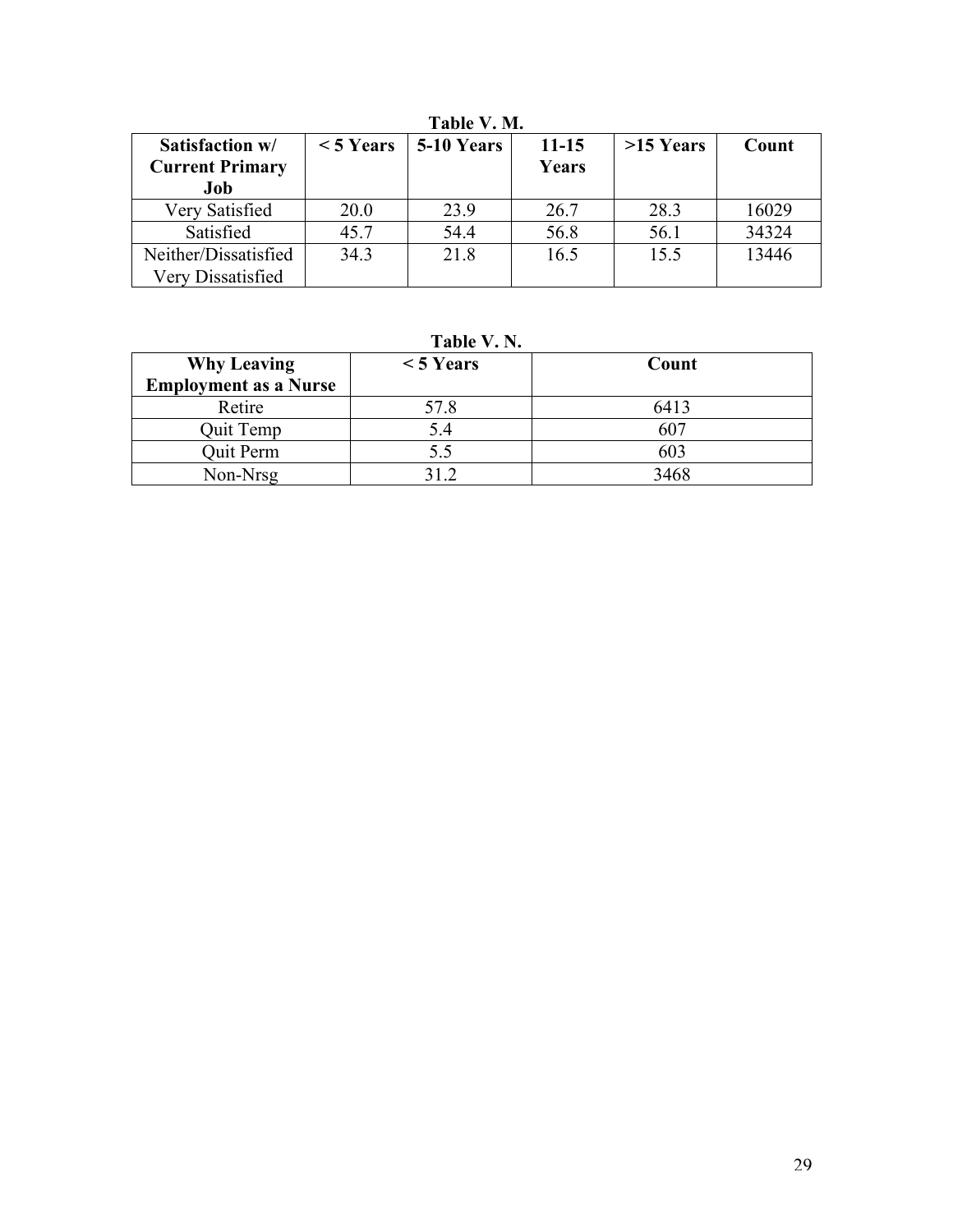### **Section VI. General LPN Characteristics by Satisfaction with Nursing as a Career (in row percents)**

|                                                                         | TableVI. A.                     |                  |                                                                 |       |
|-------------------------------------------------------------------------|---------------------------------|------------------|-----------------------------------------------------------------|-------|
| <b>Any Non-</b><br><b>Nursing</b><br><b>Higher</b><br><b>Education?</b> | <b>Very</b><br><b>Satisfied</b> | <b>Satisfied</b> | Neither/<br>Dissatisfied/<br><b>Very</b><br><b>Dissatisfied</b> | Count |
|                                                                         |                                 |                  |                                                                 |       |
| Associate                                                               | 23.5                            | 48.1             | 28.3                                                            | 918   |
| <b>Bachelors</b>                                                        | 18.6                            | 51.3             | 30.1                                                            |       |

### **Table VI. B.**

| <b>LPN</b><br>Licensure<br>in More<br>than One<br>State? | Very<br><b>Satisfied</b> | <b>Satisfied</b> | Neither/<br>Dissatisfied/<br>Very<br><b>Dissatisfied</b> | Count |
|----------------------------------------------------------|--------------------------|------------------|----------------------------------------------------------|-------|
| Yes                                                      | 24.7                     | 50.2             | 25.0                                                     | 1597  |
| N٥                                                       | 26.8                     | 52.5             | 20.7                                                     | 13285 |

#### **Table VI. C.**

| Which<br><b>Nursing</b><br>Degrees do<br>you plan to<br>seek in Next<br>5 Years? | <b>Very</b><br><b>Satisfied</b> | <b>Satisfied</b> | Neither/<br>Dissatisfied/<br><b>Very</b><br><b>Dissatisfied</b> | Count |
|----------------------------------------------------------------------------------|---------------------------------|------------------|-----------------------------------------------------------------|-------|
| <b>ADN</b>                                                                       | 27.9                            | 53.4             | 18.7                                                            | 3959  |
| <b>BSN</b>                                                                       | 28.7                            | 53.6             | 17.8                                                            | 1688  |
| <b>Masters</b>                                                                   | 27.7                            | 57.1             | 15.2                                                            | 296   |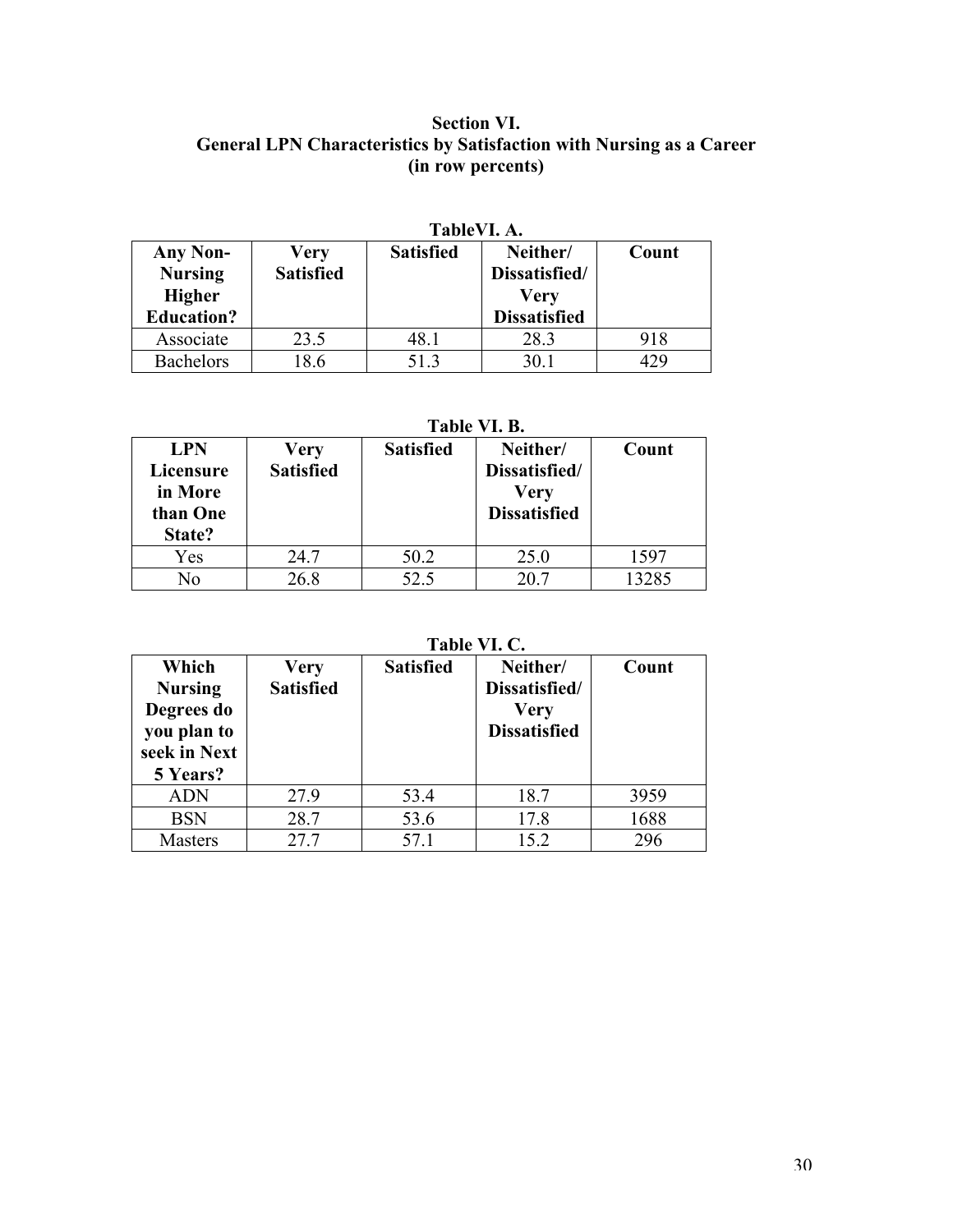|                                                                                              |                          | 1 AVIV 11. D.    |                                                                 |       |
|----------------------------------------------------------------------------------------------|--------------------------|------------------|-----------------------------------------------------------------|-------|
| <b>Which Non-</b><br><b>Nursing</b><br>Degrees do<br>you plan to<br>seek in Next<br>5 Years? | Very<br><b>Satisfied</b> | <b>Satisfied</b> | Neither/<br>Dissatisfied/<br><b>Very</b><br><b>Dissatisfied</b> | Count |
| Associate                                                                                    | 20.6                     | 42.6             | 36.8                                                            | 587   |
| <b>Bachelors</b>                                                                             | 15.9                     | 41.0             | 43.0                                                            | 546   |
| <b>Masters</b>                                                                               | 14.6                     | 45.7             | 39.7                                                            | 199   |

**Table VI. D.**

#### **Table VI. E.**

| Gender | Very<br><b>Satisfied</b> | <b>Satisfied</b> | Neither/<br>Dissatisfied/<br>Very<br><b>Dissatisfied</b> | Count |
|--------|--------------------------|------------------|----------------------------------------------------------|-------|
| Male   | 22.6                     | 52.9             | 24.5                                                     | 522   |
| Female | 26.7                     | 52 3             |                                                          | 15454 |

**Table VI. F.**

| <b>Race/Ethnicity</b> | Very<br><b>Satisfied</b> | <b>Satisfied</b> | Neither/<br>Dissatisfied/<br>Very | Count |
|-----------------------|--------------------------|------------------|-----------------------------------|-------|
| African-American      | 26.6                     | 52.0             | <b>Dissatisfied</b><br>21.4       | 1305  |
| White                 | 26.6                     | 52.6             | 20.8                              | 14293 |
| All Others            | 26.9                     | 459              | 27.2                              | 242   |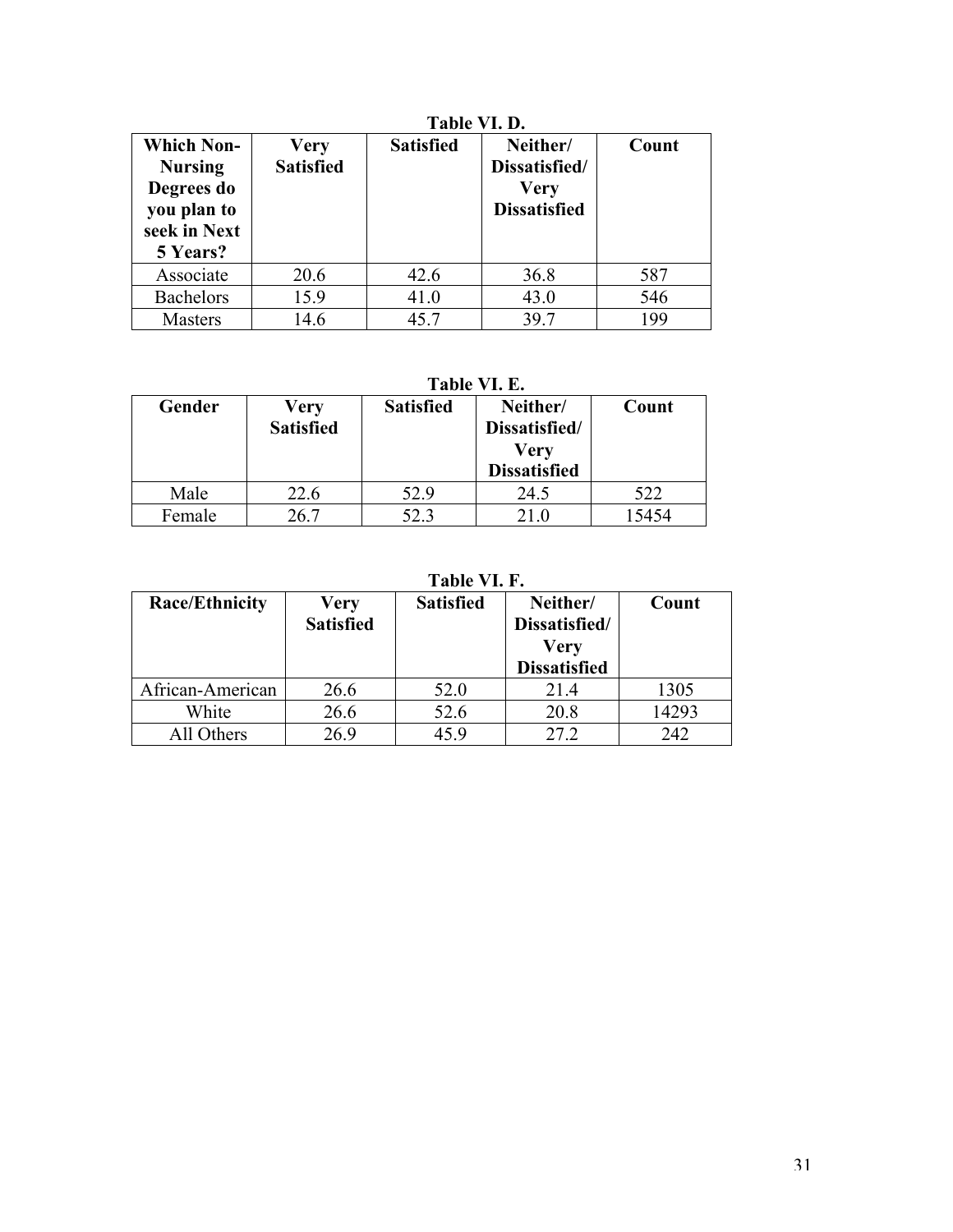### **Section VII. General RN Characteristics by Satisfaction with Nursing as a Career (in row percents)**

|                                                      |                                 |                  | 1 4 5 4 5 $\sim$ 7 4 5 6 5 6 7 5 6       |       |
|------------------------------------------------------|---------------------------------|------------------|------------------------------------------|-------|
| <b>First Level</b><br>of Nursing<br><b>Education</b> | <b>Very</b><br><b>Satisfied</b> | <b>Satisfied</b> | Neither/<br>Dissatisfied/<br><b>Very</b> | Count |
|                                                      |                                 |                  | <b>Dissatisfied</b>                      |       |
|                                                      |                                 |                  |                                          |       |
| <b>LPN</b>                                           | 27.3                            | 53.3             | 19.4                                     | 7158  |
| Diploma                                              | 27.8                            | 53.5             | 18.7                                     | 22690 |
| Associate                                            | 25.1                            | 54.7             | 20.2                                     | 20757 |
| <b>BSN</b>                                           | 25.3                            | 55.7             | 19.0                                     | 15697 |

**Table VII. A.**

### **Table VII. B.**

| <b>Highest</b><br>Level of<br><b>Nursing</b> | <b>Very</b><br><b>Satisfied</b> | <b>Satisfied</b> | Neither/<br>Dissatisfied/<br><b>Very</b> | Count |
|----------------------------------------------|---------------------------------|------------------|------------------------------------------|-------|
| <b>Education</b>                             |                                 |                  | <b>Dissatisfied</b>                      |       |
| Diploma                                      | 25.8                            | 54.4             | 19.8                                     | 17898 |
| Associate                                    | 24.1                            | 55.4             | 20.5                                     | 21913 |
| <b>BSN</b>                                   | 24.4                            | 55.5             | 20.1                                     | 20528 |
| <b>Masters</b>                               | 42.8                            | 46.6             | 10.6                                     | 5148  |
| Doctorate                                    | 48.3                            | 40.8             | 10.9                                     | 265   |

**Table VII. C.**

| <b>Any Non-</b>   | <b>Very</b>      | <b>Satisfied</b> | Neither/            | Count |
|-------------------|------------------|------------------|---------------------|-------|
| <b>Nursing</b>    | <b>Satisfied</b> |                  | Dissatisfied/       |       |
| <b>Higher</b>     |                  |                  | <b>Very</b>         |       |
| <b>Education?</b> |                  |                  | <b>Dissatisfied</b> |       |
| Associate         | 23.0             | 53.9             | 23.1                | 3136  |
| <b>Bachelors</b>  | 27.4             | 51.2             | 21.4                | 5828  |
| <b>Masters</b>    | 33.0             | 45.1             | 21.9                | 2640  |
| Doctorate         | 37.6             | 404              | 22.0                | 322   |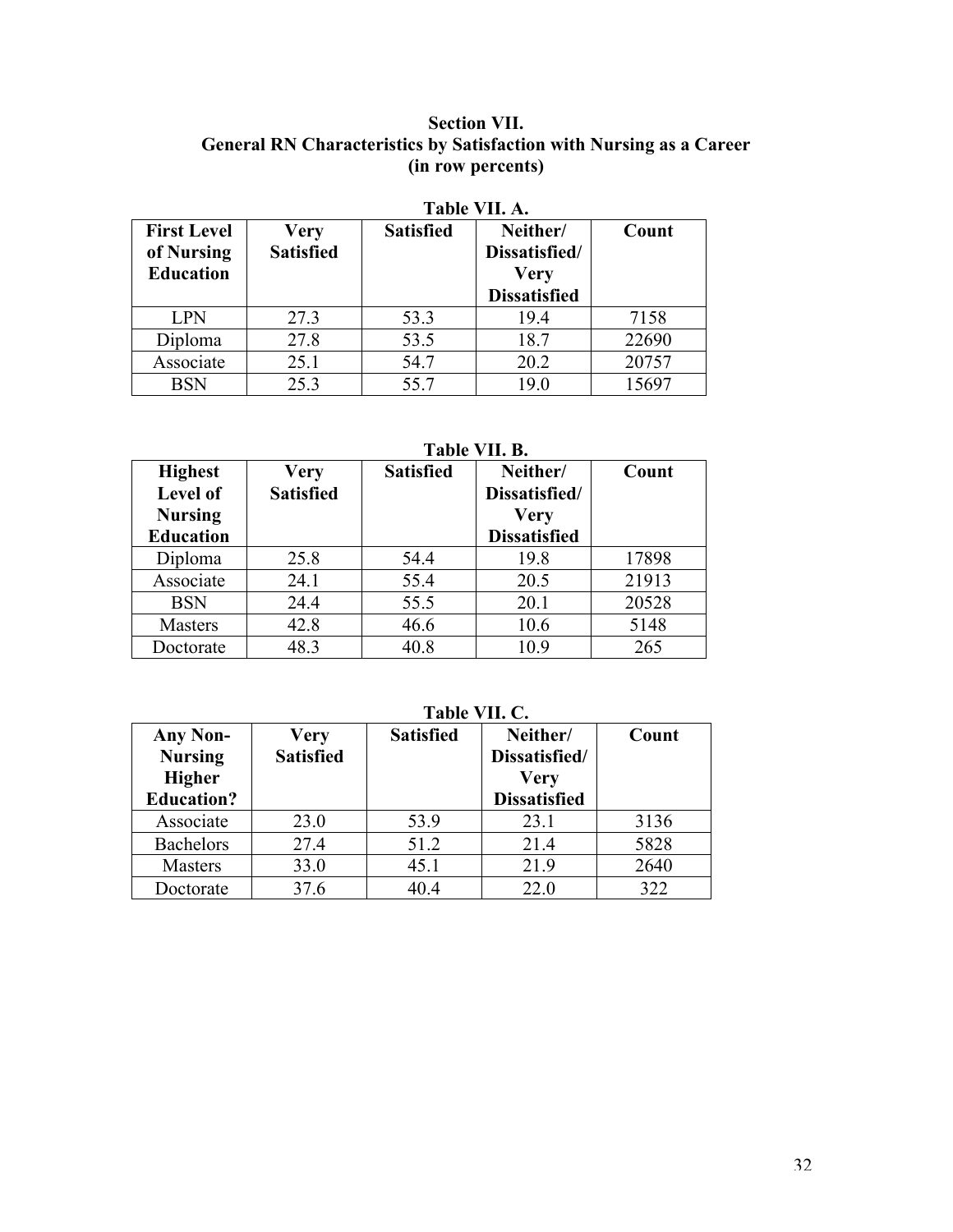| <b>RN</b><br>Licensure<br>in More<br>than One<br>State? | <b>Very</b><br><b>Satisfied</b> | <b>Satisfied</b> | Neither/<br>Dissatisfied/<br>Very<br><b>Dissatisfied</b> | Count |
|---------------------------------------------------------|---------------------------------|------------------|----------------------------------------------------------|-------|
| Yes                                                     | 28.6                            | 51.3             | 20.1                                                     | 13127 |
| N٥                                                      | 25.8                            | 55.0             | 191                                                      | 53152 |

# **Table VII. D.**

## **TableVII. E.**

| <b>Advanced</b><br>Nurse? | <b>Very</b><br><b>Satisfied</b> | <b>Satisfied</b> | Neither/<br>Dissatisfied/<br><b>Very</b><br><b>Dissatisfied</b> | Count |
|---------------------------|---------------------------------|------------------|-----------------------------------------------------------------|-------|
| <b>CNP</b>                | 43.0                            | 47.0             | 9.9                                                             | 1769  |
| <b>CRNA</b>               | 46.3                            | 44.2             | 9.5                                                             | 780   |
| CNM                       | 44.8                            | 45.4             | 9.8                                                             | 194   |
| CNS                       | 43 7                            |                  | 10.9                                                            | 1259  |

## **Table VII. F**.

| Which<br><b>Nursing</b><br>Degrees do<br>you plan to<br>seek in Next<br>5 Years? | <b>Very</b><br><b>Satisfied</b> | <b>Satisfied</b> | Neither/<br>Dissatisfied/<br>Very<br><b>Dissatisfied</b> | Count |
|----------------------------------------------------------------------------------|---------------------------------|------------------|----------------------------------------------------------|-------|
| <b>ADN</b>                                                                       | 32.4                            | 52.1             | 15.5                                                     | 142   |
| <b>BSN</b>                                                                       | 26.5                            | 57.4             | 16.1                                                     | 9911  |
| <b>Masters</b>                                                                   | 27.5                            | 55.9             | 16.5                                                     | 8077  |
| Doctorate                                                                        | 42.0                            | 44.3             | 13.8                                                     | 865   |

#### **Table VII. G.**

| <b>Which Non-</b><br><b>Nursing</b><br>Degrees do<br>you plan to<br>seek in Next<br>5 Years? | <b>Very</b><br><b>Satisfied</b> | <b>Satisfied</b> | Neither/<br>Dissatisfied/<br><b>Very</b><br><b>Dissatisfied</b> | Count |
|----------------------------------------------------------------------------------------------|---------------------------------|------------------|-----------------------------------------------------------------|-------|
| Associate                                                                                    | 14.5                            | 49.0             | 36.6                                                            | 484   |
| <b>Bachelors</b>                                                                             | 16.6                            | 48.0             | 35.4                                                            | 2664  |
| <b>Masters</b>                                                                               | 21.0                            | 46.6             | 32.4                                                            | 2978  |
| Doctorate                                                                                    | 28.0                            | 41.2             | 30.8                                                            | 575   |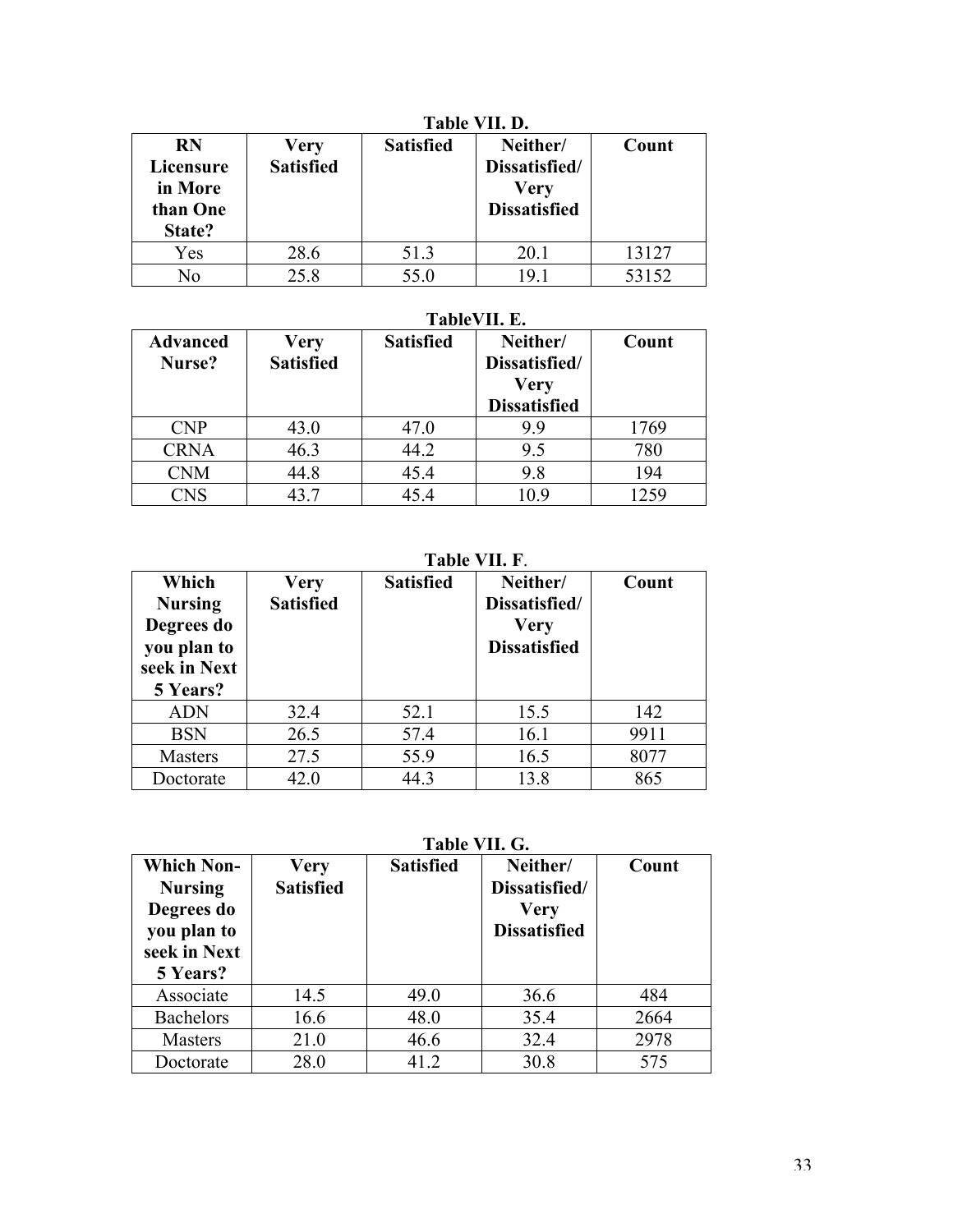|        |                          |                  | 10001V + 11.                                                    |       |
|--------|--------------------------|------------------|-----------------------------------------------------------------|-------|
| Gender | Very<br><b>Satisfied</b> | <b>Satisfied</b> | Neither/<br>Dissatisfied/<br><b>Very</b><br><b>Dissatisfied</b> | Count |
| Male   | 24.6                     | 50.8             | 24.6                                                            | 3136  |
| Female | 26.4                     | 54.5             | 90                                                              |       |

# **Table VII. H**.

## **Table VII. I.**

| Race/Ethnicity   | Very<br><b>Satisfied</b> | <b>Satisfied</b> | Neither/<br>Dissatisfied/<br><b>Very</b><br><b>Dissatisfied</b> | Count |
|------------------|--------------------------|------------------|-----------------------------------------------------------------|-------|
| African-American | 25.9                     | 51.8             | 22.4                                                            | 2054  |
| White            | 26.4                     | 54.5             | 19.1                                                            | 62643 |
| All Others       | 23.4                     | 52.7             | 23.9                                                            |       |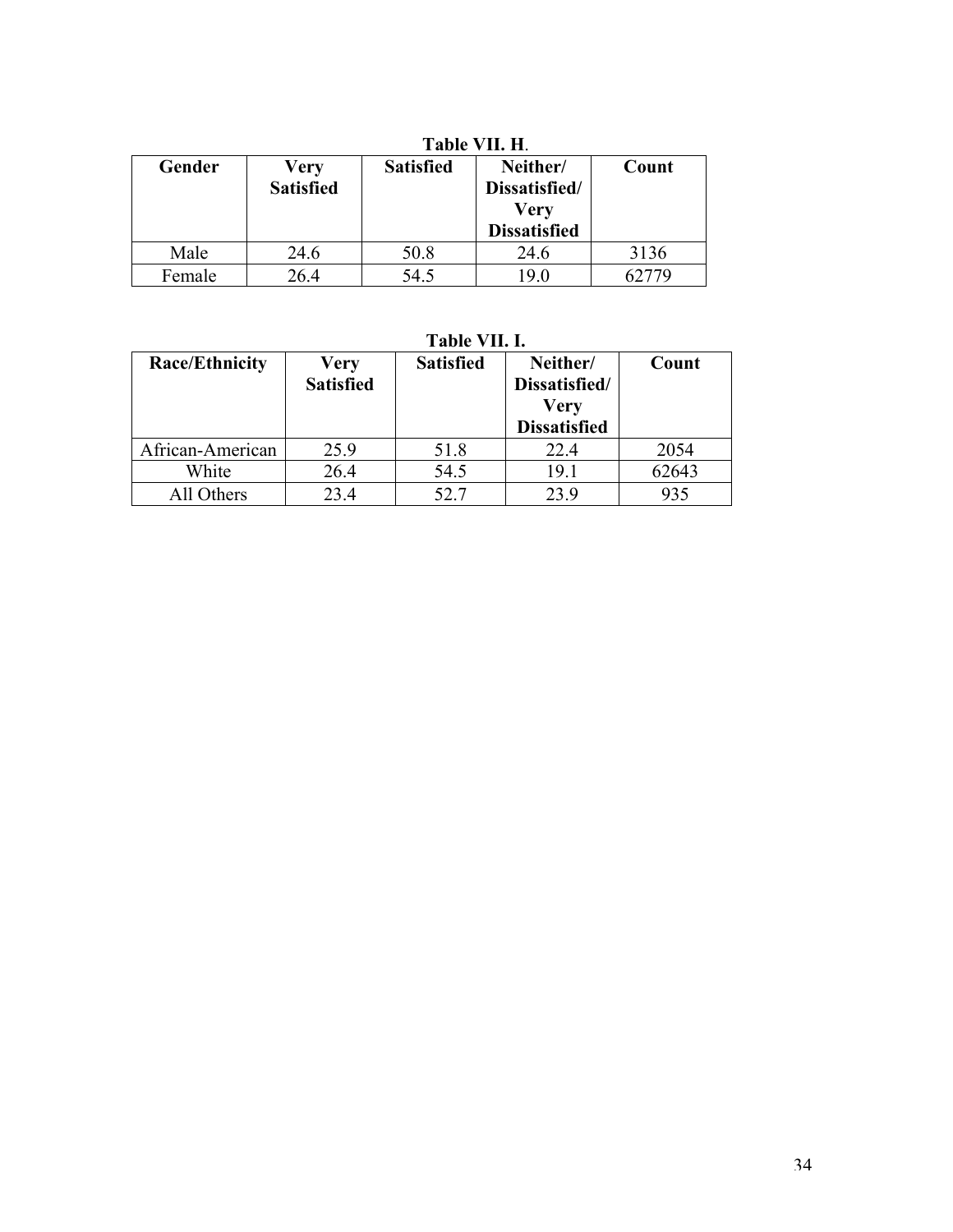### **Section VIII. Currently Employed LPN Job Characteristics by Satisfaction with Nursing as a Career (in row percents)**

|                                     | Table VIII. A.           |                  |                                                          |       |  |
|-------------------------------------|--------------------------|------------------|----------------------------------------------------------|-------|--|
| <b>Primary</b><br><b>Job Status</b> | Very<br><b>Satisfied</b> | <b>Satisfied</b> | Neither/<br>Dissatisfied/<br>Very<br><b>Dissatisfied</b> | Count |  |
| Part-Time                           | 25.0                     | 52.7             | 22.3                                                     | 4320  |  |
| Full-Time                           | 2.7 1                    | 524              | 20.5                                                     | 11555 |  |

### **Table VIII. B.**

| <b>Secondary</b><br><b>Job Status</b> | Very<br><b>Satisfied</b> | <b>Satisfied</b> | Neither/<br>Dissatisfied/<br>Very<br><b>Dissatisfied</b> | Count |
|---------------------------------------|--------------------------|------------------|----------------------------------------------------------|-------|
| Part-Time                             | 25.9                     | 50.6             | 23.5                                                     | 2142  |
| Full-Time                             | 30.4                     | I6 7             | 23.4                                                     |       |

#### **Table VIII. C.**

| <b>Tertiary</b><br><b>Job Status</b> | Very<br><b>Satisfied</b> | <b>Satisfied</b> | Neither/<br>Dissatisfied/<br><b>Very</b><br><b>Dissatisfied</b> | Count |
|--------------------------------------|--------------------------|------------------|-----------------------------------------------------------------|-------|
| Part-Time                            | 27.4                     | 49 2             | 23.5                                                            | 179   |
| Full-Time                            | 45.5                     | 36.4             | 18.2                                                            |       |

| <b>Table VIII. D.</b> |  |  |  |  |
|-----------------------|--|--|--|--|
|-----------------------|--|--|--|--|

| <b>Yes-Direct</b><br><b>Patient</b><br>Care | <b>Very</b><br><b>Satisfied</b> | <b>Satisfied</b> | Neither/<br>Dissatisfied/<br>Very<br><b>Dissatisfied</b> | Count |
|---------------------------------------------|---------------------------------|------------------|----------------------------------------------------------|-------|
| Primary Job                                 | 27.1                            | 52.9             | 20.0                                                     | 12890 |
| Secondary<br>Job                            | 27.5                            | 50.8             | 21.7                                                     | 1921  |
| Tertiary Job                                | 28.8                            | 50.0             | 21 2                                                     | 146   |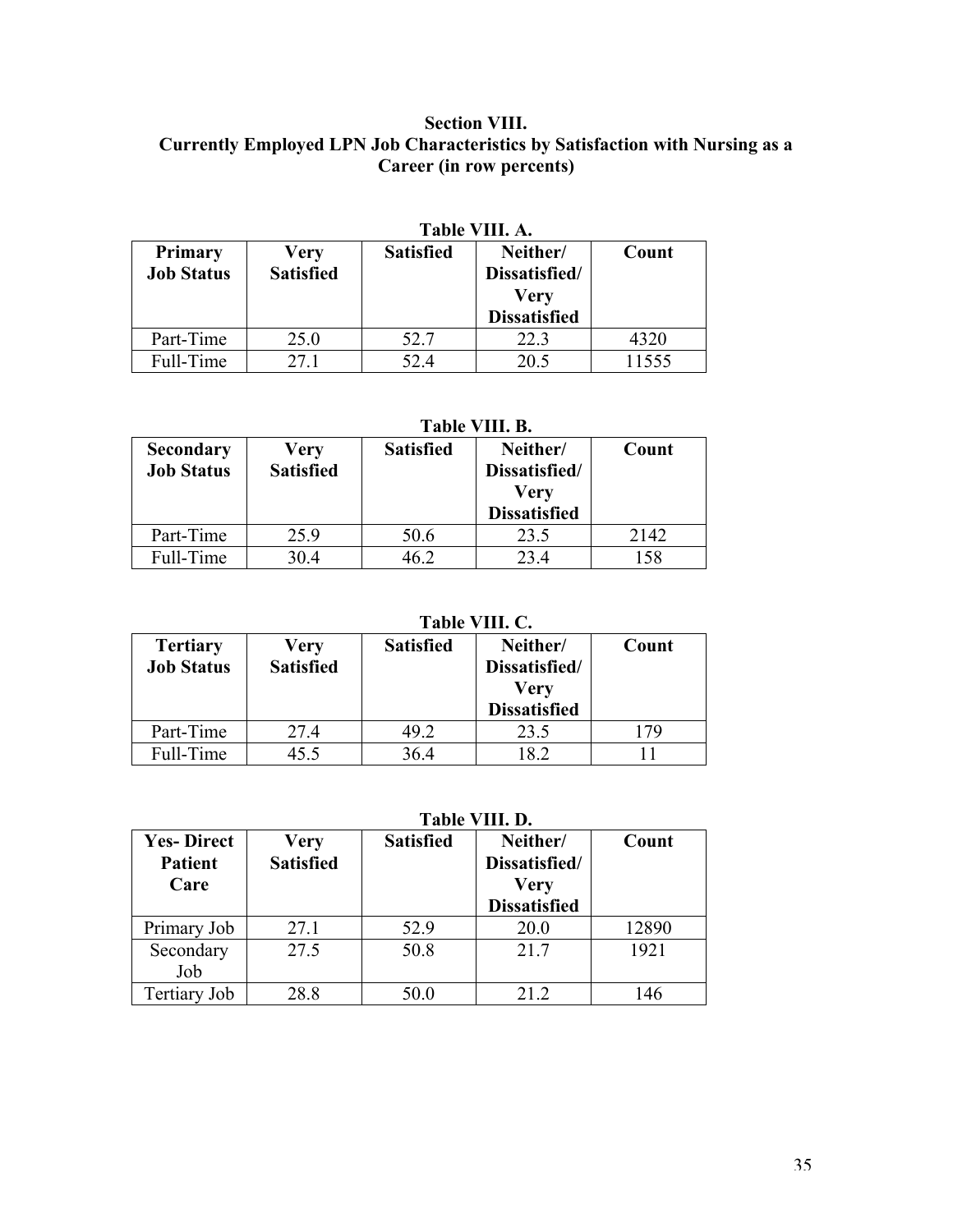| <b>Type of</b><br><b>Employment</b> | <b>Very</b><br><b>Satisfied</b> | <b>Satisfied</b> | Neither/<br>Dissatisfied/ | Count |
|-------------------------------------|---------------------------------|------------------|---------------------------|-------|
| - Primary                           |                                 |                  | <b>Very</b>               |       |
| Job                                 |                                 |                  | <b>Dissatisfied</b>       |       |
| Long Term                           | 24.8                            | 52.6             | 22.6                      | 6400  |
| Care                                |                                 |                  |                           |       |
| Hospital                            | 24.4                            | 54.1             | 21.5                      | 3561  |
| OP/Amb                              | 30.1                            | 56.3             | 13.5                      | 2210  |
| Care/Clinic                         |                                 |                  |                           |       |
| Phys Office                         |                                 |                  |                           |       |
| Home                                | 31.4                            | 50.7             | 18.0                      | 1202  |
| Hlth/Hospice                        |                                 |                  |                           |       |
| Temp Agcy                           | 21.8                            | 43.6             | 34.7                      | 202   |
| Non-Health                          | 16.9                            | 39.7             | 43.4                      | 272   |

**Table VIII. E.**

|                                     | таріе у пі. г.                  |                  |                           |       |  |
|-------------------------------------|---------------------------------|------------------|---------------------------|-------|--|
| <b>Type of</b><br><b>Employment</b> | <b>Very</b><br><b>Satisfied</b> | <b>Satisfied</b> | Neither/<br>Dissatisfied/ | Count |  |
| - Secondary                         |                                 |                  | <b>Very</b>               |       |  |
| Job                                 |                                 |                  | <b>Dissatisfied</b>       |       |  |
| Long Term                           | 24.6                            | 52.7             | 22.7                      | 736   |  |
| Care                                |                                 |                  |                           |       |  |
| Home                                | 30.8                            | 48.4             | 20.8                      | 428   |  |
| Hlth/Hospice                        |                                 |                  |                           |       |  |
| Temp Agcy                           | 25.0                            | 45.8             | 29.2                      | 260   |  |
| Hospital                            | 24.2                            | 59.7             | 16.1                      | 248   |  |
| OP/Amb                              | 23.4                            | 50.8             | 25.8                      | 124   |  |
| Care/Clinic/                        |                                 |                  |                           |       |  |
| Phys Office                         |                                 |                  |                           |       |  |
| Non-Health                          | 19.8                            | 40.7             | 39.5                      | 167   |  |

**Table VIII. F.**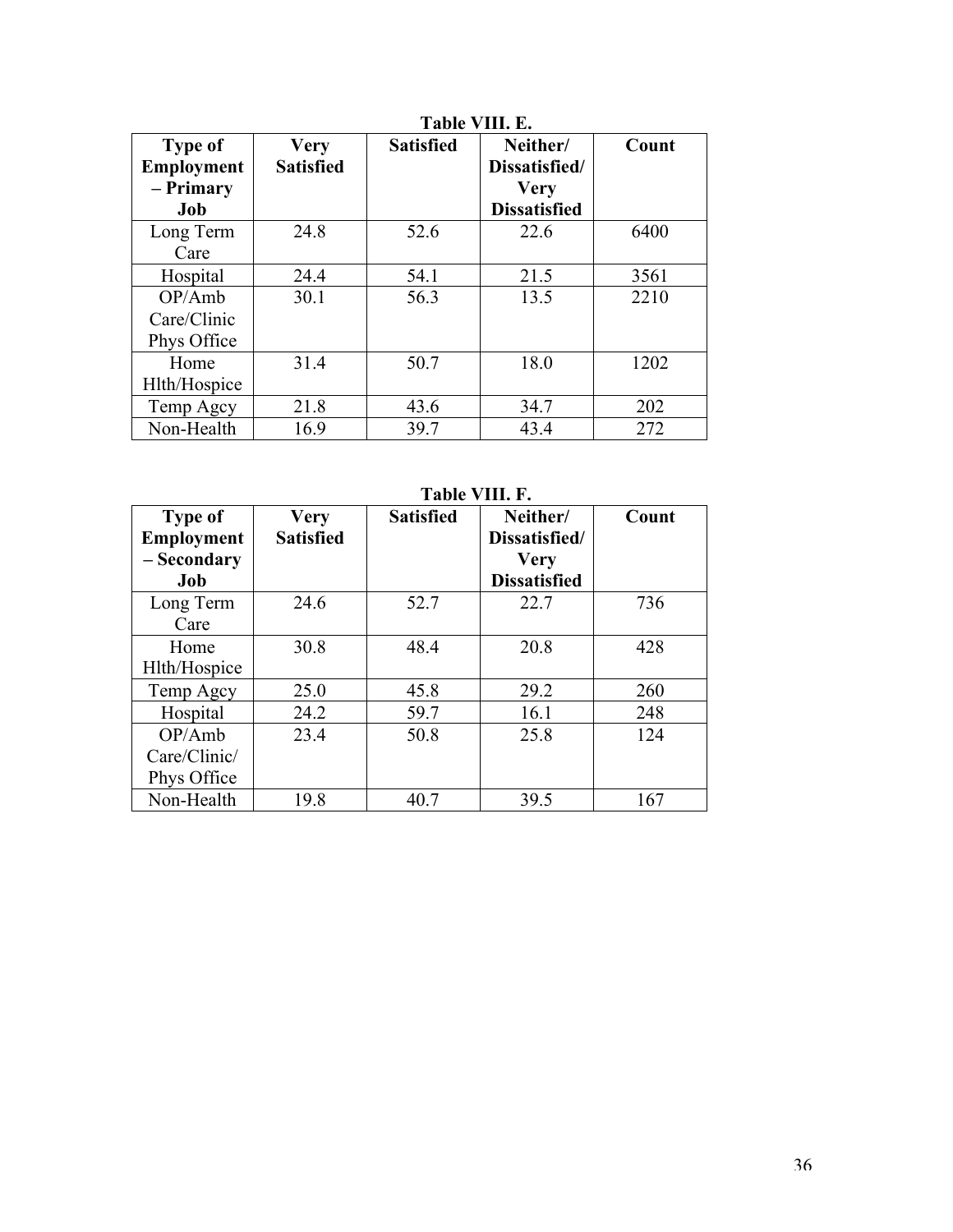|                                                          |                                 |                  | LAVIV V LLLI VI                                                 |       |
|----------------------------------------------------------|---------------------------------|------------------|-----------------------------------------------------------------|-------|
| <b>Type of</b><br><b>Employment</b><br>– Tertiary<br>Job | <b>Very</b><br><b>Satisfied</b> | <b>Satisfied</b> | Neither/<br>Dissatisfied/<br><b>Very</b><br><b>Dissatisfied</b> | Count |
| Home<br>Hlth/Hospice                                     | 20.0                            | 60.0             | 20.0                                                            | 45    |
| Long Term<br>Care                                        | 36.6                            | 53.7             | 9.8                                                             | 41    |
| Non-Health                                               | 38.5                            | 42.3             | 19.2                                                            | 26    |
| Temp<br>Agency                                           | 32.0                            | 40.0             | 28.0                                                            | 25    |
| Hospital                                                 | 35.7                            | 50.0             | 14.3                                                            | 14    |
| OP/Amb<br>Care/Clinic/<br>Phys Office                    | 0                               | 100.00           | 0                                                               |       |

**Table VIII. G.**

**Table VIII. H.**

| <b>Primary Job</b><br>Role | <b>Very</b><br><b>Satisfied</b> | <b>Satisfied</b> | Neither/<br>Dissatisfied/<br><b>Very</b><br><b>Dissatisfied</b> | Count |
|----------------------------|---------------------------------|------------------|-----------------------------------------------------------------|-------|
| Direct Patient<br>Care     | 27.0                            | 52.9             | 20.1                                                            | 12817 |
| Education                  | 30.7                            | 50.1             | 19.2                                                            | 485   |
| Other Non-<br>Direct       | 18.4                            | 54.1             | 27.5                                                            | 1419  |
| Admin/Mngmt                | 31.0                            | 52.2             | 16.8                                                            | 1158  |

# **Table VIII. I.**

| <b>Patient Age</b><br>in Primary<br>Job | Very<br><b>Satisfied</b> | <b>Satisfied</b> | Neither/<br>Dissatisfied/<br><b>Very</b> | Count |
|-----------------------------------------|--------------------------|------------------|------------------------------------------|-------|
|                                         |                          |                  | <b>Dissatisfied</b>                      |       |
| $0-18$                                  | 32.9                     | 50.1             | 17 1                                     | 2091  |
| 19-65                                   | 26.6                     | 54.0             | 19.5                                     | 6030  |
| $65+$                                   | 24.7                     | 52.6             | 22.6                                     | 7355  |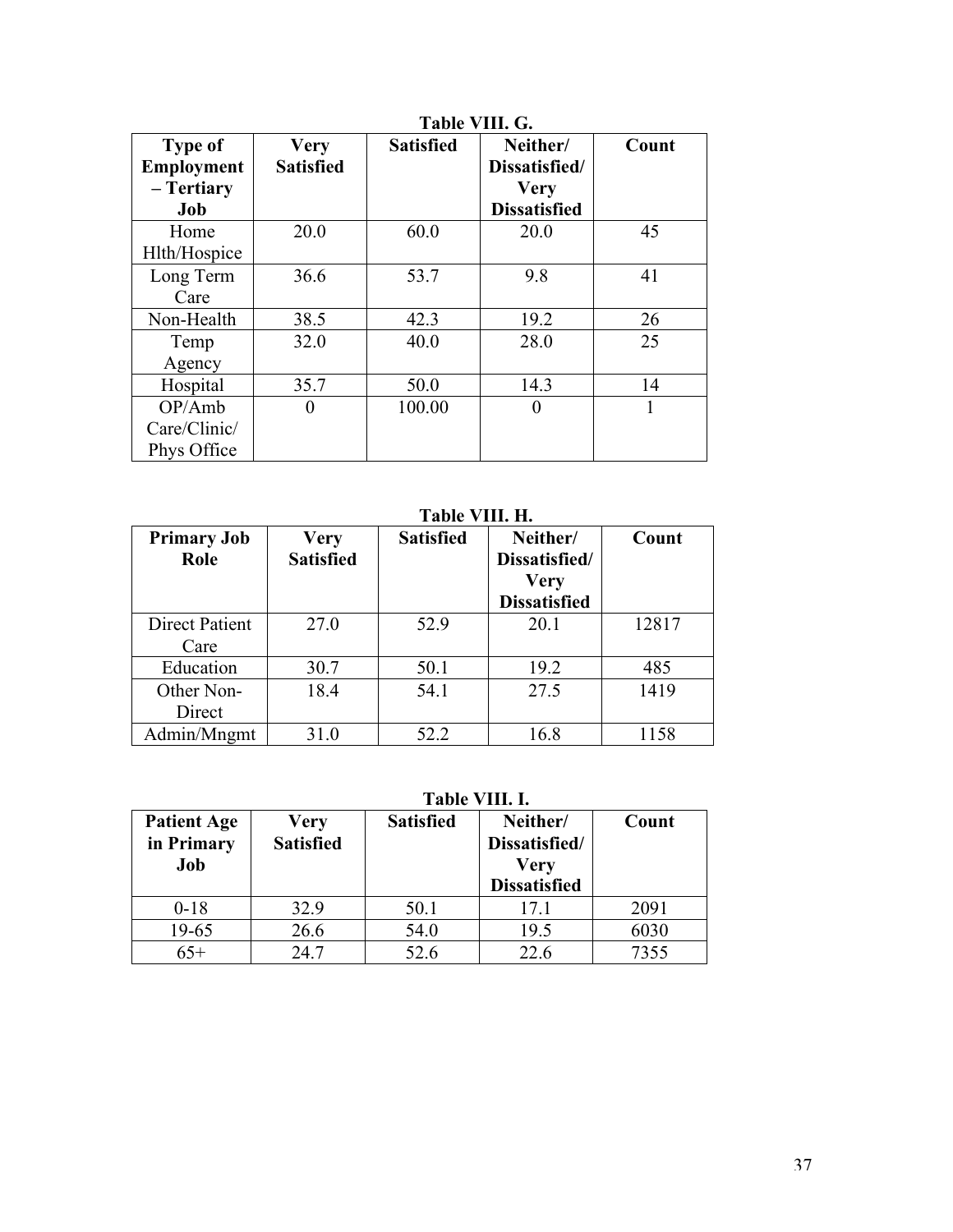| <b>Practice</b><br>Area in<br><b>Primary Job</b> | <b>Very</b><br><b>Satisfied</b> | <b>Satisfied</b> | Neither/<br>Dissatisfied/<br><b>Very</b><br><b>Dissatisfied</b> | Count |
|--------------------------------------------------|---------------------------------|------------------|-----------------------------------------------------------------|-------|
| Other                                            | 26.9                            | 52.9             | 20.2                                                            | 5341  |
| Med/Surg                                         | 26.6                            | 54.3             | 19.1                                                            | 2799  |
| Palliative                                       | 26.9                            | 51.7             | 21.4                                                            | 2575  |
| Rehab                                            | 25.7                            | 50.7             | 23.5                                                            | 1449  |

**Table VIII. J.**

## **Table VIII. K.**

| <b>Years</b> in<br><b>Primary Job</b> | <b>Very</b><br><b>Satisfied</b> | <b>Satisfied</b> | Neither/<br>Dissatisfied/<br><b>Very</b><br><b>Dissatisfied</b> | Count |
|---------------------------------------|---------------------------------|------------------|-----------------------------------------------------------------|-------|
| $\leq$ 3                              | 26.1                            | 51.1             | 22.8                                                            | 4740  |
| $3 - 5$                               | 27.3                            | 51.4             | 21.4                                                            | 3326  |
| $6 - 10$                              | 26.3                            | 53.0             | 20.7                                                            | 2755  |
| $11 - 20$                             | 25.7                            | 54.9             | 19.4                                                            | 3187  |
| $21+$                                 | 27.4                            | 52.9             | 19.7                                                            | 2192  |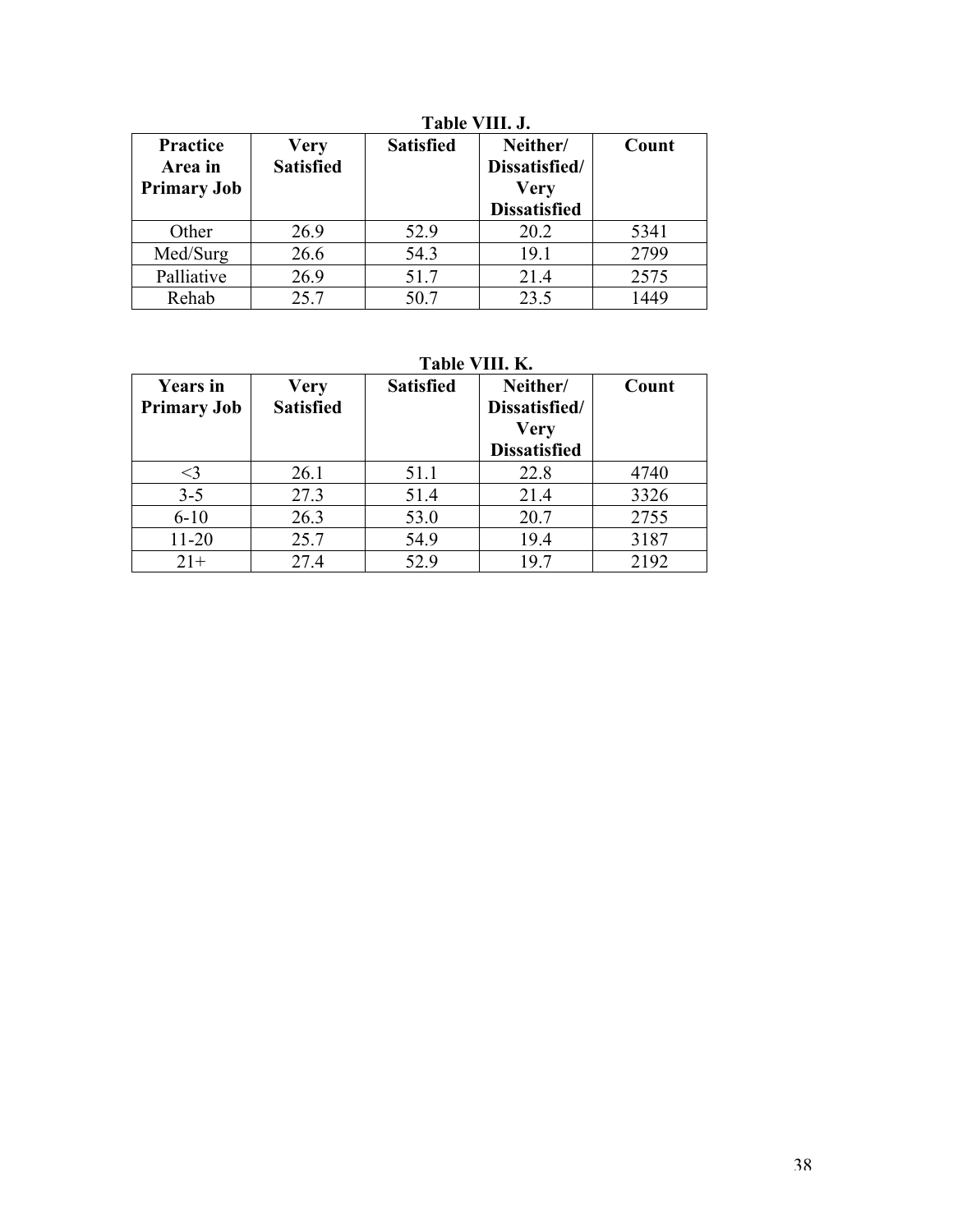### **Section IX. Currently Employed RN Job Characteristics by Satisfaction with Nursing as a Career (in row percents)**

|                                     | Table IX. A.             |                  |                                                          |       |
|-------------------------------------|--------------------------|------------------|----------------------------------------------------------|-------|
| <b>Primary</b><br><b>Job Status</b> | Very<br><b>Satisfied</b> | <b>Satisfied</b> | Neither/<br>Dissatisfied/<br>Very<br><b>Dissatisfied</b> | Count |
| Part-Time                           | 23.3                     | 56.2             | 20.5                                                     | 20830 |
| Full-Time                           | 27.8                     | 53.6             | 8.6                                                      | 44316 |

### **Table IX. B.**

| <b>Secondary</b><br><b>Job Status</b> | Very<br><b>Satisfied</b> | <b>Satisfied</b> | Neither/<br>Dissatisfied/<br>Very<br><b>Dissatisfied</b> | Count |
|---------------------------------------|--------------------------|------------------|----------------------------------------------------------|-------|
| Part-Time                             | 27.3                     | 52.0             | 20.7                                                     | 8290  |
| Full-Time                             |                          | 41 S             | 26.5                                                     | 366   |

#### **Table IX. C.**

| <b>Tertiary</b><br><b>Job Status</b> | Very<br><b>Satisfied</b> | <b>Satisfied</b> | Neither/<br>Dissatisfied/<br><b>Very</b><br><b>Dissatisfied</b> | Count |
|--------------------------------------|--------------------------|------------------|-----------------------------------------------------------------|-------|
| Part-Time                            | 30.6                     | 479              | 21.5                                                            | 762   |
| Full-Time                            | 14.4                     | 37 Q             | 18.5                                                            |       |

### **Table IX. D.**

| <b>Yes - Direct</b><br><b>Patient</b><br>Care | <b>Very</b><br><b>Satisfied</b> | <b>Satisfied</b> | Neither/<br>Dissatisfied/<br><b>Very</b><br><b>Dissatisfied</b> | Count |
|-----------------------------------------------|---------------------------------|------------------|-----------------------------------------------------------------|-------|
| Primary Job                                   | 24.9                            | 55.6             | 19.5                                                            | 46012 |
| Secondary<br>Job                              | 26.8                            | 52.7             | 20.5                                                            | 6845  |
| Tertiary Job                                  | 31.8                            | 48.3             | 19.8                                                            |       |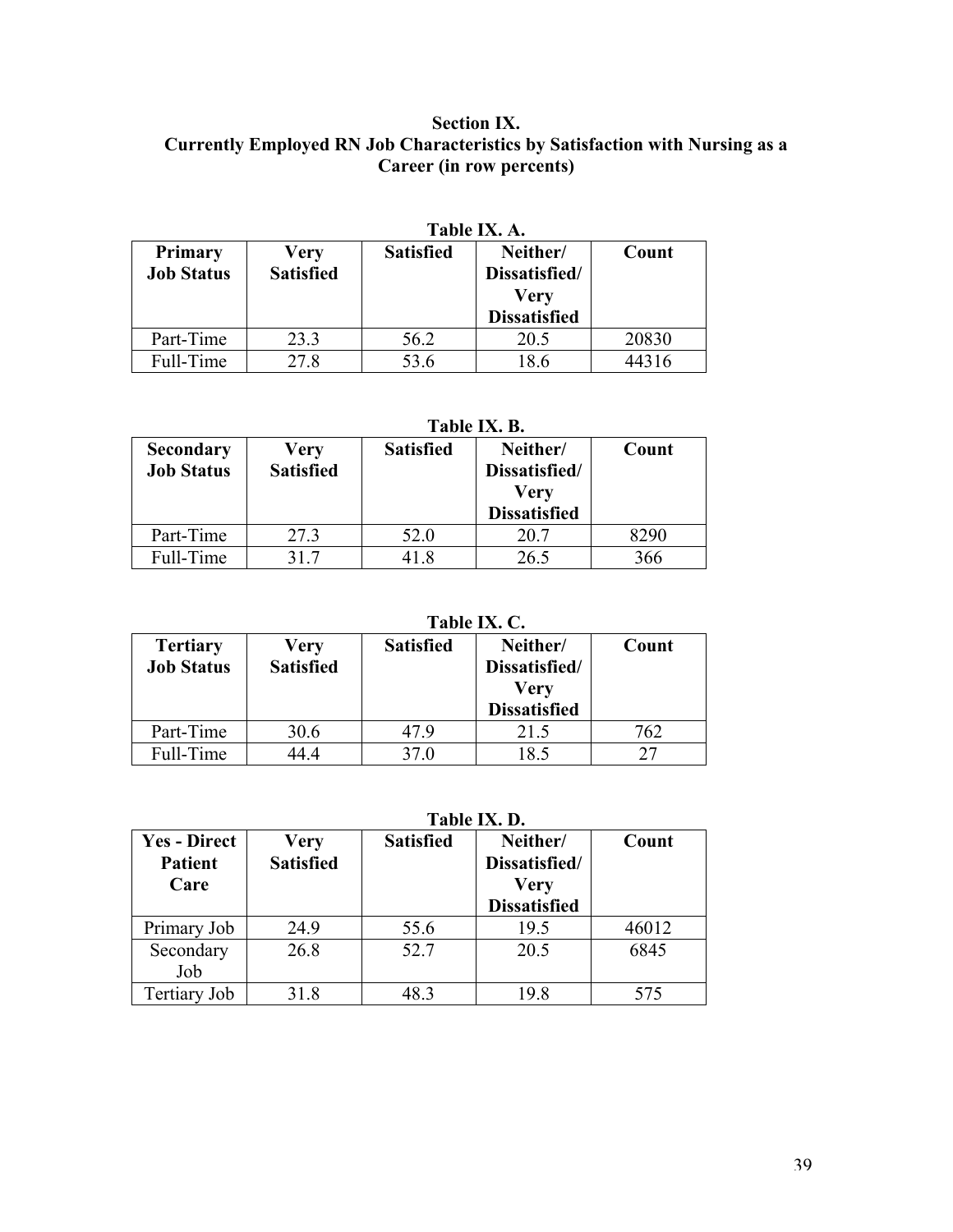| 1 AVIV 1710 170   |                  |                  |                     |       |
|-------------------|------------------|------------------|---------------------|-------|
| <b>Type of</b>    | <b>Very</b>      | <b>Satisfied</b> | Neither/            | Count |
| <b>Employment</b> | <b>Satisfied</b> |                  | Dissatisfied/       |       |
| - Primary         |                  |                  | <b>Very</b>         |       |
| Job               |                  |                  | <b>Dissatisfied</b> |       |
| Hospital          | 24.2             | 56.6             | 19.2                | 34851 |
| OP/Amb/           | 29.6             | 55.3             | 15.1                | 8806  |
| Clinic/Phys       |                  |                  |                     |       |
| Office            |                  |                  |                     |       |
| <b>LTC</b>        | 24.0             | 52.1             | 23.9                | 5323  |
| Home              | 28.9             | 53.7             | 17.4                | 4158  |
| Hlth/Hospice      |                  |                  |                     |       |
| Non-Health        | 17.6             | 41.8             | 40.6                | 1461  |

# **Table IX. E.**

### **Table IX. F.**

| <b>Type of</b>    | Very             | <b>Satisfied</b> | Neither/            | Count |
|-------------------|------------------|------------------|---------------------|-------|
| <b>Employment</b> | <b>Satisfied</b> |                  | Dissatisfied/       |       |
| - Secondary       |                  |                  | <b>Very</b>         |       |
| Job               |                  |                  | <b>Dissatisfied</b> |       |
| Hospital          | 26.2             | 54.3             | 19.5                | 3141  |
| OP/Amb/           | 28.2             | 54.4             | 17.4                | 1022  |
| Clinic/Phys       |                  |                  |                     |       |
| Office            |                  |                  |                     |       |
| Home              | 30.0             | 50.5             | 19.5                | 943   |
| Hlth/Hospice      |                  |                  |                     |       |
| <b>LTC</b>        | 26.0             | 49.2             | 24.8                | 762   |
| Non-Health        | 21.8             | 48.0             | 30.2                | 738   |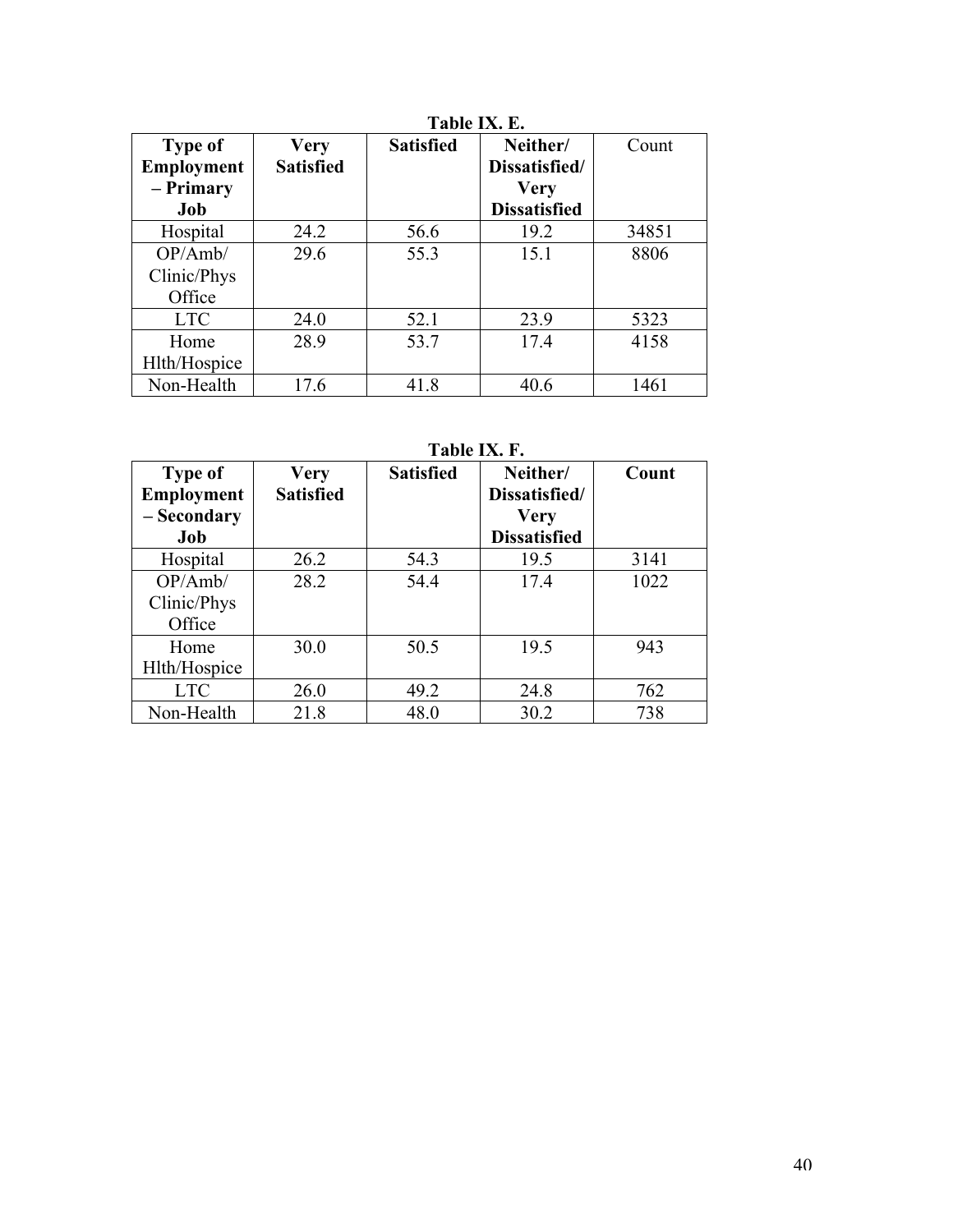|                   |                  |                  | 1 AVIV 1/V. V.      |       |
|-------------------|------------------|------------------|---------------------|-------|
| <b>Type of</b>    | <b>Very</b>      | <b>Satisfied</b> | Neither/            | Count |
| <b>Employment</b> | <b>Satisfied</b> |                  | Dissatisfied/       |       |
| – Tertiary        |                  |                  | <b>Very</b>         |       |
| Job               |                  |                  | <b>Dissatisfied</b> |       |
| Hospital          | 31.4             | 48.8             | 19.8                | 207   |
| Non-Health        | 13.8             | 46.6             | 39.7                | 116   |
| OP/Amb/           | 40.0             | 48.4             | 11.6                | 95    |
| Clinic/Phys       |                  |                  |                     |       |
| Office            |                  |                  |                     |       |
| Home Hlth/        | 32.9             | 47.9             | 19.2                | 73    |
| Hospice           |                  |                  |                     |       |
| <b>LTC</b>        | 40.0             | 46.7             | 13.3                | 45    |
|                   |                  |                  |                     |       |

**Table IX. G.**

**Table IX. H.**

| <b>Primary Job</b><br>Role | <b>Very</b><br><b>Satisfied</b> | <b>Satisfied</b> | Neither/<br>Dissatisfied/<br><b>Very</b><br><b>Dissatisfied</b> | Count |
|----------------------------|---------------------------------|------------------|-----------------------------------------------------------------|-------|
| Direct Patient<br>Care     | 24.6                            | 55.8             | 19.6                                                            | 44791 |
| Education                  | 34.7                            | 51.4             | 13.9                                                            | 4836  |
| Other Non-<br>Direct       | 23.5                            | 54.6             | 21.9                                                            | 6034  |
| Admin/Mngmt                | 33.4                            | 51.1             | 15.6                                                            | 9551  |

**Table IX. I.**

| <b>Patient Age</b><br>in Primary<br>Job | Very<br><b>Satisfied</b> | <b>Satisfied</b> | Neither/<br>Dissatisfied/<br><b>Very</b><br><b>Dissatisfied</b> | Count |
|-----------------------------------------|--------------------------|------------------|-----------------------------------------------------------------|-------|
| $0-18$                                  | 28.9                     | 54.3             | 16.8                                                            | 11708 |
| 19-65                                   | 26.2                     | 55.6             | 18.2                                                            | 33871 |
| 65+                                     | 23.8                     | 53.9             | 22.3                                                            | 15491 |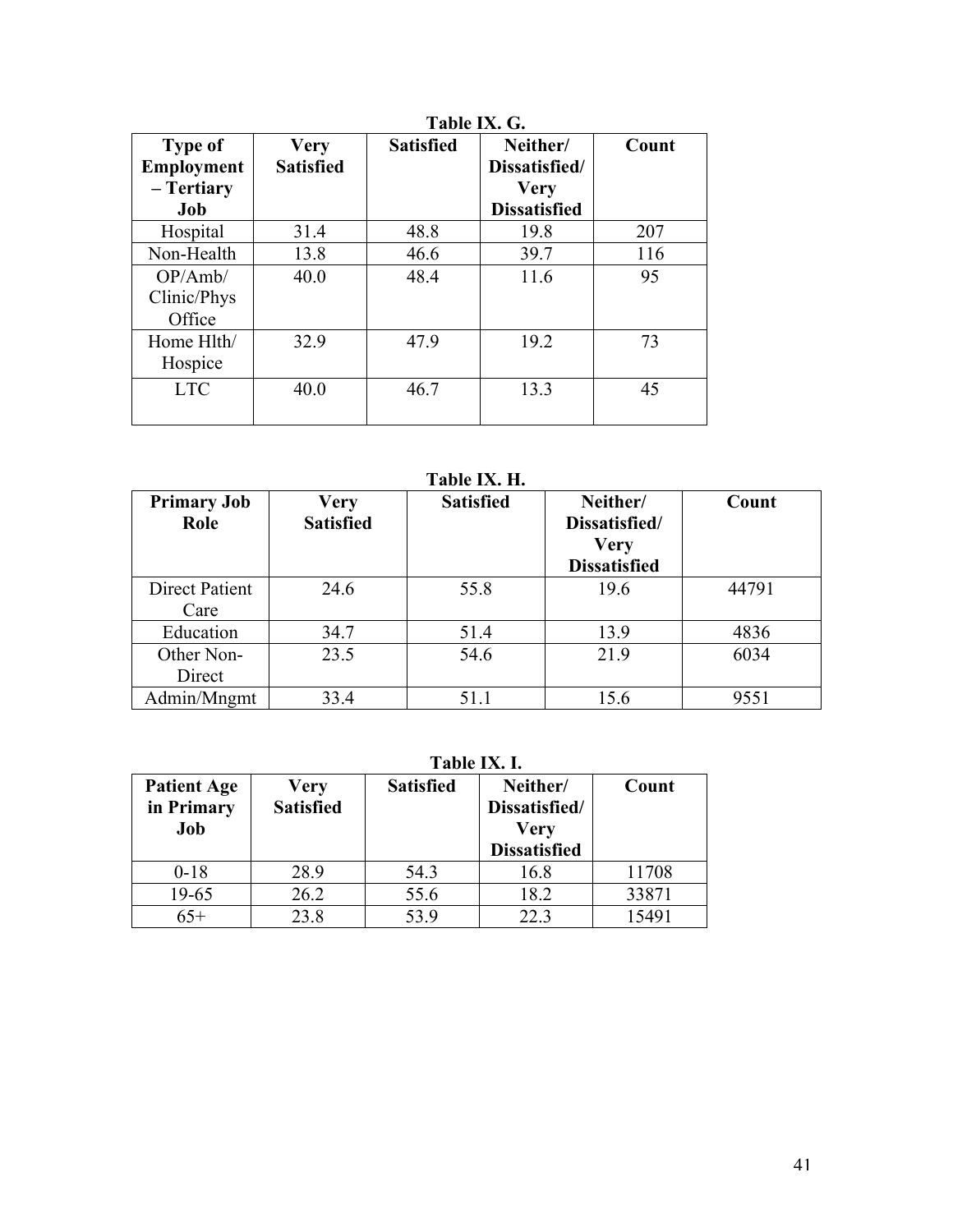| Practice<br>Area in<br><b>Primary Job</b> | <b>Very</b><br><b>Satisfied</b> | <b>Satisfied</b> | Neither/<br>Dissatisfied/<br><b>Very</b><br><b>Dissatisfied</b> | Count |  |
|-------------------------------------------|---------------------------------|------------------|-----------------------------------------------------------------|-------|--|
| Other                                     | 29.2                            | 53.0             | 17.8                                                            | 17891 |  |
| Med/Surg                                  | 25.2                            | 56.1             | 18.7                                                            | 12577 |  |
| Critical                                  | 23.2                            | 57.2             | 19.6                                                            | 8711  |  |
| <b>OR/PACU</b>                            | 24.2                            | 56.5             | 19.3                                                            | 5837  |  |
| OB/Gvn                                    | 27.4                            | 57.0             | 15.6                                                            | 4590  |  |

**Table IX. J.**

### **Table IX. K.**

| <b>Years</b> in<br><b>Primary Job</b> | <b>Very</b><br><b>Satisfied</b> | <b>Satisfied</b> | Neither/<br>Dissatisfied/<br><b>Very</b><br><b>Dissatisfied</b> | Count |
|---------------------------------------|---------------------------------|------------------|-----------------------------------------------------------------|-------|
| $\leq$ 3                              | 24.4                            | 54.0             | 21.6                                                            | 17192 |
| $3 - 5$                               | 25.4                            | 55.0             | 19.6                                                            | 14332 |
| $6 - 10$                              | 27.4                            | 55.0             | 17.7                                                            | 11536 |
| $11 - 20$                             | 26.2                            | 55.3             | 18.5                                                            | 14259 |
| $21+$                                 | 30.1                            | 52.0             | 17.9                                                            | 9189  |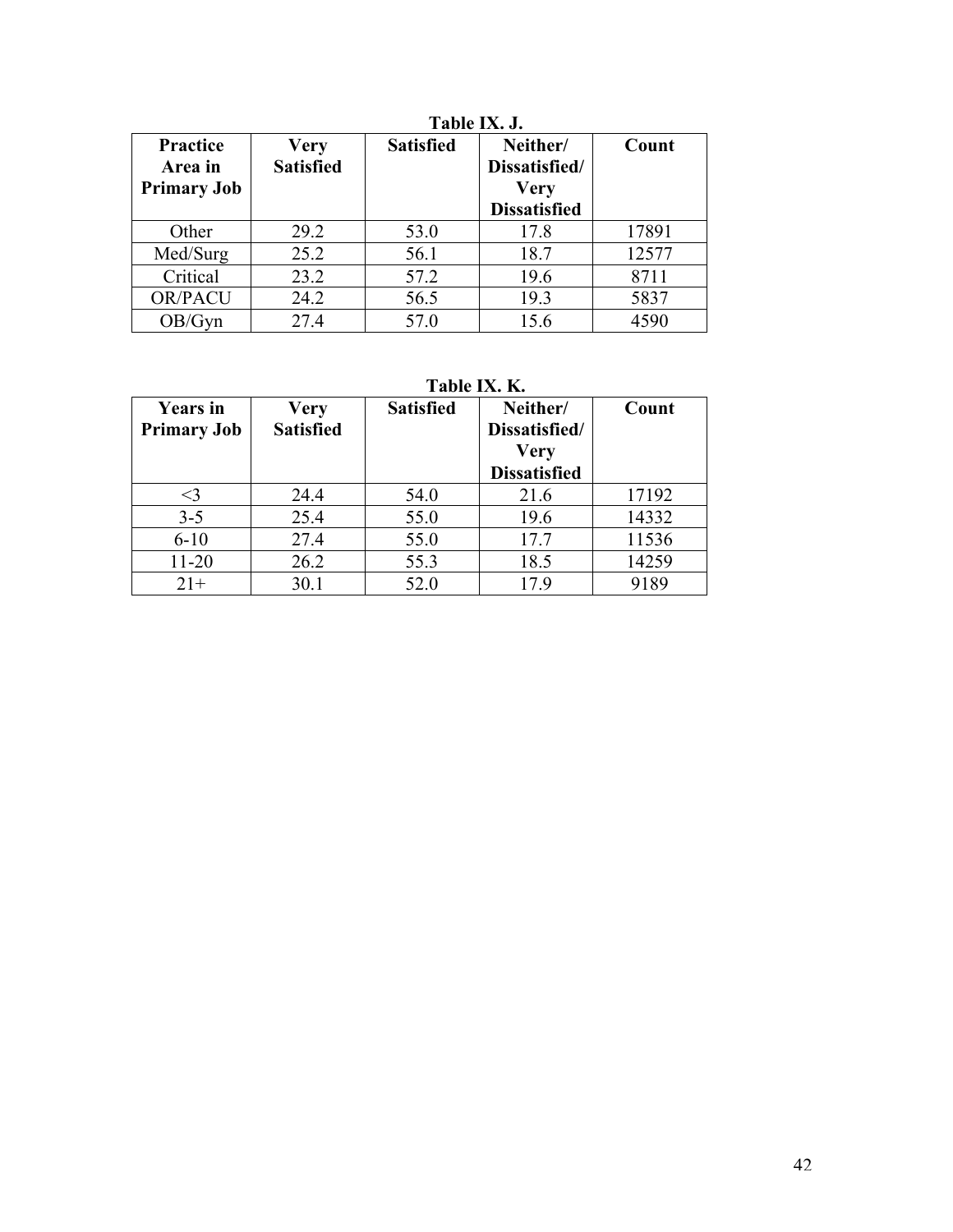### **Section X. General LPN Characteristics by Satisfaction with Primary Job (in row percents)**

|                                                                         | Table X. A.                     |                  |                                                                 |       |
|-------------------------------------------------------------------------|---------------------------------|------------------|-----------------------------------------------------------------|-------|
| <b>Any Non-</b><br><b>Nursing</b><br><b>Higher</b><br><b>Education?</b> | <b>Very</b><br><b>Satisfied</b> | <b>Satisfied</b> | Neither/<br>Dissatisfied/<br><b>Very</b><br><b>Dissatisfied</b> | Count |
|                                                                         |                                 |                  |                                                                 |       |
| Associate                                                               | 19.8                            | 51.1             | 29.1                                                            | 919   |
| <b>Bachelors</b>                                                        | 27 1                            | 48 4             | 24.5                                                            | 432   |

### **Table X. B.**

| <b>LPN</b><br>Licensure<br>in More<br>than One<br>State? | Very<br><b>Satisfied</b> | <b>Satisfied</b> | Neither/<br>Dissatisfied/<br>Very<br><b>Dissatisfied</b> | Count |
|----------------------------------------------------------|--------------------------|------------------|----------------------------------------------------------|-------|
| Yes                                                      | 23.0                     | 50.7             | 26.3                                                     | 1604  |
| No                                                       | 234                      | 52.6             | 24.0                                                     | 13296 |

### **Table X. C.**

| Which<br><b>Nursing</b><br>Degrees do<br>you plan to<br>seek in Next<br>5 Years? | <b>Very</b><br><b>Satisfied</b> | <b>Satisfied</b> | Neither/<br>Dissatisfied/<br><b>Very</b><br><b>Dissatisfied</b> | Count |
|----------------------------------------------------------------------------------|---------------------------------|------------------|-----------------------------------------------------------------|-------|
| <b>ADN</b>                                                                       | 19.1                            | 53.1             | 27.8                                                            | 3961  |
| <b>BSN</b>                                                                       | 18.9                            | 54.5             | 26.6                                                            | 1687  |
| <b>Masters</b>                                                                   | 16.8                            | 55.9             | 27.3                                                            | 297   |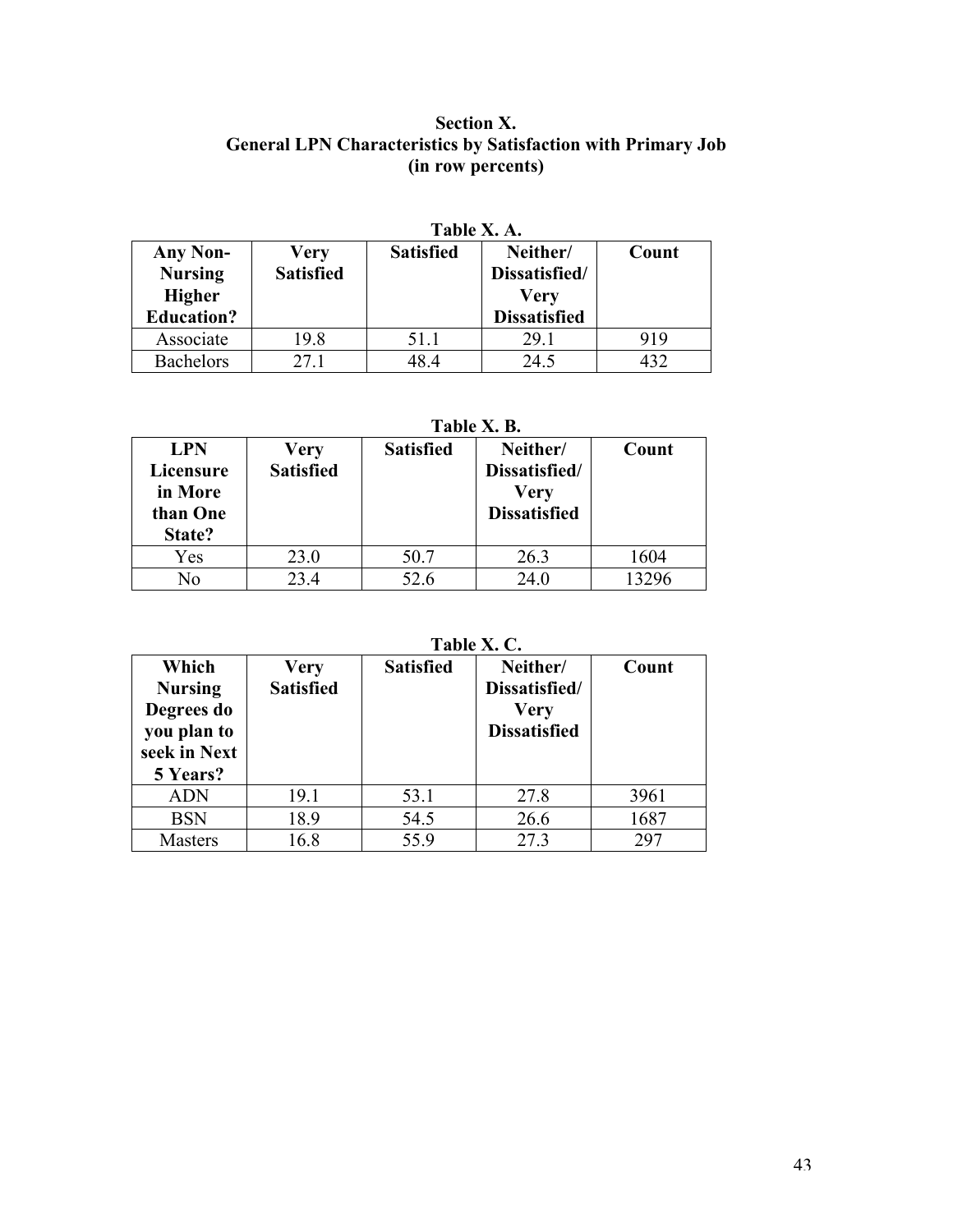|                                                                                              |                          | TADIE A. D.      |                                                                 |       |
|----------------------------------------------------------------------------------------------|--------------------------|------------------|-----------------------------------------------------------------|-------|
| <b>Which Non-</b><br><b>Nursing</b><br>Degrees do<br>you plan to<br>seek in Next<br>5 Years? | Very<br><b>Satisfied</b> | <b>Satisfied</b> | Neither/<br>Dissatisfied/<br><b>Very</b><br><b>Dissatisfied</b> | Count |
| Associate                                                                                    | 18.7                     | 44.5             | 36.8                                                            | 587   |
| <b>Bachelors</b>                                                                             | 16.1                     | 45.0             | 38.9                                                            | 545   |
| <b>Masters</b>                                                                               | 20.4                     | 45.8             | 33.8                                                            | 201   |

**Table X. D.**

**Table X. E.**

| Gender | Very<br><b>Satisfied</b> | <b>Satisfied</b> | Neither/<br>Dissatisfied/<br>Very<br><b>Dissatisfied</b> | Count |
|--------|--------------------------|------------------|----------------------------------------------------------|-------|
| Male   | 19.1                     | 52.1             | 28.8                                                     | 524   |
| Female | 23.5                     | 52.5             | 24.0                                                     | 5468  |

**Table X. F.**

| <b>Race/Ethnicity</b> | Very<br><b>Satisfied</b> | <b>Satisfied</b> | Neither/<br>Dissatisfied/<br>Very | Count |
|-----------------------|--------------------------|------------------|-----------------------------------|-------|
|                       |                          |                  | <b>Dissatisfied</b>               |       |
| African-American      | 19.0                     | 53.4             | 27.6                              | 1300  |
| White                 | 23.8                     | 52.5             | 23.7                              | 14312 |
| All Others            | 22.2                     | 49 4             | 28.4                              | 239   |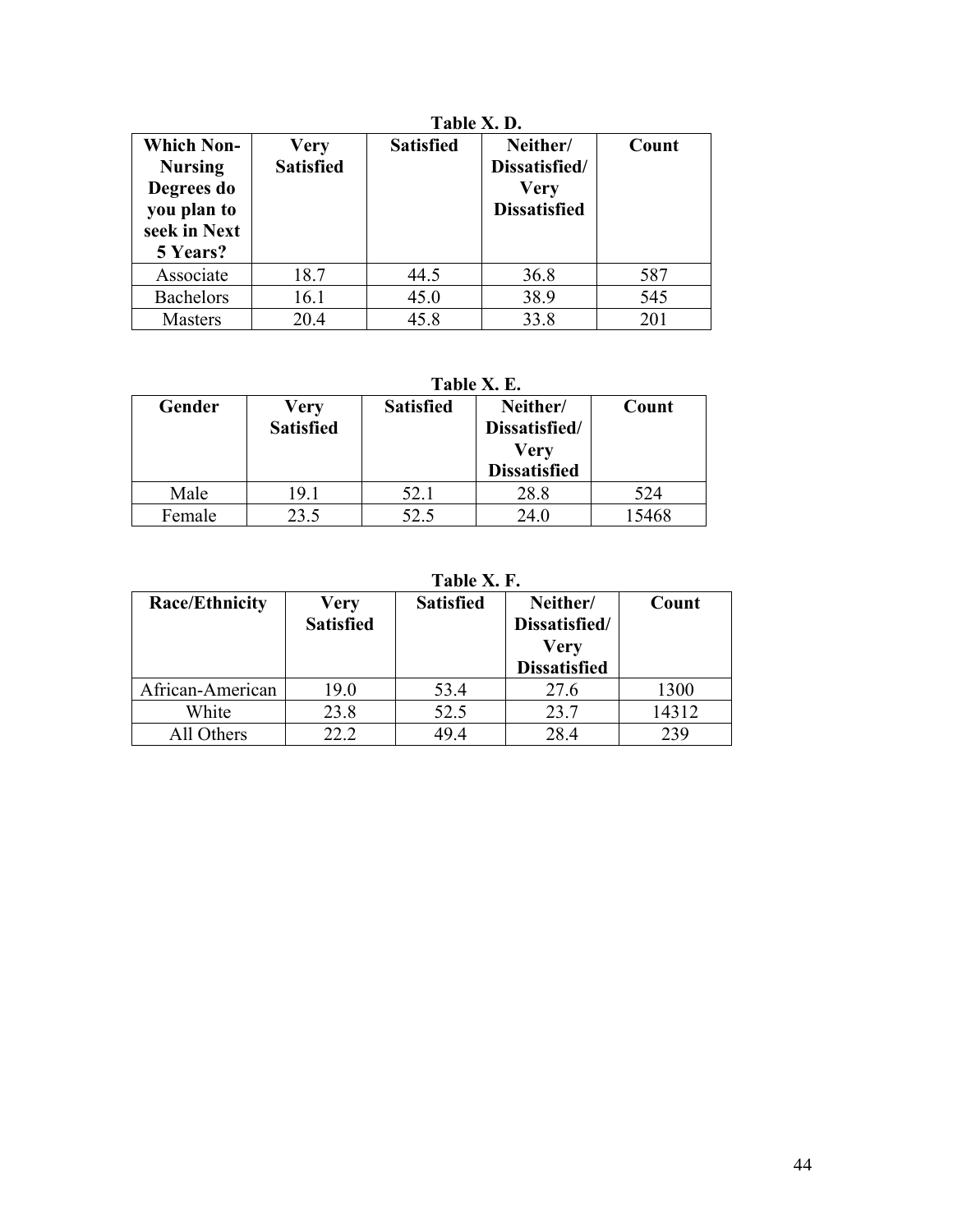## **Section XI. General RN Characteristics by Satisfaction with Primary Job (in row percents)**

|                                                      | Table XI. A.             |                  |                                                                 |       |  |
|------------------------------------------------------|--------------------------|------------------|-----------------------------------------------------------------|-------|--|
| <b>First Level</b><br>of Nursing<br><b>Education</b> | Very<br><b>Satisfied</b> | <b>Satisfied</b> | Neither/<br>Dissatisfied/<br><b>Very</b><br><b>Dissatisfied</b> | Count |  |
| Diploma                                              | 28.1                     | 52.3             | 19.7                                                            | 22713 |  |
| Associate                                            | 23.6                     | 53.4             | 23.0                                                            | 20768 |  |
| <b>BSN</b>                                           | 25.9                     | 54.8             | 19.2                                                            | 15726 |  |

### **Table XI. B.**

| <b>Highest</b><br>Level of<br><b>Nursing</b><br><b>Education</b> | <b>Very</b><br><b>Satisfied</b> | <b>Satisfied</b> | Neither/<br>Dissatisfied/<br><b>Very</b><br><b>Dissatisfied</b> | Count |
|------------------------------------------------------------------|---------------------------------|------------------|-----------------------------------------------------------------|-------|
| Diploma                                                          | 26.8                            | 52.7             | 20.5                                                            | 17911 |
| Associate                                                        | 22.4                            | 53.9             | 23.7                                                            | 21919 |
| <b>BSN</b>                                                       | 24.7                            | 54.7             | 20.6                                                            | 20562 |
| <b>Masters</b>                                                   | 38.3                            | 48.8             | 12.9                                                            | 5152  |
| Doctorate                                                        | 45.3                            | 43.1             | 11.6                                                            | 267   |

**Table XI. C**.

| <b>Any Non-</b><br><b>Nursing</b><br><b>Higher</b><br><b>Education?</b> | Very<br><b>Satisfied</b> | <b>Satisfied</b> | Neither/<br>Dissatisfied/<br><b>Very</b><br><b>Dissatisfied</b> | Count |
|-------------------------------------------------------------------------|--------------------------|------------------|-----------------------------------------------------------------|-------|
| Associate                                                               | 21.0                     | 53.5             | 25.5                                                            | 3139  |
| <b>Bachelors</b>                                                        | 28.9                     | 50.2             | 21.0                                                            | 5847  |
| <b>Masters</b>                                                          | 37.0                     | 46.3             | 16.7                                                            | 2666  |
| Doctorate                                                               | 48.0                     | 40 7             | 112                                                             | 329   |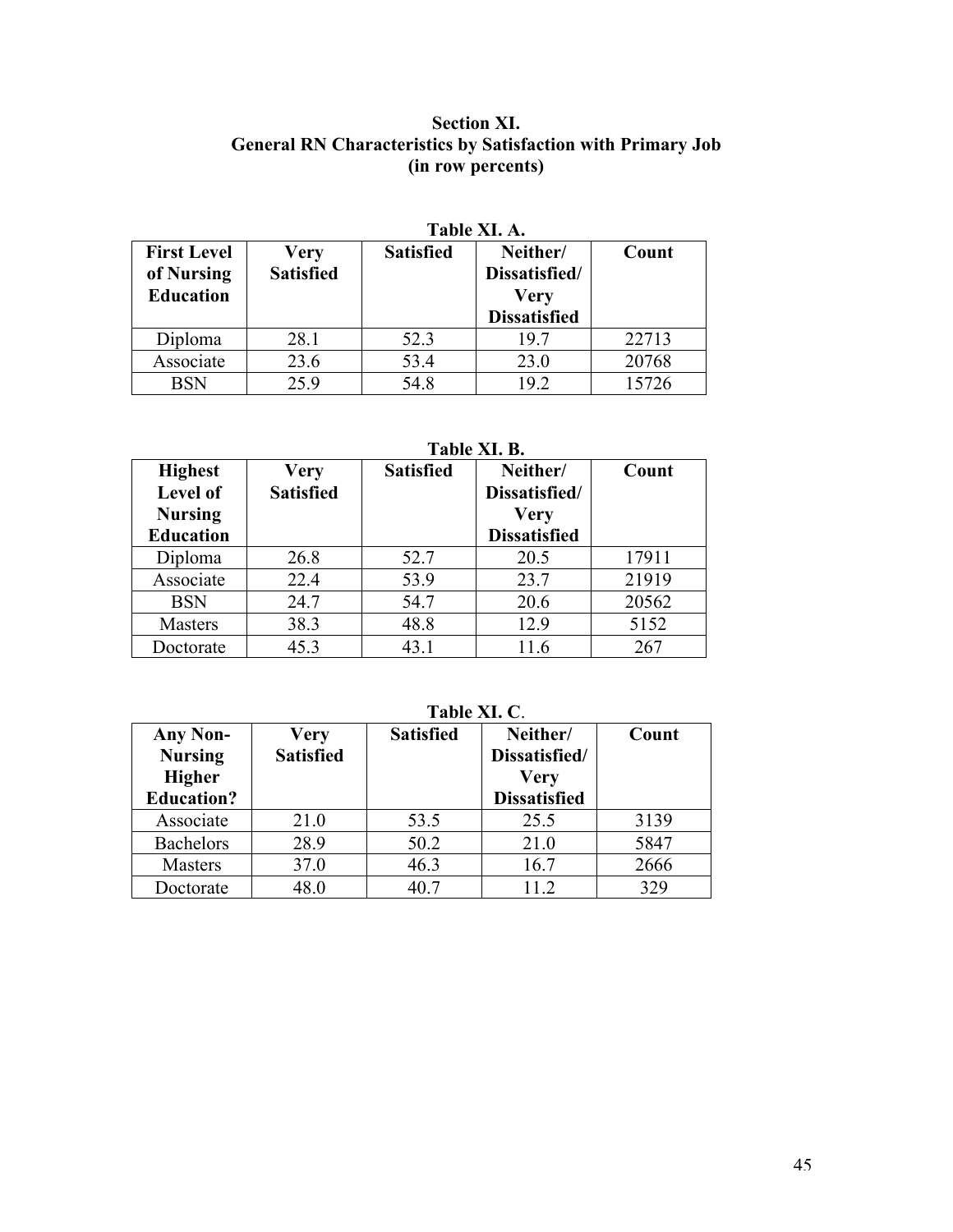| <b>RN</b><br>Licensure<br>in More<br>than One<br>State? | <b>Very</b><br><b>Satisfied</b> | <b>Satisfied</b> | Neither/<br>Dissatisfied/<br><b>Very</b><br><b>Dissatisfied</b> | Count |
|---------------------------------------------------------|---------------------------------|------------------|-----------------------------------------------------------------|-------|
| Yes                                                     | 27.7                            | 51.2             | 21.1                                                            | 13138 |
| N٥                                                      | 253                             | 53.9             | 20 9                                                            | 53198 |

**Table XI. D.**

# **Table XI. E.**

| <b>Advanced</b><br>Nurse? | <b>Very</b><br><b>Satisfied</b> | <b>Satisfied</b> | Neither/<br>Dissatisfied/<br><b>Very</b><br><b>Dissatisfied</b> | Count |
|---------------------------|---------------------------------|------------------|-----------------------------------------------------------------|-------|
| <b>CNP</b>                | 37.4                            | 49.5             | 13.0                                                            | 1766  |
| <b>CRNA</b>               | 46.9                            | 45.6             | 7.5                                                             | 783   |
| CNM                       | 40.7                            | 44.3             | 14.9                                                            | 194   |
| CNS                       | 37.6                            | 48 9             | 13.5                                                            | 1260  |

#### **Table XI. F.**

| Which<br><b>Nursing</b><br>Degrees do<br>you plan to<br>seek in Next<br>5 Years? | <b>Very</b><br><b>Satisfied</b> | <b>Satisfied</b> | Neither/<br>Dissatisfied/<br><b>Very</b><br><b>Dissatisfied</b> | Count |
|----------------------------------------------------------------------------------|---------------------------------|------------------|-----------------------------------------------------------------|-------|
| <b>ADN</b>                                                                       | 27.3                            | 46.2             | 26.6                                                            | 143   |
| <b>BSN</b>                                                                       | 21.3                            | 55.1             | 23.6                                                            | 9903  |
| <b>Masters</b>                                                                   | 22.2                            | 55.1             | 22.7                                                            | 8071  |
| Doctorate                                                                        | 34.7                            | 47.3             | 179                                                             | 864   |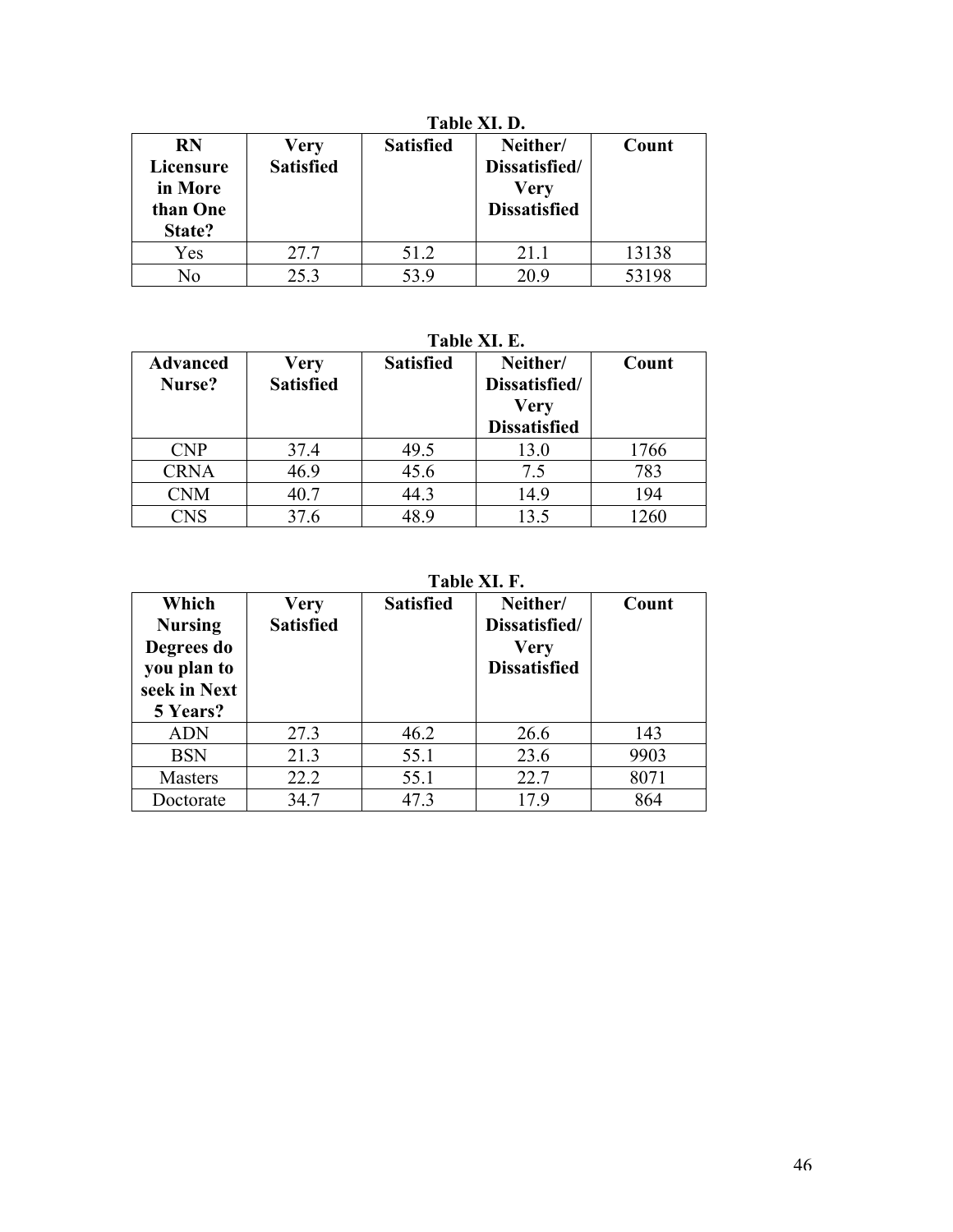|                                                                                              |                                 |                  | 1 avie Al. V.                                                   |       |
|----------------------------------------------------------------------------------------------|---------------------------------|------------------|-----------------------------------------------------------------|-------|
| <b>Which Non-</b><br><b>Nursing</b><br>Degrees do<br>you plan to<br>seek in Next<br>5 Years? | <b>Very</b><br><b>Satisfied</b> | <b>Satisfied</b> | Neither/<br>Dissatisfied/<br><b>Very</b><br><b>Dissatisfied</b> | Count |
| Associate                                                                                    | 16.6                            | 46.0             | 37.5                                                            | 483   |
| <b>Bachelors</b>                                                                             | 19.1                            | 47.9             | 33.0                                                            | 2663  |
| <b>Masters</b>                                                                               | 24.9                            | 46.8             | 28.4                                                            | 2991  |
| Doctorate                                                                                    | 32.9                            | 45.4             | 21.7                                                            | 581   |

# **Table XI. G.**

## **Table XI. H**.

| Gender | Very<br><b>Satisfied</b> | <b>Satisfied</b> | Neither/<br>Dissatisfied/<br>Very<br><b>Dissatisfied</b> | Count |
|--------|--------------------------|------------------|----------------------------------------------------------|-------|
| Male   | 25.4                     | 51.0             | 23.6                                                     | 3136  |
| Female | 25.8                     | 53.5             | 20.8                                                     |       |

## **Table XI. I.**

| <b>Race/Ethnicity</b> | Very<br><b>Satisfied</b> | <b>Satisfied</b> | Neither/<br>Dissatisfied/<br><b>Very</b><br><b>Dissatisfied</b> | Count |
|-----------------------|--------------------------|------------------|-----------------------------------------------------------------|-------|
| African-American      | 20.8                     | 51.3             | 27.9                                                            | 2055  |
| White                 | 26.0                     | 53.4             | 20.6                                                            | 62703 |
| All Others            | 94                       | 52.8             | 27.7                                                            |       |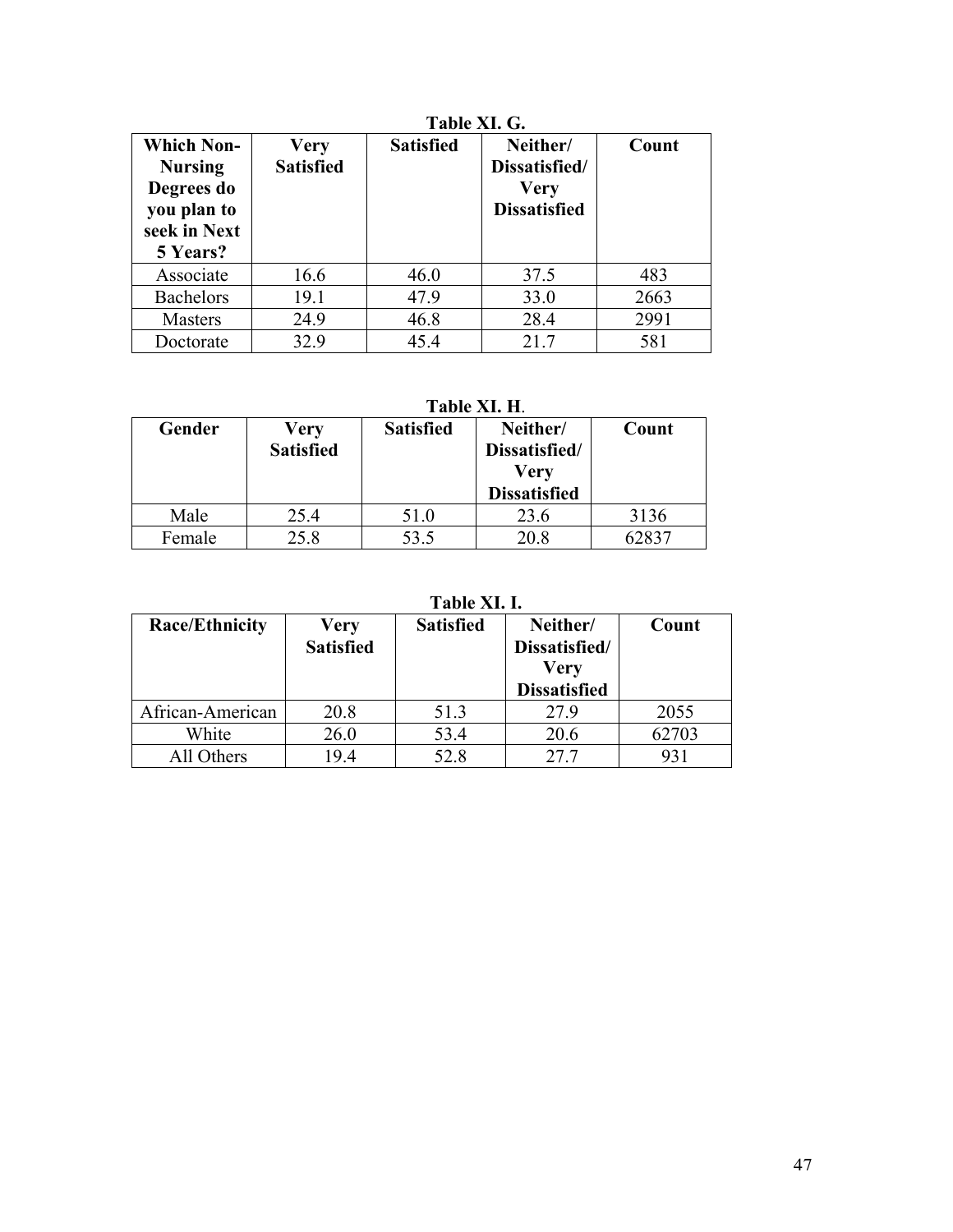### **Section XII. Currently Employed LPN Job Characteristics by Satisfaction with Primary Job (in row percents)**

|                                     | Table XII. A.            |                  |                                                          |       |
|-------------------------------------|--------------------------|------------------|----------------------------------------------------------|-------|
| <b>Primary</b><br><b>Job Status</b> | Very<br><b>Satisfied</b> | <b>Satisfied</b> | Neither/<br>Dissatisfied/<br>Very<br><b>Dissatisfied</b> | Count |
| Part-Time                           | 22.8                     | 52.6             | 24.6                                                     | 4319  |
| Full-Time                           | 23.5                     | 52.5             | 23.9                                                     | 11586 |

#### **Table XII. B.**

| <b>Secondary</b><br><b>Job Status</b> | Very<br><b>Satisfied</b> | <b>Satisfied</b> | Neither/<br>Dissatisfied/<br>Very<br><b>Dissatisfied</b> | Count |
|---------------------------------------|--------------------------|------------------|----------------------------------------------------------|-------|
| Part-Time                             | 22.4                     | 50.0             | 27.6                                                     | 2141  |
| Full-Time                             | 20.9                     | 54 4             | 24 7                                                     | 158   |

#### **Table XII. C.**

| <b>Tertiary</b><br><b>Job Status</b> | <b>Very</b><br><b>Satisfied</b> | <b>Satisfied</b> | Neither/<br>Dissatisfied/<br><b>Very</b><br><b>Dissatisfied</b> | Count |
|--------------------------------------|---------------------------------|------------------|-----------------------------------------------------------------|-------|
| Part-Time                            | 20.7                            | 50.8             | 28.5                                                            | 179   |
| Full-Time                            | 45 5                            | 54.5             |                                                                 |       |

### **Table XII. D.**

| <b>Yes - Direct</b><br><b>Patient</b><br>Care | <b>Very</b><br><b>Satisfied</b> | <b>Satisfied</b> | Neither/<br>Dissatisfied/<br>Very<br><b>Dissatisfied</b> | Count |
|-----------------------------------------------|---------------------------------|------------------|----------------------------------------------------------|-------|
| Primary Job                                   | 22.1                            | 52.8             | 25.0                                                     | 12892 |
| Secondary<br>Job                              | 21.9                            | 50.7             | 27.3                                                     | 1920  |
| Tertiary Job                                  | 16.4                            | 54.8             | 28.8                                                     | 146   |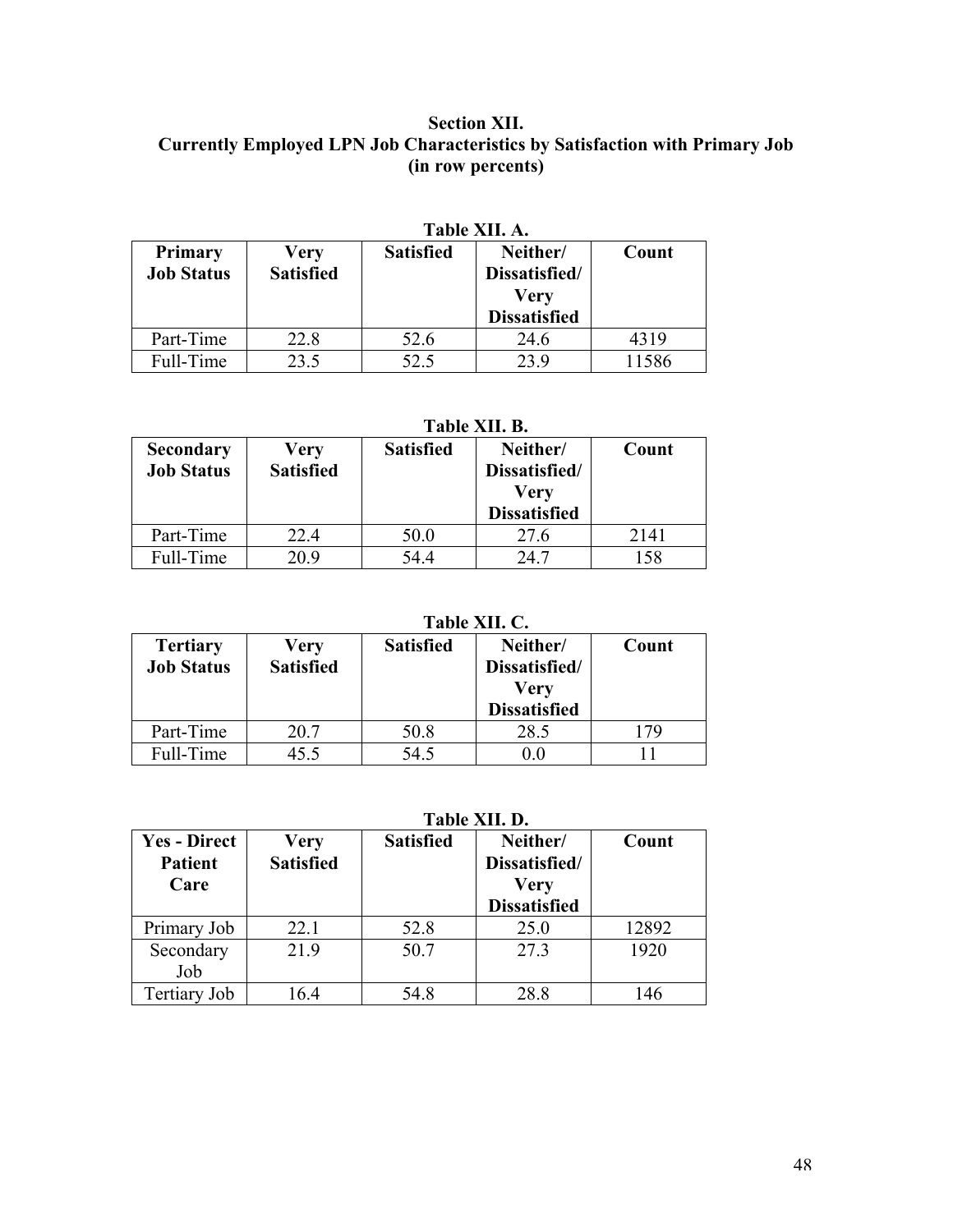| TUNIA ITTI TI                       |                                 |                  |                           |       |
|-------------------------------------|---------------------------------|------------------|---------------------------|-------|
| <b>Type of</b><br><b>Employment</b> | <b>Very</b><br><b>Satisfied</b> | <b>Satisfied</b> | Neither/<br>Dissatisfied/ | Count |
| - Primary                           |                                 |                  | <b>Very</b>               |       |
| Job                                 |                                 |                  | <b>Dissatisfied</b>       |       |
| Long Term                           | 16.4                            | 52.9             | 30.7                      | 6408  |
| Care                                |                                 |                  |                           |       |
| Hospital                            | 20.6                            | 53.3             | 26.1                      | 3559  |
| OP/Amb                              | 31.0                            | 54.4             | 14.7                      | 2215  |
| Care/Clinic                         |                                 |                  |                           |       |
| Phys Office                         |                                 |                  |                           |       |
| Home                                | 32.2                            | 51.3             | 16.5                      | 1206  |
| Hlth/Hospice                        |                                 |                  |                           |       |
| Temp Agcy                           | 18.0                            | 53.0             | 29.0                      | 200   |
| Non-Health                          | 30.8                            | 50.3             | 18.9                      | 286   |

**Table XII. F. Type of Employment – Secondary Job Very Satisfied Satisfied Neither/ Dissatisfied/ Very Dissatisfied Count** Long Term Care 19.7 51.8 28.5 736 Home Hlth/Hospice 23.6 50.0 26.4 428 Temp Agency 16.1 49.8 34.1 261 11 121.4 54.0 24.6 248<br>
123 123 24.4 48.8 26.8 123 OP/Amb Care/Clinic/ Phys Office  $26.8$ Non-Health 25.7 44.3 29.9 167

| <b>Table XII. E.</b> |
|----------------------|
|                      |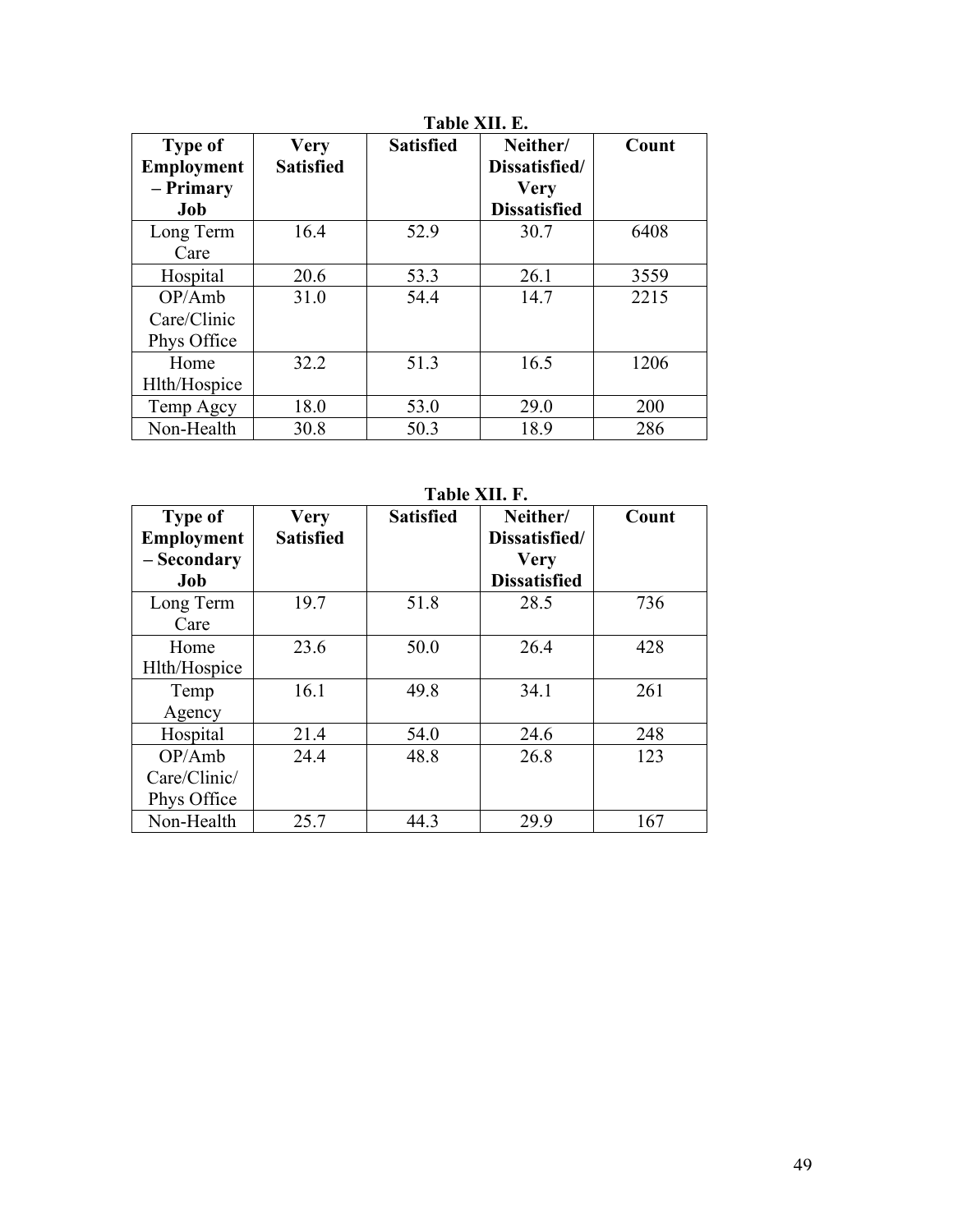|                                                          |                                 | 1 aviv Allı VI   |                                                                 |       |
|----------------------------------------------------------|---------------------------------|------------------|-----------------------------------------------------------------|-------|
| <b>Type of</b><br><b>Employment</b><br>– Tertiary<br>Job | <b>Very</b><br><b>Satisfied</b> | <b>Satisfied</b> | Neither/<br>Dissatisfied/<br><b>Very</b><br><b>Dissatisfied</b> | Count |
| Home<br>Hlth/Hospice                                     | 22.2                            | 51.1             | 26.7                                                            | 45    |
| Long Term<br>Care                                        | 26.8                            | 51.2             | 22.0                                                            | 41    |
| Non-Health                                               | 34.6                            | 50.0             | 15.4                                                            | 26    |
| Temp<br>Agency                                           | 8.0                             | 52.0             | 40.0                                                            | 25    |
| OP/Amb<br>Care/Clinic/<br>Phys Office                    | 0                               | 100.0            | 0                                                               |       |
| Hospital                                                 | 14.3                            | 71.4             | 14.3                                                            | 14    |

**Table XII. G.**

**Table XII. H.**

| <b>Primary Job</b><br>Role    | <b>Very</b><br><b>Satisfied</b> | <b>Satisfied</b> | Neither/<br>Dissatisfied/<br><b>Very</b><br><b>Dissatisfied</b> | Count |
|-------------------------------|---------------------------------|------------------|-----------------------------------------------------------------|-------|
| <b>Direct Patient</b><br>Care | 21.7                            | 52.7             | 25.6                                                            | 12822 |
| Education                     | 33.8                            | 48.2             | 17.9                                                            | 485   |
| Other Non-<br>Direct          | 24.2                            | 54.4             | 21.4                                                            | 1420  |
| Admin/Mngmt                   | 32.3                            | 51.9             | 15.8                                                            | 1168  |

# **Table XII. I.**

| <b>Patient Age</b><br>in Primary<br>Job | Very<br><b>Satisfied</b> | <b>Satisfied</b> | Neither/<br>Dissatisfied/<br><b>Very</b> | Count |
|-----------------------------------------|--------------------------|------------------|------------------------------------------|-------|
|                                         |                          |                  | <b>Dissatisfied</b>                      |       |
| $0-18$                                  | 34.3                     | 50.8             | 149                                      | 2095  |
| 19-65                                   | 24.4                     | 53.6             | 22.0                                     | 6031  |
| $65+$                                   | 18.5                     | 52.4             | 29.1                                     | 7365  |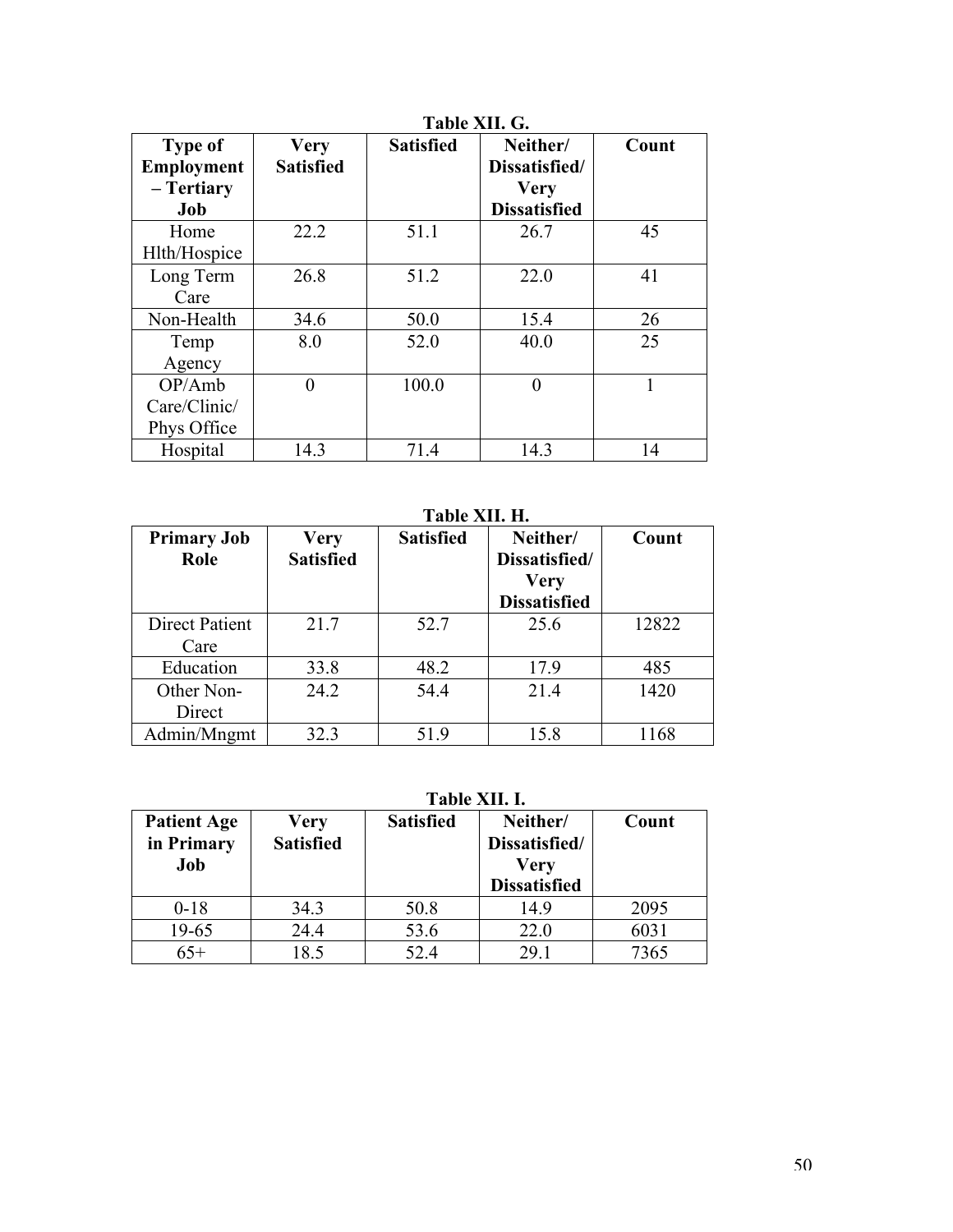| <b>Practice</b><br>Area in<br><b>Primary Job</b> | <b>Very</b><br><b>Satisfied</b> | <b>Satisfied</b> | Neither/<br>Dissatisfied/<br><b>Very</b><br><b>Dissatisfied</b> | Count |
|--------------------------------------------------|---------------------------------|------------------|-----------------------------------------------------------------|-------|
| Other                                            | 26.5                            | 52.1             | 21.4                                                            | 5355  |
| Med/Surg                                         | 21.9                            | 52.6             | 25.5                                                            | 2796  |
| Palliative                                       | 19.4                            | 51.0             | 29.7                                                            | 2576  |
| Rehab                                            | 16.5                            | 54.8             | 28.7                                                            | 1452  |

**Table XII. J.**

## **Table XII. K.**

| <b>Years</b> in<br><b>Primary Job</b> | <b>Very</b><br><b>Satisfied</b> | <b>Satisfied</b> | Neither/<br>Dissatisfied/<br><b>Very</b><br><b>Dissatisfied</b> | Count |
|---------------------------------------|---------------------------------|------------------|-----------------------------------------------------------------|-------|
| $\leq$ 3                              | 22.8                            | 50.8             | 26.4                                                            | 4741  |
| $3 - 5$                               | 23.7                            | 52.8             | 23.5                                                            | 3330  |
| $6 - 10$                              | 23.9                            | 53.2             | 23.0                                                            | 2763  |
| $11 - 20$                             | 22.6                            | 54.1             | 23.3                                                            | 3202  |
| $21+$                                 | 23.8                            | 53.2             | 23.0                                                            | 2194  |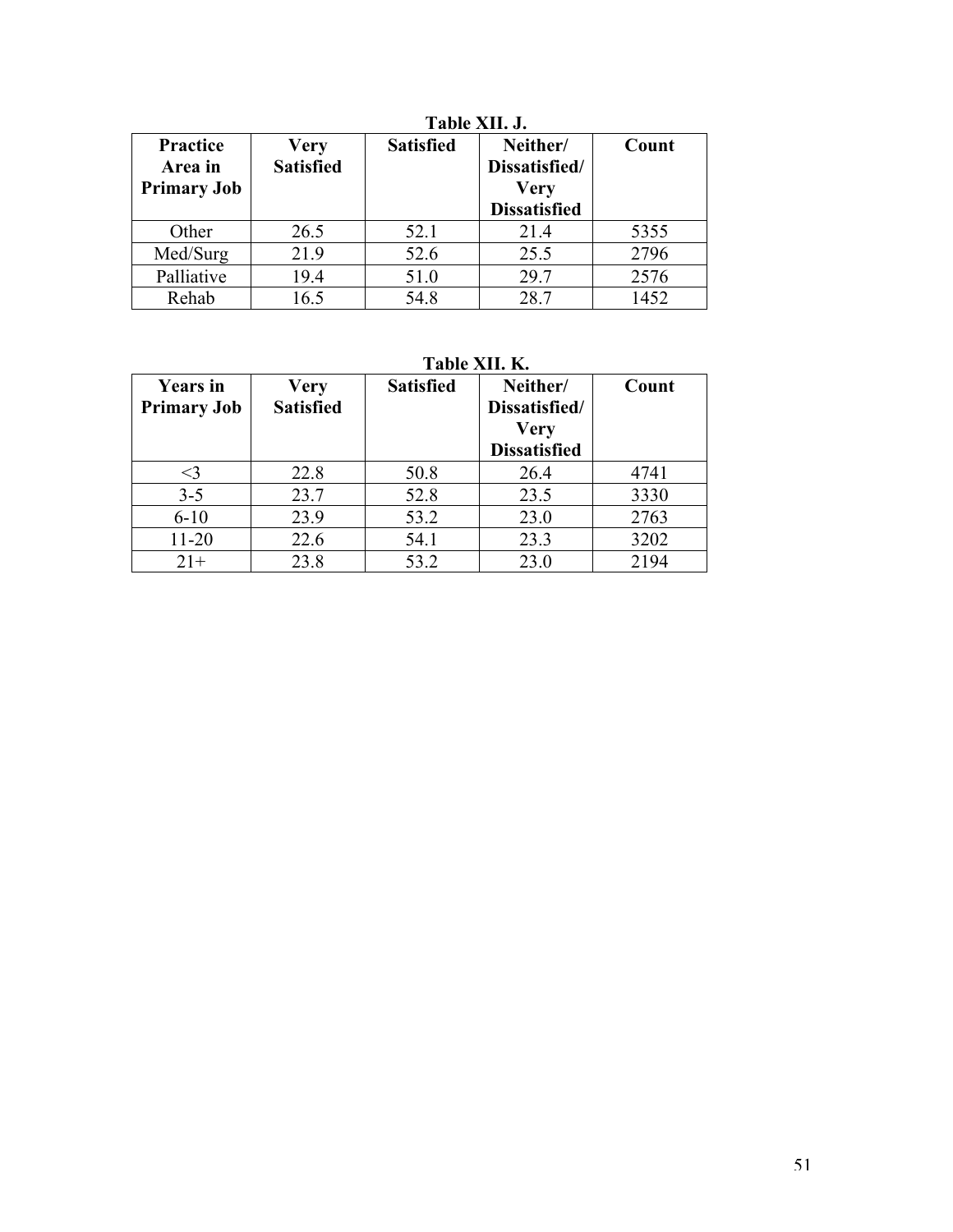### **Section XIII. Currently Employed RN Job Characteristics by Satisfaction with Primary Job (in row percents)**

|                                     | Table XIII. A.                  |                  |                                                          |       |
|-------------------------------------|---------------------------------|------------------|----------------------------------------------------------|-------|
| <b>Primary</b><br><b>Job Status</b> | <b>Very</b><br><b>Satisfied</b> | <b>Satisfied</b> | Neither/<br>Dissatisfied/<br>Very<br><b>Dissatisfied</b> | Count |
| Part-Time                           | 23.9                            | 55.0             | 21.1                                                     | 20858 |
| Full-Time                           | 26.5                            | 52 7             | 20.8                                                     |       |

### **Table XIII. B.**

| <b>Secondary</b><br><b>Job Status</b> | Very<br><b>Satisfied</b> | <b>Satisfied</b> | Neither/<br>Dissatisfied/<br><b>Very</b><br><b>Dissatisfied</b> | Count |
|---------------------------------------|--------------------------|------------------|-----------------------------------------------------------------|-------|
| Part-Time                             | 25.3                     | 51.6             | 23.2                                                            | 8301  |
| Full-Time                             | 28.3                     |                  | 25.0                                                            | 364   |

#### **Table XIII. C.**

| <b>Tertiary</b><br><b>Job Status</b> | Very<br><b>Satisfied</b> | <b>Satisfied</b> | Neither/<br>Dissatisfied/<br><b>Very</b><br><b>Dissatisfied</b> | Count |
|--------------------------------------|--------------------------|------------------|-----------------------------------------------------------------|-------|
| Part-Time                            | 28.0                     | 479              | 24.1                                                            | 764   |
| Full-Time                            | 30.8                     | 69 Z             | () ()                                                           |       |

### **Table XIII. D.**

| <b>Yes - Direct</b><br><b>Patient</b><br>Care | <b>Very</b><br><b>Satisfied</b> | <b>Satisfied</b> | Neither/<br>Dissatisfied/<br><b>Very</b><br><b>Dissatisfied</b> | Count |
|-----------------------------------------------|---------------------------------|------------------|-----------------------------------------------------------------|-------|
| Primary Job                                   | 22.7                            | 54.3             | 23.0                                                            | 46010 |
| Secondary<br>Job                              | 24.4                            | 52.5             | 23.1                                                            | 6848  |
| Tertiary Job                                  | 27.0                            | 49 R             | 23.2                                                            |       |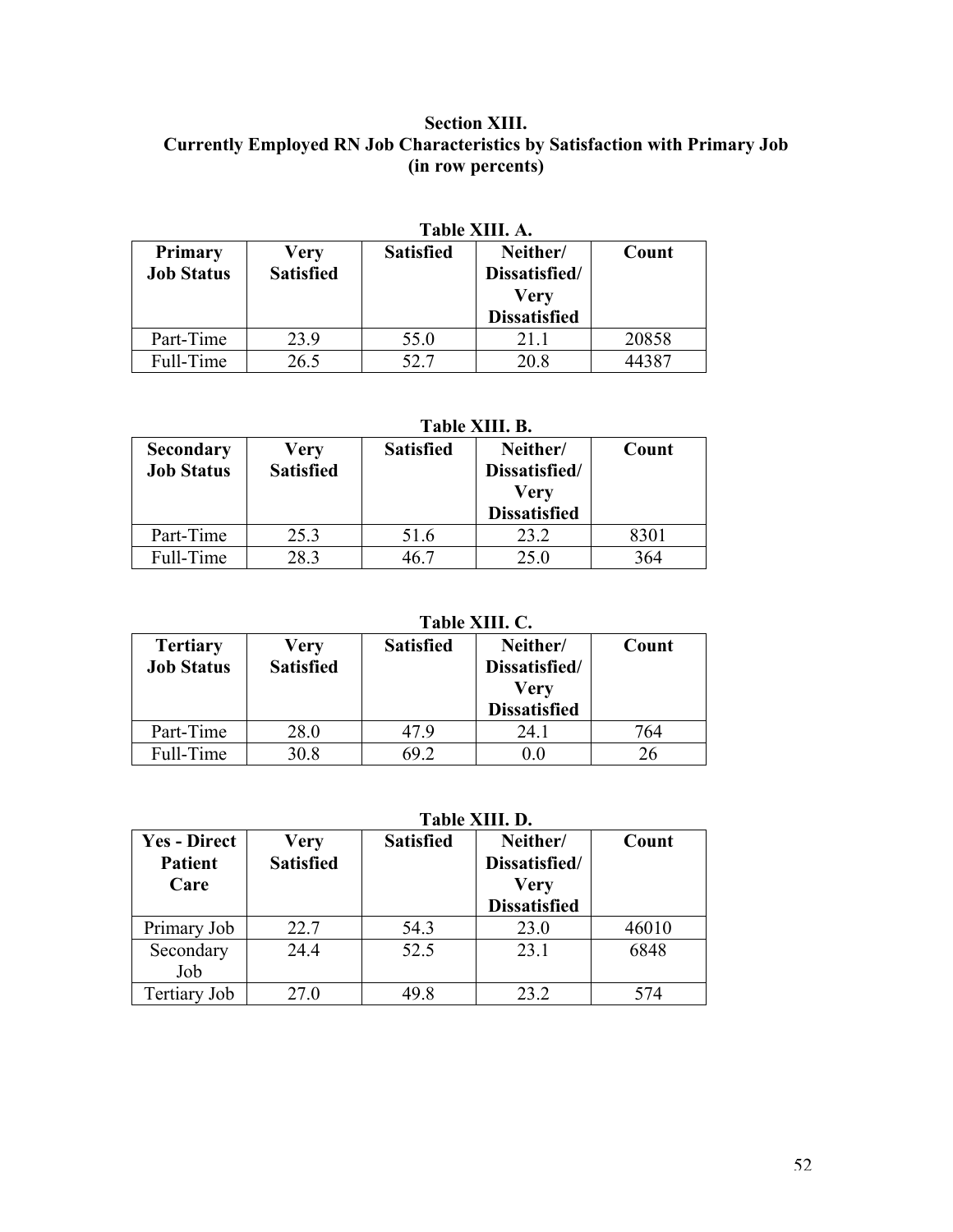| <b>Type of</b>    | <b>Very</b>      | <b>Satisfied</b> | Neither/            | Count |
|-------------------|------------------|------------------|---------------------|-------|
| <b>Employment</b> | <b>Satisfied</b> |                  | Dissatisfied/       |       |
| – Primary         |                  |                  | <b>Very</b>         |       |
| Job               |                  |                  | <b>Dissatisfied</b> |       |
| Hospital          | 20.2             | 55.6             | 24.2                | 34851 |
| OP/Amb/           | 33.1             | 52.5             | 14.4                | 8812  |
| Clinic/Phys       |                  |                  |                     |       |
| Office            |                  |                  |                     |       |
| <b>LTC</b>        | 18.8             | 52.5             | 28.8                | 5318  |
| Home              | 30.0             | 52.6             | 17.4                | 4156  |
| Hlth/Hospice      |                  |                  |                     |       |
| Non-Health        | 40.2             | 46.8             | 13.0                | 1517  |

**Table XIII. E.**

|                                     | Table XIII. F.                  |                  |                                    |       |
|-------------------------------------|---------------------------------|------------------|------------------------------------|-------|
| <b>Type of</b><br><b>Employment</b> | <b>Very</b><br><b>Satisfied</b> | <b>Satisfied</b> | Neither/<br>Dissatisfied/          | Count |
| - Secondary<br>Job                  |                                 |                  | <b>Very</b><br><b>Dissatisfied</b> |       |
| Hospital                            | 25.6                            | 52.8             | 21.6                               | 3145  |
| OP/Amb/                             | 23.9                            | 53.6             | 22.5                               | 1026  |
| Clinic/Phys                         |                                 |                  |                                    |       |
| Office                              |                                 |                  |                                    |       |
| Home                                | 27.4                            | 49.9             | 22.7                               | 946   |
| Hlth/Hospice                        |                                 |                  |                                    |       |
| <b>LTC</b>                          | 21.8                            | 51.6             | 26.6                               | 758   |
| Non-Health                          | 24.5                            | 49.1             | 26.5                               | 740   |

# **Table XIII. F.**

### **Table XIII. G.**

| <b>Type of</b>    | <b>Very</b>      | <b>Satisfied</b> | Neither/            | Count |
|-------------------|------------------|------------------|---------------------|-------|
| <b>Employment</b> | <b>Satisfied</b> |                  | Dissatisfied/       |       |
| – Tertiary        |                  |                  | <b>Very</b>         |       |
| Job               |                  |                  | <b>Dissatisfied</b> |       |
| Hospital          | 27.5             | 47.8             | 24.6                | 207   |
| Non-Health        | 16.2             | 50.4             | 33.3                | 117   |
| OP/Amb/           | 30.5             | 49.5             | 20.0                | 95    |
| Clinic/Phys       |                  |                  |                     |       |
| Office            |                  |                  |                     |       |
| Home              | 319              | 47 2             | 20.8                | 72    |
| Hlth/Hospice      |                  |                  |                     |       |
| <b>LTC</b>        | 40 9             | 38.6             | 20.5                |       |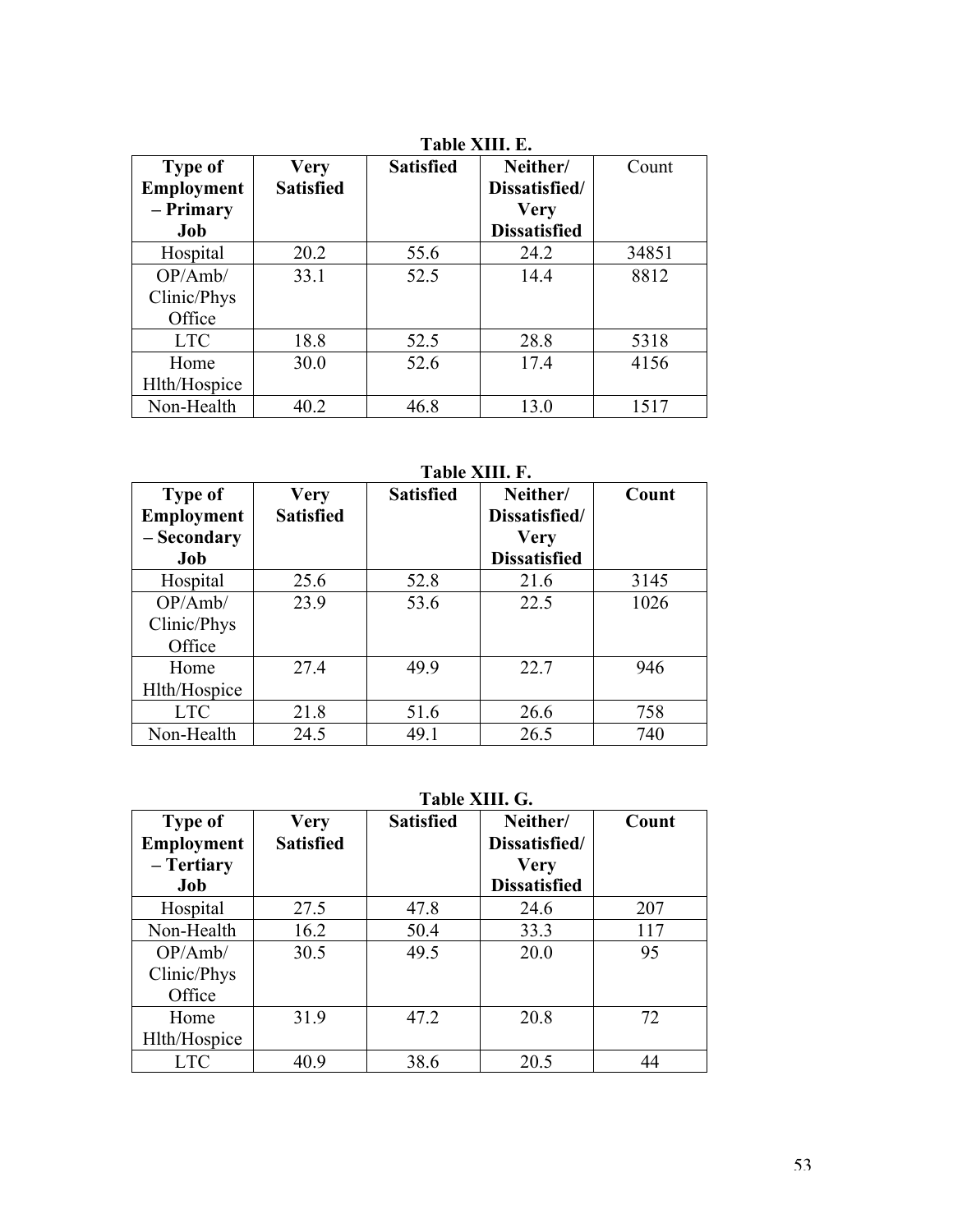| <b>Primary Job</b><br>Role | <b>Very</b><br><b>Satisfied</b> | <b>Satisfied</b> | Neither/<br>Dissatisfied/<br><b>Very</b><br><b>Dissatisfied</b> | Count |
|----------------------------|---------------------------------|------------------|-----------------------------------------------------------------|-------|
| Direct Patient<br>Care     | 22.2                            | 54.5             | 23.3                                                            | 44773 |
| Education                  | 36.2                            | 50.7             | 13.1                                                            | 4844  |
| Other Non-<br>Direct       | 30.6                            | 51.6             | 17.8                                                            | 6051  |
| Admin/Mngmt                | 31.8                            | 51.6             | 16.6                                                            | 9572  |

# **Table XIII. H.**

# **Table XIII. I.**

| <b>Patient Age</b><br>in Primary<br>Job | Very<br><b>Satisfied</b> | <b>Satisfied</b> | Neither/<br>Dissatisfied/<br><b>Very</b><br><b>Dissatisfied</b> | Count |
|-----------------------------------------|--------------------------|------------------|-----------------------------------------------------------------|-------|
| $0-18$                                  | 29.2                     | 53.4             | 17.4                                                            | 11728 |
| 19-65                                   | 25.0                     | 54.3             | 20.6                                                            | 33879 |
| $65+$                                   | 213                      | 52.9             | 25.8                                                            | 15485 |

## **Table XIII. J.**

| <b>Practice</b><br>Area in<br><b>Primary Job</b> | <b>Very</b><br><b>Satisfied</b> | <b>Satisfied</b> | Neither/<br>Dissatisfied/<br><b>Very</b><br><b>Dissatisfied</b> | Count |
|--------------------------------------------------|---------------------------------|------------------|-----------------------------------------------------------------|-------|
| Other                                            | 31.8                            | 51.4             | 16.8                                                            | 17931 |
| Med/Surg                                         | 20.5                            | 54.2             | 25.2                                                            | 12564 |
| Critical                                         | 18.6                            | 56.6             | 24.8                                                            | 8704  |
| <b>OR/PACU</b>                                   | 25.4                            | 55.3             | 19.3                                                            | 5836  |
| Non-Health                                       | 39.3                            | 47.7             | 13.0                                                            | 3773  |